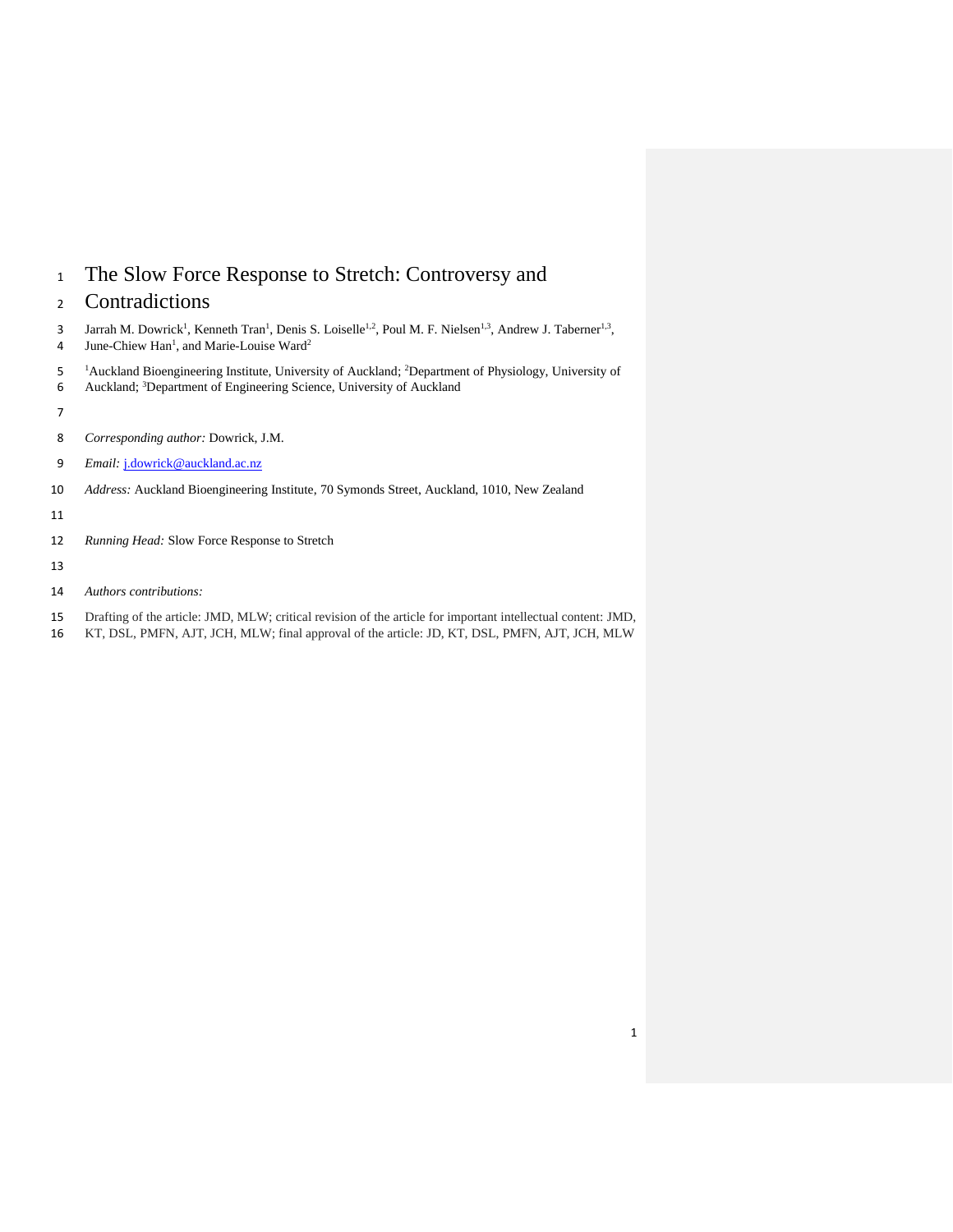# Abstract

| 18 | When exposed to an abrupt stretch, cardiac muscle exhibits biphasic active force enhancement. The             |
|----|---------------------------------------------------------------------------------------------------------------|
| 19 | initial, instantaneous, force enhancement is well explained by the Frank-Starling mechanism. However,         |
| 20 | the cellular mechanisms associated with the second, slower, phase remains contentious. This review            |
| 21 | explores hypotheses regarding this 'slow force response' with the intention of clarifying some apparent       |
| 22 | contradictions in the literature. This review is partitioned into three sections. The first section considers |
| 23 | pathways that modify the intracellular calcium handling to address the role of the sarcoplasmic reticulum     |
| 24 | in the mechanism underlying the slow force response. The second section focuses on extracellular              |
| 25 | calcium flux and explores the identity and contribution of the stretch-activated, non-specific, cation        |
| 26 | channel as well as signalling cascades associated with G-protein coupled receptors. The final section         |
| 27 | briefly introduces promising candidates for the mechanosens or responsible for detecting the stretch          |

perturbation.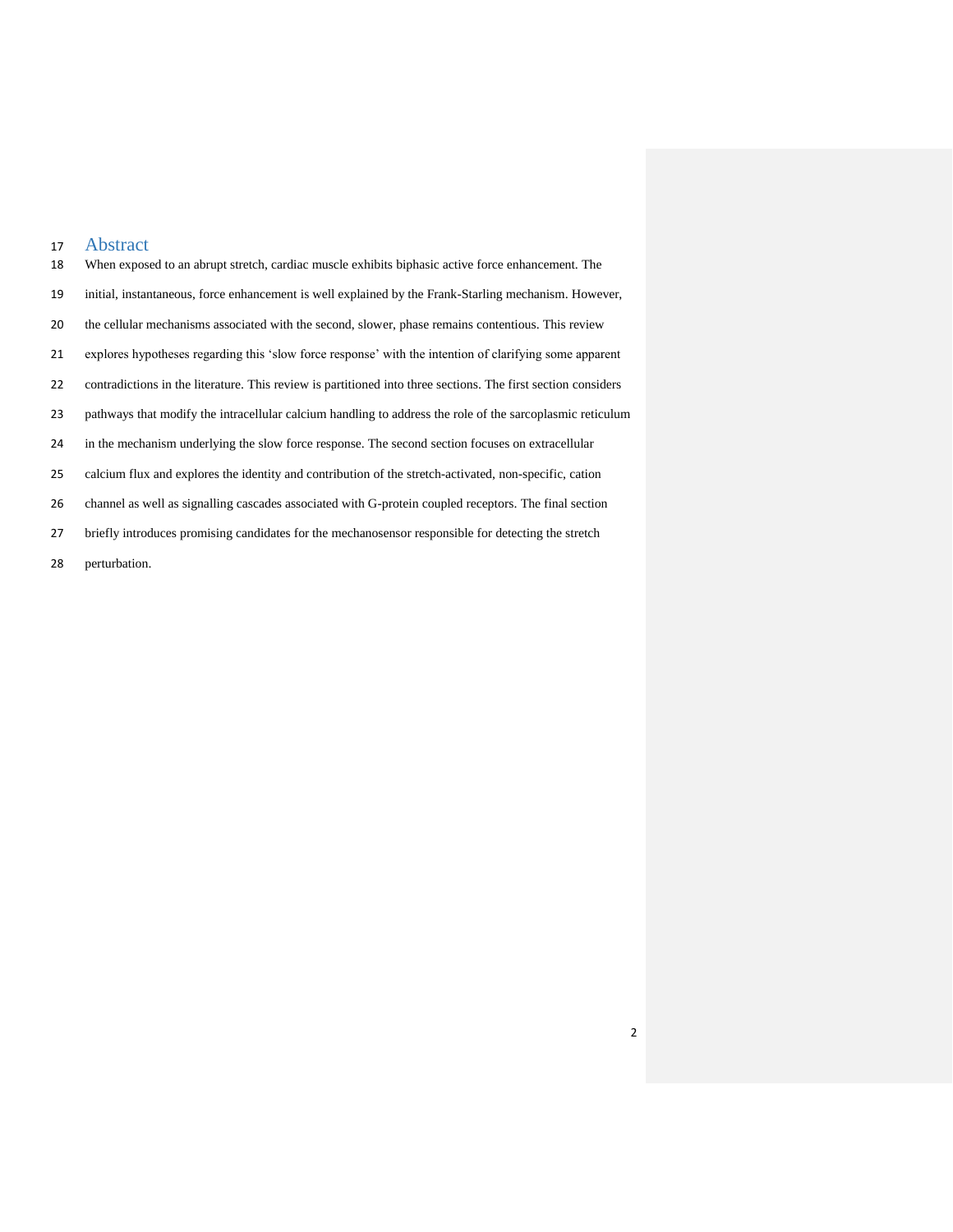# <sup>29</sup> Glossary

| ADAM12                    | A disintegrin and metalloprotease 12                 |
|---------------------------|------------------------------------------------------|
| Ang II                    | Angiotensin II                                       |
| <b>ATR</b>                | Angiotensin receptor                                 |
| cAMP                      | Cyclic adenosine monophosphate                       |
| cGMP                      | Cyclic guanosine monophosphate                       |
| <b>EGFR</b>               | Epidermal growth factor receptor                     |
| $ERK_{1/2}$               | Extracellular signal-regulated kinase                |
| ET                        | Endothelin                                           |
| <b>ETR</b>                | Endothelin receptor                                  |
| FAK                       | Focal adhesion kinase                                |
| <b>GPCR</b>               | G-protein coupled receptor                           |
| HB-EGF                    | Heparin-binding-EGF                                  |
| <b>JNK</b>                | c-Jun N-terminal kinase                              |
| <b>MAPK</b>               | Mitogen activated protein kinase                     |
| <b>MEK</b>                | <b>MAPK</b> kinase                                   |
| $mK_{ATP}$                | Mitochondrial potassium ATP channel                  |
| <b>MLCK</b>               | Myosin light chain kinase                            |
| <b>MP</b>                 | Matrix metalloproteinase                             |
| <b>NADPH</b>              | Nicotinamide adenine dinucleotide phosphate          |
| $NHE_1$                   | Sodium-hydrogen exchanger                            |
| N <sub>O</sub>            | Nitric oxide                                         |
| <b>NOS</b>                | Nitric oxide synthase                                |
| PI3K                      | Phosphatidylinositol-3-OH kinase                     |
| <b>PKA</b>                | Protein kinase A                                     |
| <b>PKG</b>                | Protein kinase G                                     |
| <b>PLC</b>                | Phospholipase C                                      |
| <b>PLN</b>                | Phospholamban                                        |
| <b>RIRR</b>               | ROS-induced ROS release                              |
| <b>NCX</b>                | Sodium calcium exchanger                             |
| <b>ROS</b>                | Reactive oxygen species                              |
| <b>RyR</b>                | Ryanodine receptor                                   |
| <b>SAC</b> <sub>NSC</sub> | Stretch-activated, non-specific, cation channel      |
| <b>SERCA</b>              | Sarco/endoplasmic reticulum Ca <sup>2+</sup> -ATPase |
| <b>SFR</b>                | Slow force response                                  |
| <b>SNAP</b>               | S-Nitroso-N-Acetyl-D,L-Penicillamine                 |
| <b>SR</b>                 | Sarcoplasmic reticulum                               |
| <b>TRPC</b>               | Transient receptor potential canonical               |
| <b>TRPV</b>               | Transient receptor potential vanilloid               |

30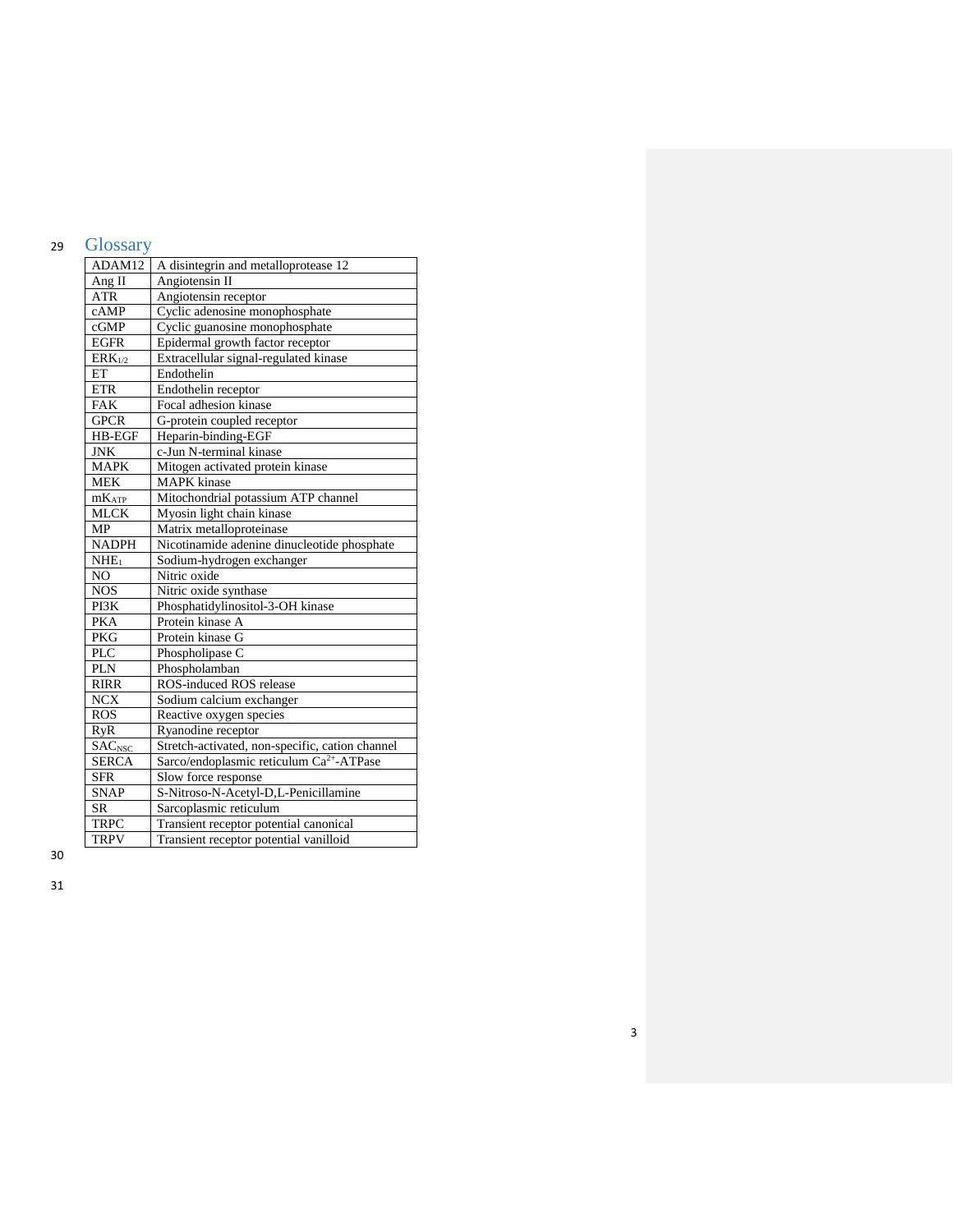# Introduction

 Cardiac muscle is mechanosensitive. When exposed to an abrupt stretch, it immediately exhibits active force enhancement. This rapid response is mediated by the well-described Frank-Starling Mechanism (33): greater muscle length increases calcium sensitivity and myofilament overlap. Should this stretch be maintained, there is a slower secondary force increase referred to as the 'slow force response' (SFR). This secondary response was first observed in papillary muscle (112), and has subsequently been observed in atrial trabecula (75), single myocyte (20), and whole-heart (92) preparations. Such observations have been made in the absence of humoral and neural control (92) suggesting that the response is an intrinsic regulatory mechanism of cardiac myocytes. It is known that this secondary behaviour is independent of the Frank-Starling mechanism (133); rather, it is thought to be the adaptive phase of the Anrep Effect (164). The SFR occurs in response to a gradual augmentation of calcium transient magnitude (3, 58) during which there is no apparent increase in diastolic calcium (5, 58, 85), even when the calcium 44 handling of the sarcoplasmic reticulum (SR) is compromised (69). Calcium transients are the basis of force generation of cardiac muscle. Every heartbeat occurs as a consequence of a synchronised increase of cytosolic calcium via the process of excitation-contraction coupling. Depolarisation of cardiomyocyte sarcolemma during an action potential causes an extracellular calcium influx through the L-type calcium channel (referred to as the 'calcium current') (13). This process induces further calcium release from the SR through ryanodine receptors (RyR). Calcium- myofilament interaction enables the contractile elements of cardiac muscle to produce force. Unlike skeletal muscle, where a greater number of motor units are recruited when contracting against a greater load (102), every cardiomyocyte is activated every beat and so cardiac muscle must rely on alternative endogenous mechanisms for modulating contractile force. Modification of calcium handling, whether it be myofilament calcium sensitivity or calcium transient magnitude, is critical to the mechanisms underlying the transient force-changes associated with phenomena such as the SFR.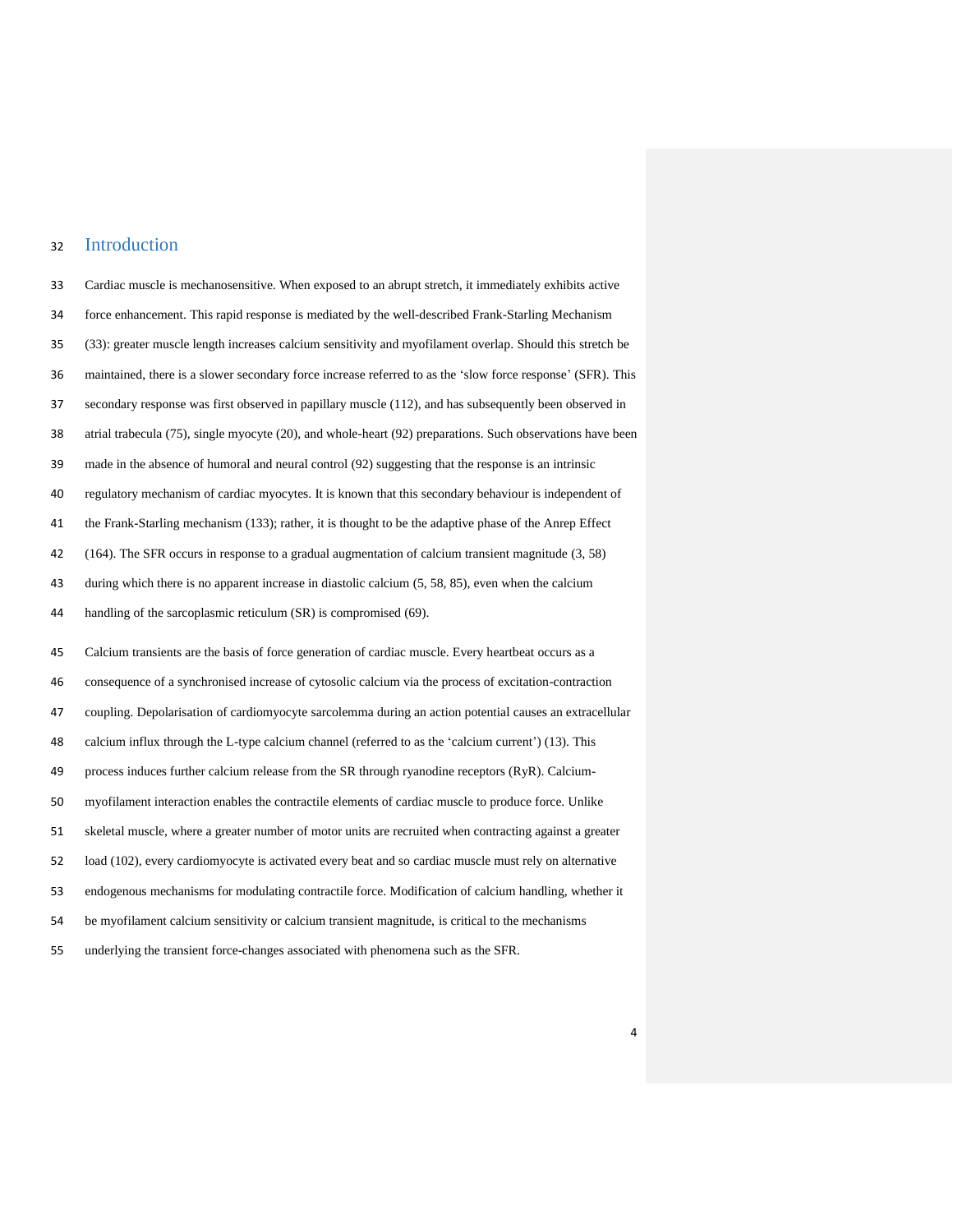- Due to its link with cardiac hypertrophy (38, 41), the SFR is clinically relevant. Yet despite several
- decades of investigation the mechanism(s) underlying the SFR remains contentious. This review aims to
- clarify apparent contradictions while exploring evidence presented for each hypothesised cellular pathway
- that drives the SFR. The final section of this review briefly introduces possible mechanosensors
- responsible for detecting the stretch perturbation a particularly understudied area in the SFR literature.

# Stretch-Activated Signalling Pathways

- Since the calcium transient magnitude increases throughout the SFR (69), most studies have focussed on
- components of signalling pathways known to modulate calcium flux from two distinct sources: the
- extracellular space and the SR.

### Extracellular Calcium Influx

- The L-type calcium channel, being the main channel responsible for transporting extracellular calcium
- into the cytosol, was an initial candidate for mechanosensitive augmentation of the calcium transient.
- While L-type calcium may have some role in mechanosensitivity in the case of osmotic-swelling (101),
- its activity is neither sensitive to axial stretch (11, 58, 134), nor required for eliciting a SFR (153, 166).
- Instead, two alternative membrane bound transport proteins involved with extracellular calcium flux have
- been linked with the SFR: the stretch-activated, non-specific, cation channel and the reverse-mode
- sodium calcium exchanger (NCX).

#### Stretch-Activated Channels

- 74 Stretch-activated, non-specific, cation channels (SAC<sub>NSC</sub>) would appear to be a logical constituent of the
- SFR mechanism as these sarcolemmal channels open in response to mechanical stretch (for reviews see:
- Bustamante *et al.* (19), Peyronnet *et al.* (118), and Sachs *et al.* (129)). Their involvement within the SFR
- appears likely in guinea pig (11) and mouse (30, 171) tissue. However, they almost certainly do not
- 78 contribute to the SFR in human  $(74, 75, 166)$  or rabbit (167) tissues and in rat tissues, SAC<sub>NSC</sub>
- contribution is controversial.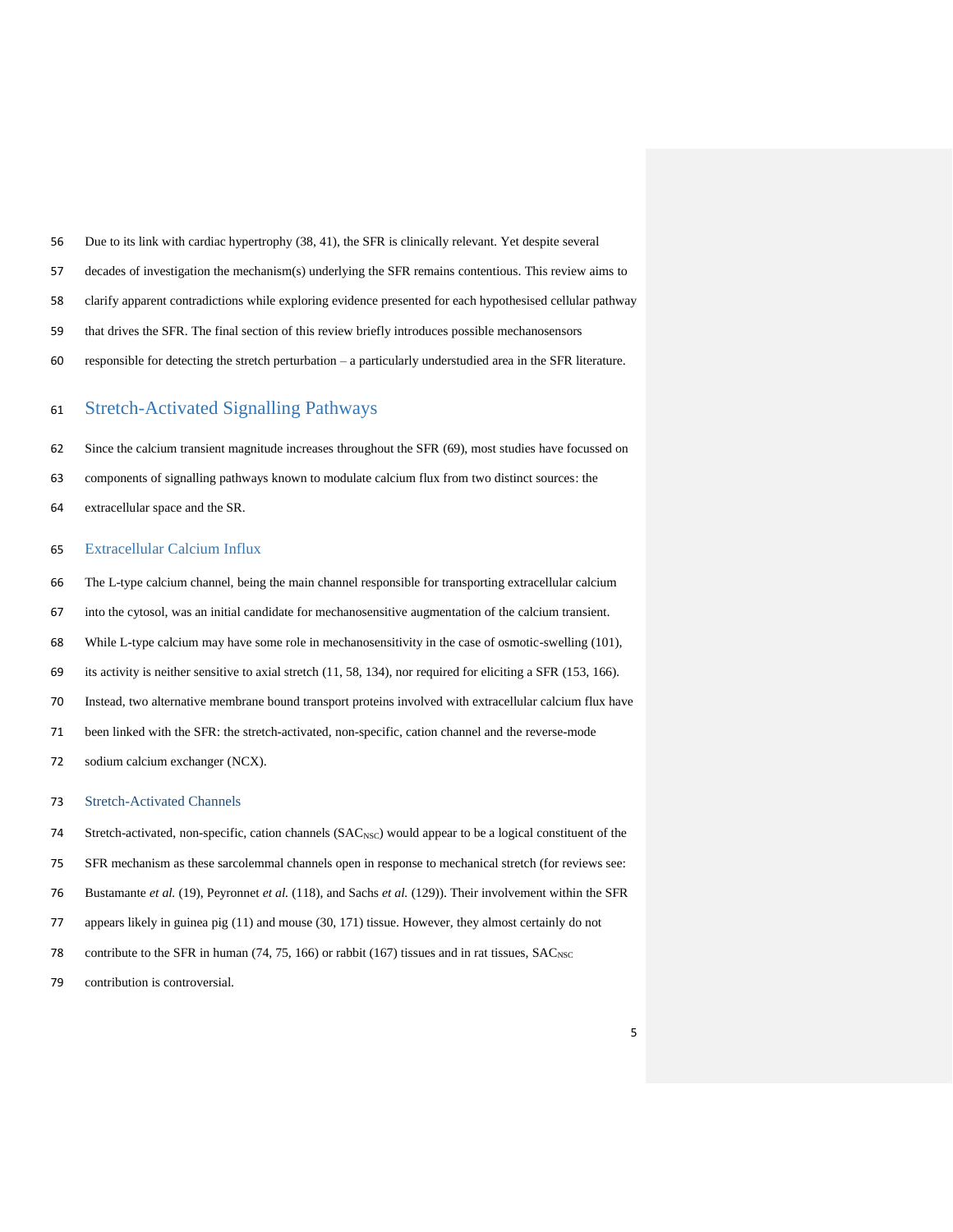# 80 **Mechanistic Studies**

81 The currents associated with SAC<sub>NSC</sub> are blocked by the pharmacological agents gadolinium (Gd<sup>3+</sup>) (184) 82 and streptomycin (11, 108). Use of these agents can either prevent (20, 171) or have no effect on (74, 84, 83 117, 153) the SFR. These directly conflicting findings are due to limitations with a number of these experiments. For example, one of the papers that claimed  $Gd<sup>3+</sup>$  has no effect on the SFR quantified the 85 magnitude of the response using the calcium spark rate (117). Such a metric is inappropriate for 86 quantifying the SFR given the focus on SAC<sub>NSC</sub>, as the channels would affect transarcolemmal calcium 87 entry, not SR sensitivity. For a case where SAC<sub>NSC</sub> blockade abrogates the SFR (171), the concentration 88 of streptomycin used would have wider, non-specific, inhibitory action (9). 89 A further complication arises when the blockade inflicted by these pharmacological agents is shown to be 90 heavily dose-dependent (193), thus making comparison between investigations difficult. In fact, both  $Gd<sup>3+</sup>$  and streptomycin themselves have significant limitations.  $Gd<sup>3+</sup>$  was initially thought to specifically 92 block SAC<sub>NSC</sub> (184) but it has since been found to be inhibitory to both the L-type calcium channel (82) 93 and the NCX (191) at dosages typically used for inhibiting SAC<sub>NSC</sub>. Similarly, streptomycin interacts 94 antagonistically with the L-type calcium channel and so, at higher doses, hinders muscle shortening and 95 reduces the calcium transient (9, 10). The non-specificity and dose-dependent action of these two agents 96 on SAC<sub>NSC</sub> have been overcome with the use of a much more specific peptide isolated from tarantula 97 venom, GsMTx-4 (148). Its use in murine (30, 171), but not in human (74, 75), tissues abrogates the SFR. 98 While the experimental investigations regarding SAC<sub>NSC</sub> involvement are burdened with controversy, the 99 results from mathematical modelling investigations appear to be in better agreement. Models consistently 100 predict that SAC<sub>NSC</sub> are an integral component of the SFR (106, 154, 187), where their sodium 101 permeability, and not calcium permeability, drives the increase of calcium transient amplitude via

102 enhancement of the calcium flux through the reverse-mode activity of NCX (155, 187).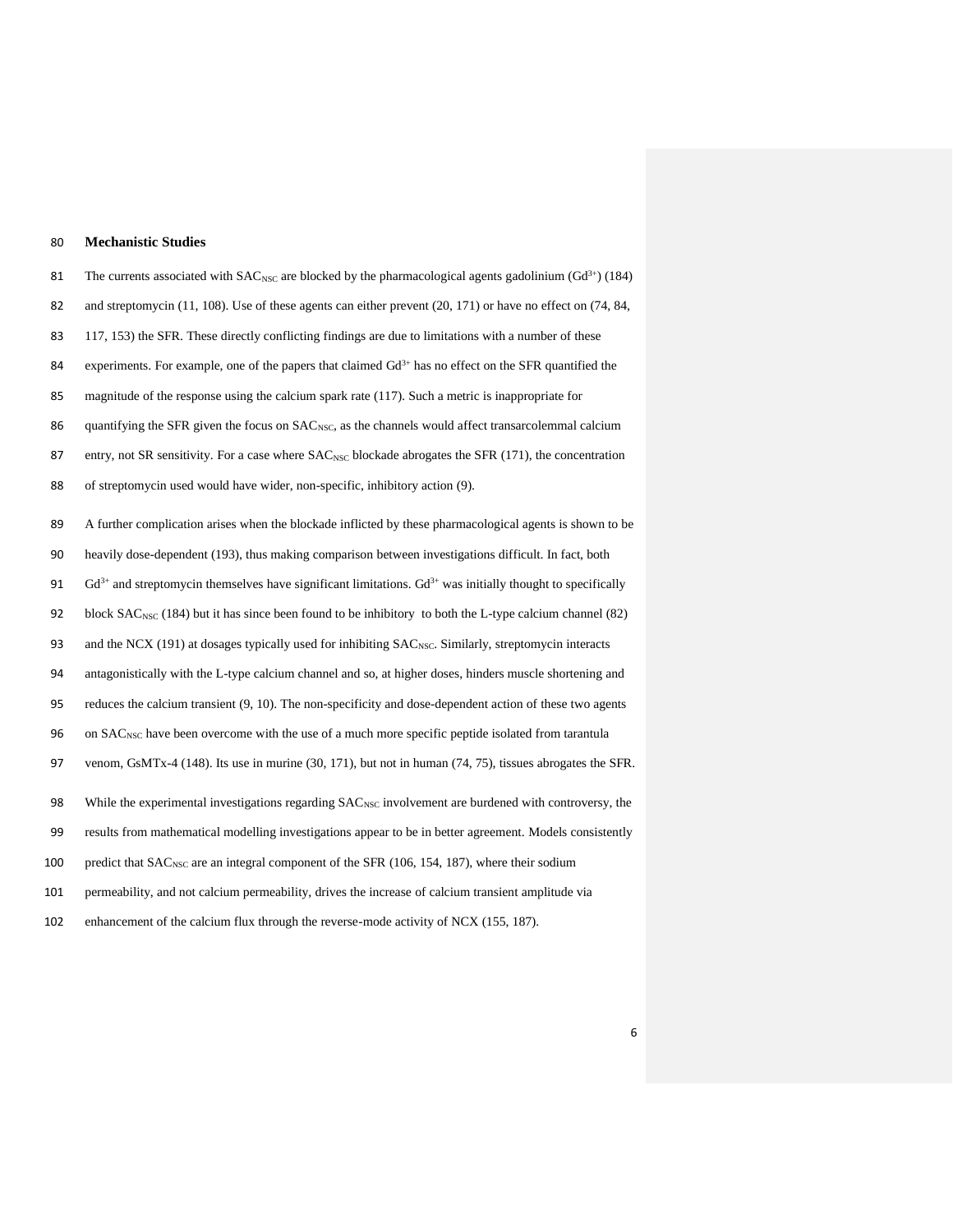# **SACNSC Identification**

| 104 | There are a number of candidates that have been considered as the channel referred to the SAC <sub>NSC</sub> , but the     |
|-----|----------------------------------------------------------------------------------------------------------------------------|
| 105 | true molecular identity remains elusive. Many of them have come from the transient receptor potential                      |
| 106 | canonical (TRPC) family of channels (for reviews see: Fliniaux et al. (42) and Inoue et al. (60)). TRPC                    |
| 107 | are non-selective cation channels that can be activated by mechanical strain and phospholipase C (PLC)                     |
| 108 | activity. In support of their candidacy, these channels are also specifically inhibited by GsMTx-4 (145).                  |
| 109 | Confocal imaging has indicated that TRPC1, TRPC3, and TRPC6 channels are abundant within                                   |
| 110 | ventricular tissue (48, 171). TRPC3 is colocalised with NCX and $\text{Na}^+\text{/K}^+\text{-ATPase}$ but not with the SR |
| 111 | $(48)$ – a finding that was clarified by a computational model of the SFR by Yamaguchi <i>et al.</i> (181).                |
| 112 | Labelling of TRPC1 and TRPC6 revealed that both channels were distributed in a striated pattern within                     |
| 113 | the myocytes rather than on the surface sarcolemma, strengthening the hypothesis that they are located in                  |
| 114 | the t-tubules (75, 171). As a result, confirmation of the involvement of these channels via patch clamping                 |
| 115 | would be difficult. Given that no members of the TRPC family are located on the surface sarcolemma, it                     |
| 116 | seems unlikely that they would be activated by longitudinal stretch, as is the case in the SFR.                            |
| 117 | Regardless of whether or not a TRPC channel is the SAC <sub>NSC</sub> , inhibiting TRPC channels directly with             |
| 118 | BTP-2 (181) or indirectly with PKG activators (136) (since cGMP inhibits TRPC (72, 76)) prevents the                       |
| 119 | SFR. On that note, although the TRPC channels are activated by stretch, it may not be their main                           |
| 120 | physiological means of activation given that TRPC3 and TRPC6 are also activated by G-protein/PLC                           |
| 121 | activity (57, 181) and inhibition of PLC blocks the SFR (181). Animal models lacking TRPC6 express a                       |
| 122 | substantially blunted SFR but those lacking TRPC 3 present conflicting results (136, 181).                                 |
| 123 | As for how the pathway in which TRPC channels could contribute to the SFR, Rosker et al. (125) found                       |
| 124 | that NCX interacts with the cytosolic C terminus of TRPC3. The resultant $Na+$ influx through the channel                  |
| 125 | drives reverse-mode activity of $NCX$ – augmenting cytosolic calcium (125), in keeping with modelling                      |

predictions (106, 154, 187).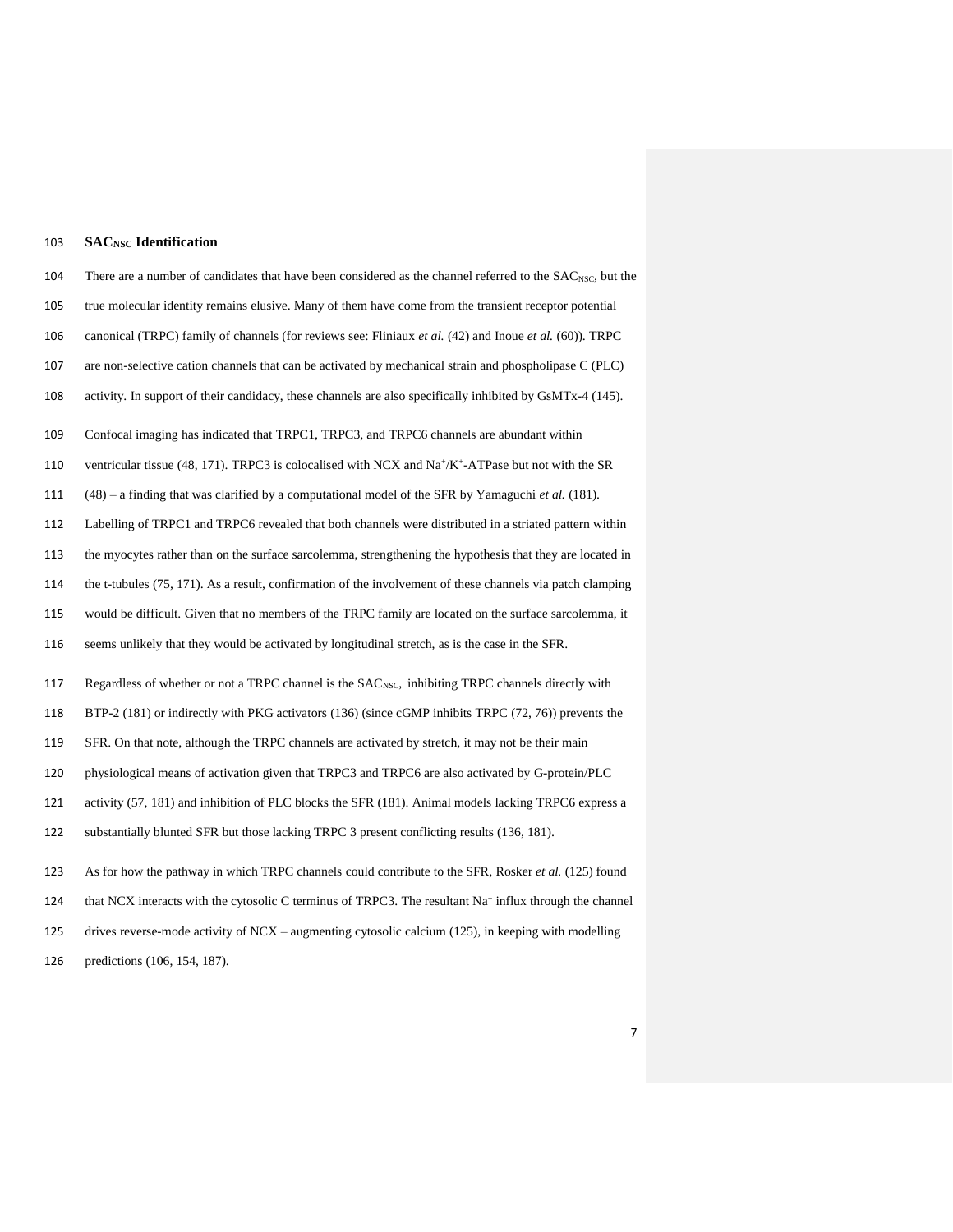| 127 | In addition to the TRPC family of mechanically sensitive channels, a member of the transient receptor                             |
|-----|-----------------------------------------------------------------------------------------------------------------------------------|
| 128 | potential vanilloid (TRPV) family is another possible candidate. TRPV4 is a channel that has been linked                          |
| 129 | with enhanced calcium transients in response to hypo-osmotic stress (65). Calcium influx associated with                          |
| 130 | TRPV4 channel activation is thought to activate both PI3K and integrins (185). It is unlikely that the                            |
| 131 | stretch perturbation associated with a SFR would trigger such a flux so it is therefore improbable that it is                     |
| 132 | the SAC <sub>NSC</sub> but its connection to integrin signalling (see 'Mechanosensor' sections) warrants its                      |
| 133 | consideration.                                                                                                                    |
| 134 | More work is required to elucidate the extent of SAC <sub>NSC</sub> involvement within the SFR mechanism. While                   |
|     |                                                                                                                                   |
| 135 | all mouse studies have demonstrated SAC <sub>NSC</sub> involvement, evidence for other species is less convincing.                |
| 136 | There is also a need to identify the channel referred to as SAC <sub>NSC</sub> , since consensus is lacking in the                |
| 137 | literature.                                                                                                                       |
|     |                                                                                                                                   |
| 138 | G-Protein Coupled Receptor Pathway                                                                                                |
| 139 | In addition to the SAC <sub>NSC</sub> pathway, it has been proposed that mechanical stretch activates G-coupled                   |
| 140 | protein-coupled angiotensin II receptors (ATR), and the resultant signalling cascade enhances the sodium-                         |
| 141 | hydrogen exchanger ( $NHE_1$ ) activity (Figure 1). As above, the resultant increase of intracellular sodium                      |
| 142 | drives reverse-mode NCX activity and thus amplifies the calcium transient. The activity of $NHE1$ also                            |
| 143 | decreases cytosolic H <sup>+</sup> concentration in exchange for increased intracellular [Na <sup>+</sup> ] (see 'Sodium Hydrogen |

- Exchanger' section). However, pH is maintained when bicarbonate-containing bath solutions are used due
- 145 to the activity of the Na<sup>+</sup>-independent Cl<sup>-</sup>/HCO<sub>3</sub><sup>-</sup> exchanger (115).

# **Angiotensin II and Endothelin**

- Blockade of the G-protein coupled receptors (GPCR) ATR and endothelin receptor (ETR) has been
- shown to blunt or eliminate the SFR (5, 24, 27, 181). While ETR blockade prevents an inotropic response
- to exogenous angiotensin II (Ang II) application, ATR blockade does not do the same in the case of
- exogenous endothelin (ET) application, indicating a directionality of interaction (27).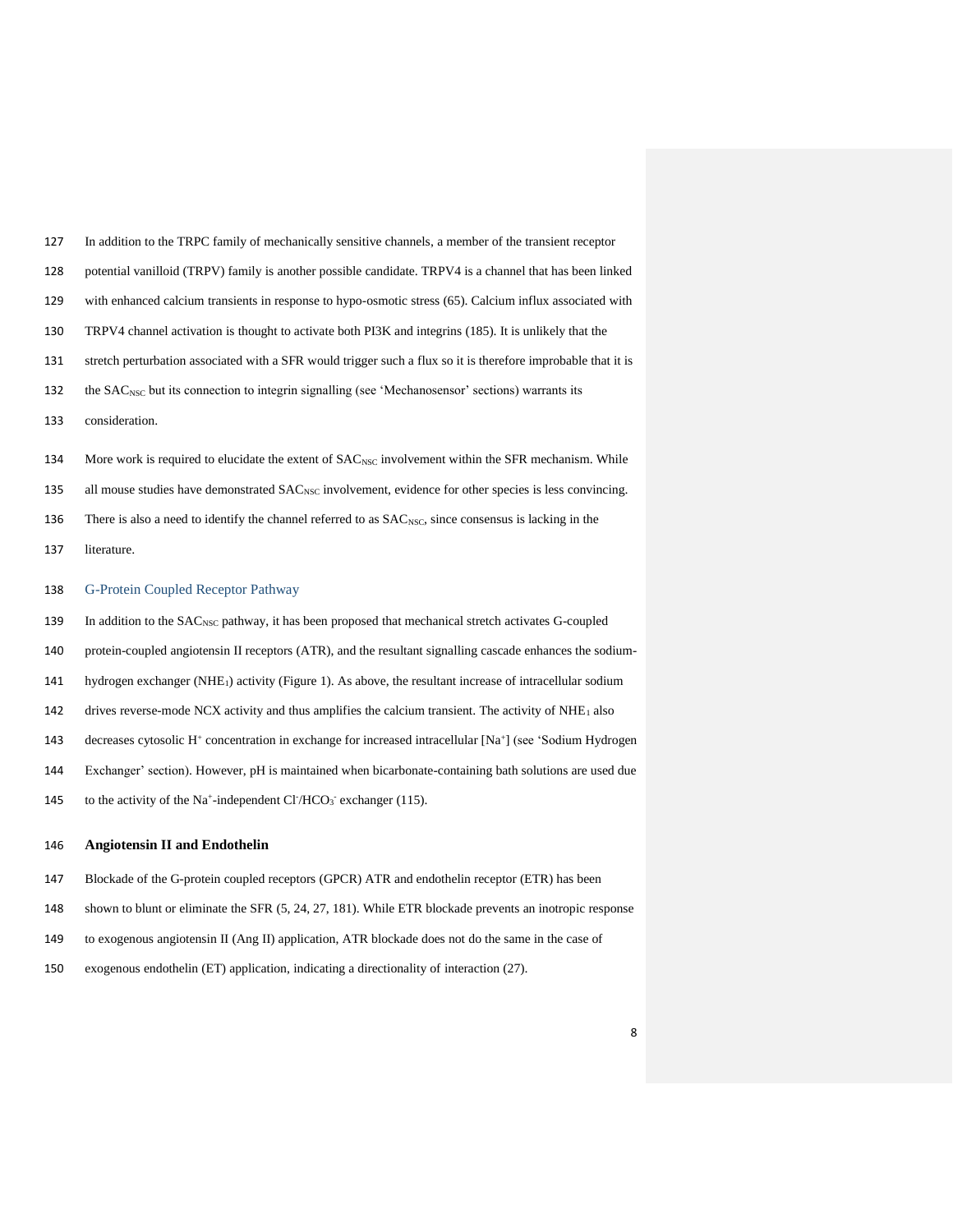| 151 | There are two classes of ATR: ATR <sub>1</sub> and ATR <sub>2</sub> (31). Caldiz <i>et al.</i> (24) found that specific blockade of |
|-----|-------------------------------------------------------------------------------------------------------------------------------------|
| 152 | $ATR_1$ , but not $ATR_2$ , abrogated the SFR. Even in the absence of Ang II, $ATR_1$ is activated when a muscle                    |
| 153 | sample is exposed to a length change (198). Additionally, $ATR_1$ expression is increased in response to                            |
| 154 | sustained stretch (91). Mechanical activation of $ATR_1$ triggers ET release (6) without the additional intra-                      |
| 155 | cellular effects associated with Ang II. However, preformed Ang II has been found to release in both                                |
| 156 | neonatal (131) and adult (91) cell-culture media in response to sustained stretch. This preformed Ang II is                         |
| 157 | released from ventricular granules rather than fibroblasts (131).                                                                   |
| 158 | As for the specifics of the ETR, blockade of ETR <sub>A</sub> but not ETR <sub>B</sub> blunts the SFR $(6, 182)$ . Investigations   |
| 159 | have also focused on elucidating the specific ET isoform that activates ETR in the SFR. Ennis et al. (39)                           |
| 160 | measured the level of mRNA expression in response to stretch and found that, while $ET_1$ and $ET_2$ mRNA                           |
| 161 | levels were unaffected, the mRNA expression of $ET_3$ was significantly upregulated. Others have                                    |
| 162 | corroborated the lack of stretch-induced $ET_1$ release (131, 172). However, exogenous Ang II application                           |
| 163 | $(163)$ and stretch $(62, 182)$ have also been found to upregulate $ET_1$ , the corresponding mRNA expression,                      |
| 164 | and a number of $ET_1$ precursors (29). Hence, assuming that $ET$ is involved, further studies are required to                      |
| 165 | elucidate the specific isoform that is integral to the SFR signalling pathway.                                                      |
| 166 | ETR and ATR activation are not without controversy or apparent species differences. ATR and ETR                                     |
| 167 | blockade has no effect on the SFR in rabbit $(167)$ , human ventricular tissue $(75, 166)$ , nor rat tissue $(140)$ .               |
| 168 | The SFR in ferret tissue was also found to be immune to AT blockade yet significant SFR blunting                                    |
| 169 | occurred in the presence of an ET blocker (22). Though the ventricular tissue of human myocardium is                                |
| 170 | independent of Ang II/ET, the opposite is true within the atrial tissue, thereby demonstrating not only                             |
| 171 | species difference but also an intra-species difference between chambers (75).                                                      |
|     |                                                                                                                                     |

# 172 **Prostaglandins**

- 173 It seems that the release of myocardial autocrine/paracrine factors is a necessary component of the stretch
- 174 response. Tucci *et al.* (160) found that the SFR was attenuated if blood pumped out of a whole-heart was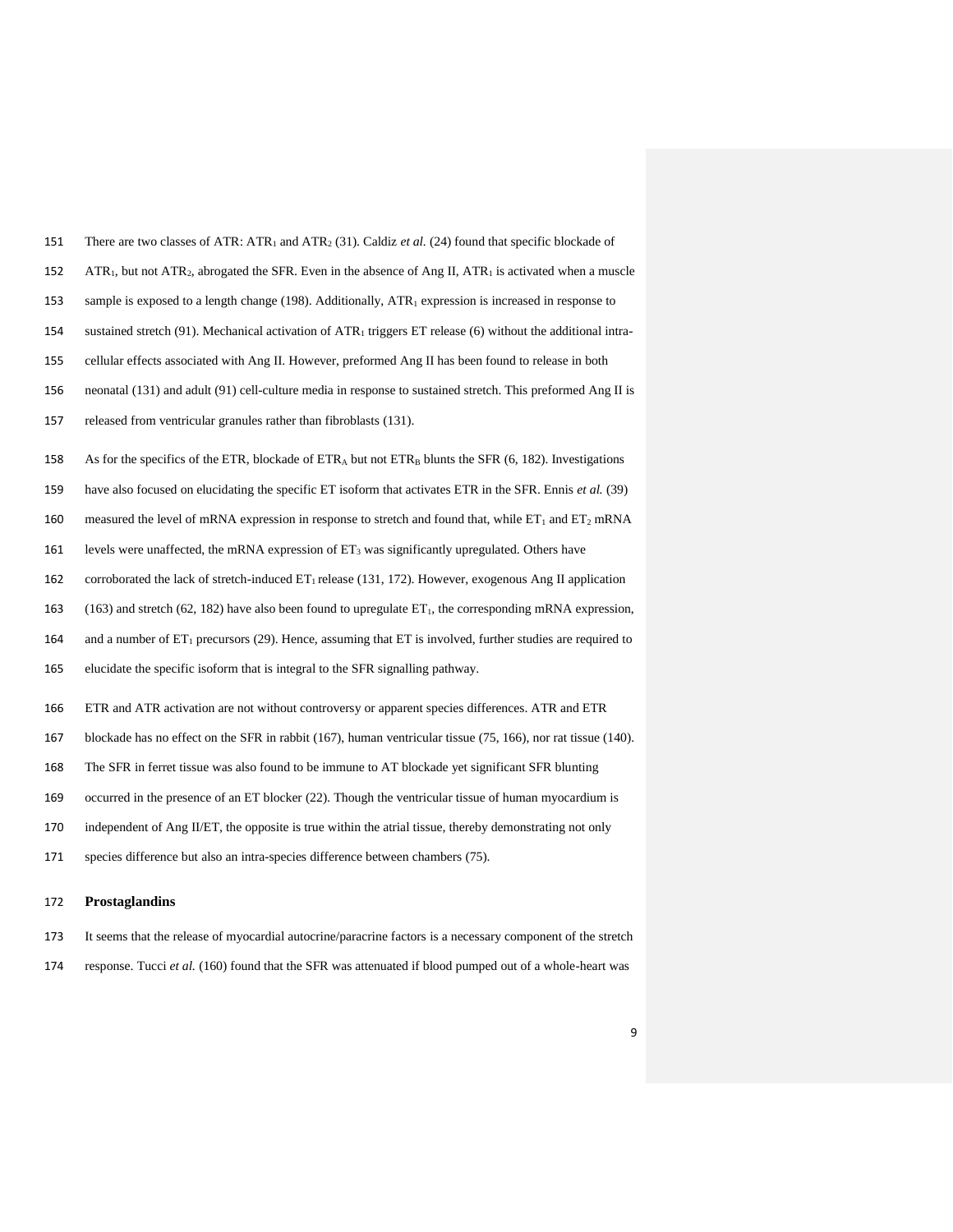| 175 | filtered using a haemodialyser and recirculated. They suggested that filtering removed secreted ET or                      |
|-----|----------------------------------------------------------------------------------------------------------------------------|
| 176 | Ang II (160). Yet, using liquid chromatography-mass spectrometry, Ward <i>et al.</i> (172) measured no                     |
| 177 | change in Ang II or ET concentration in the coronary effluent collected for the first minute of the stretch.               |
| 178 | This could be a consequence of the time scales used, as other studies (91, 131) have shown that Ang II                     |
| 179 | concentration increases only after ten minutes of sustained stretch. From observation, the force                           |
| 180 | enhancement associated with the SFR begins within a few twitches post-stretch suggesting that if Ang II                    |
| 181 | is involved, it is not the sole agonist. Despite the time difference, Ward <i>et al.</i> (172) observed a 'slow force      |
| 182 | enhancement' in a second, unstretched, trabecula superfused with the collected coronary effluent. The                      |
| 183 | contributing agents, as determined by liquid chromatography-mass spectrometry, were prostaglandins                         |
| 184 | (PGF2 $\alpha$ and PGE2), a finding that has since been affirmed, as blockade of NHE <sub>1</sub> prevents prostagland in- |
| 185 | induced inotropy (141). Similarly, indomethacin, a preventer of prostaglandin synthesis, reduces the                       |
| 186 | magnitude of stretch-induced SFR (141).                                                                                    |

## **Mineralocorticoid Receptor**

188 ATR<sub>1</sub> activation is known to stimulate aldosterone production (142). Although contentious (50), stretch- induced endogenous aldosterone production has been observed in cardiac tissue (152). Since aldosterone is a mineralocorticoid, it activates the mineralocorticoid receptor, which is linked with mitogen activated protein kinases – signalling proteins also linked with the SFR (54, 90) (see the Mitogen Activated Protein Kinases section). Work in this area is limited, but a study by Caldiz *et al.* (23) found that blockade of the mineralocorticoid receptor prevented the SFR, suggesting an involvement of mineralocorticoids in its genesis.

## **Epidermal Growth Factor Receptor**

- 196 A downstream effect of ATR<sub>1</sub> and ETR<sub>A</sub> activation is the activation of epidermal growth factor receptor
- (EGFR) (6, 7) following interactions with tyrosine kinases and matrix metalloproteinase (MP) (174).
- Thus, investigations have examined the role that EGFR transactivation plays in the SFR. EGFR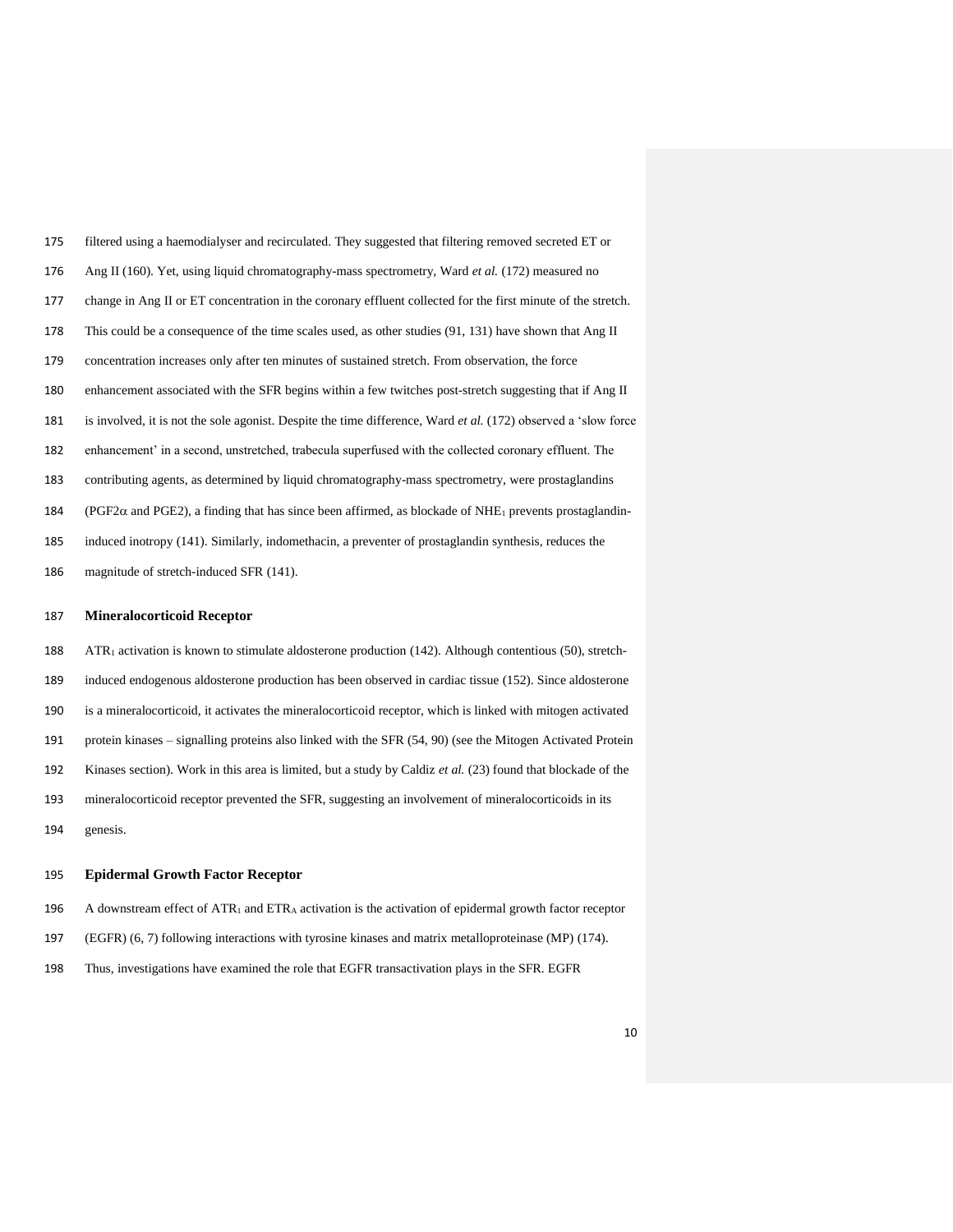| 199 | phosphorylation measurably increases in response to stretch (6), and in those cases where EGFR or the    |
|-----|----------------------------------------------------------------------------------------------------------|
| 200 | signalling pathway components immediately upstream or downstream are inhibited (17, 23, 163), the SFR    |
| 201 | is blunted. The SFR $(163)$ and increased EGFR phosphorylation $(150)$ are prevented when the Src        |
| 202 | tyrosine kinase is blocked. This enzyme, activated by GPCR, is thought to activate MP and results in the |
| 203 | extracellular proteolytic cleavage of pro-heparin-binding EGF to form heparin-binding EGF (HB-EGF),      |
| 204 | an activator of EGFR. EGFR activation in response to GPCR is prevented by compromising the MP, a         |
| 205 | disintegrin and metalloprotease 12 (ADAM12), but not in response to HB-EGF stimulation (7). This         |
| 206 | finding indicates that HB-EGF release is responsible for EGFR transactivation and that ADAM12 is the     |
| 207 | specific MP involved in this pathway. In support of this finding, MP inhibition can prevent HB-EGF       |
| 208 | secretion in response to strain (6). Nevertheless, most of these studies induce a 'pseudo'-SFR using     |
| 209 | pharmacological interventions and, as such, further investigations in this area should focus on strain-  |
| 210 | induced responses.                                                                                       |

# **NADPH Oxidase-Derived Reactive Oxygen Species**

 EGFR (79, 163) and GPCR (29, 107, 132, 137) agonists increase nicotinamide adenine dinucleotide phosphate (NADPH) oxidase-dependent reactive oxygen species (ROS) production (23, 32, 189, 190, 194). Compromising EGFR or its mediators suppresses Ang II/ET-1 induced ROS formation (17, 163) and, more relevantly, ROS production increases in response to stretch (61, 121, 123). Prosser *et al.* (123) demonstrated that this stretch-induced upregulation of NADPH oxidase activity was likely due, at least in part, to mechanical transduction of stretch via microtubules as well as the aforementioned GPCR pathway. Such a finding is in keeping with data from previous work (6) where ROS production was also observed upstream of ET agonism. Agonism of EGFR via the GPCR pathway results in increased activity of the GTPase, Rac (2), leading to

- NADPH oxidase activation (137, 149, 174). Each of the constituent sub-units of NADPH oxidase has
- been observed within ventricular myocytes (177). When activated, NADPH oxidase produces ROS. Since
- ROS is an unstable free radical (8), a high concentration of ROS has deleterious effects on cell viability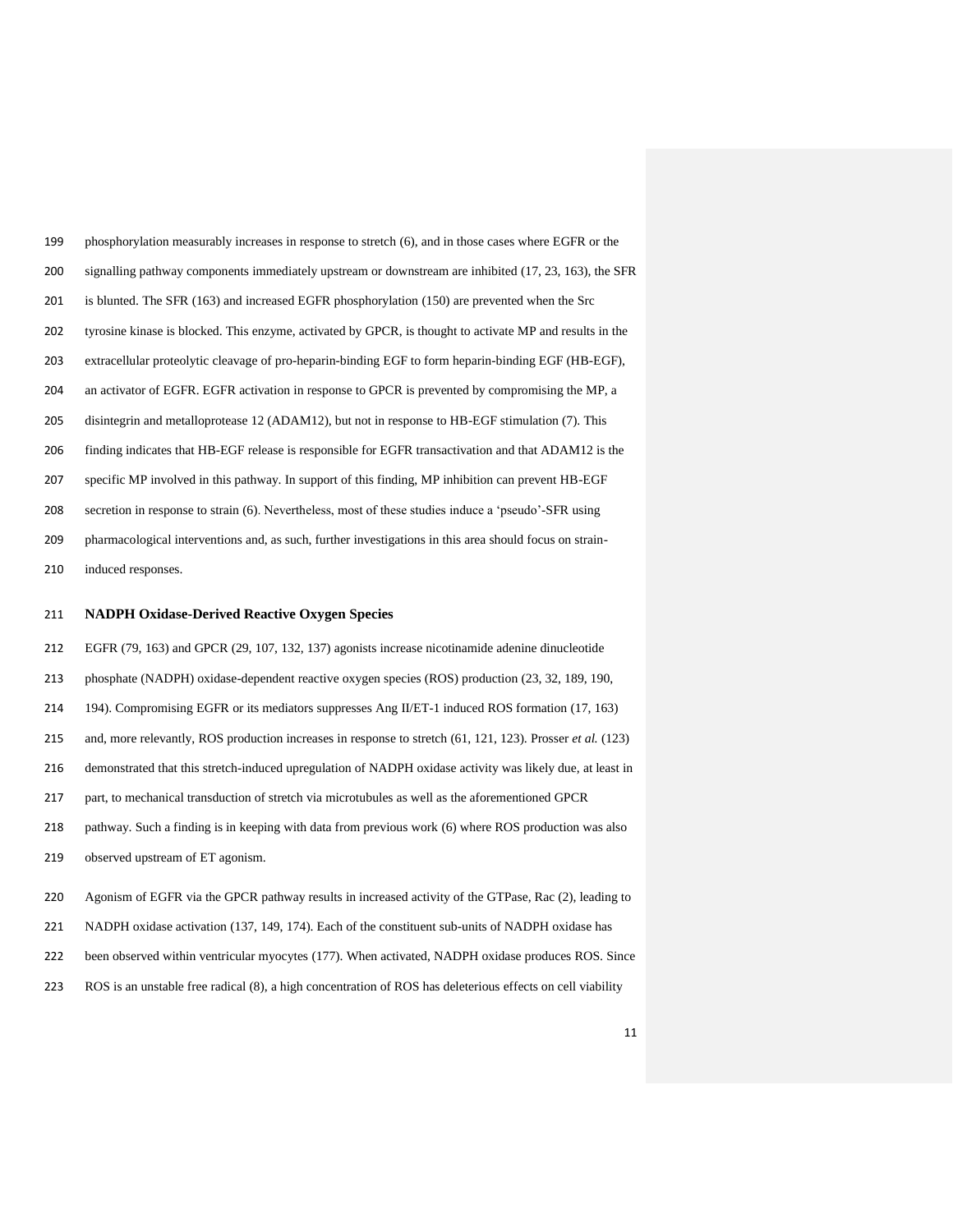- and is linked to apoptosis (195), but at low concentrations it is thought to act as a signalling molecule
- (123). ROS is linked to modification of RyR sensitivity (123, 195), augmenting mitogen activated protein
- kinase activity (132, 173), as well as EGFR and ETR activation (6, 47, 49). Downstream effectors of ROS
- appear to underpin the SFR as the use of ROS scavengers blocks the SFR (23, 24, 29, 32, 132). Even so,
- 228 the inotropic effects of ROS are controversial (132, 173).



## 

- <span id="page-11-0"></span>*Figure 1: Putative intracellular SFR signalling pathway.* Mechanical stretch (as indicated by the peripheral arrows) directly
- 231 activates GPCR as well as causing the release of the GPCR agonists: Ang II,  $ET_3$ , and  $PGF2\alpha$ . Activation of this receptor triggers
- multiple signalling pathways that culminate in the activation of MAPK. The downstream result of this cascade is the
- 233 augmentation of NHE<sub>1</sub> activity and the resultant increased [Na<sup>+</sup>]<sub>i</sub> causes NCX to operate in reverse-mode (indicated as rNCX),
- increasing the calcium transient. Red-dashed arrows with a question mark indicate pathway uncertainty.

### **Mitochondria-Derived ROS**

- ROS is also produced as a consequence of inefficiencies in the electron transport chain within
- mitochondria, with complexes I and III being the largest generators (146). Inhibition of respiratory
- 238 complex I or mitochondrial potassium ATP channels (mK<sub>ATP</sub>) prevents GPCR-dependent ROS
- 239 production, suggesting mitochondrial dependency  $(23, 32, 163)$ .  $MK_{ATP}$  are channels located on the
- mitochondrial membrane that, when open, enable movement of potassium into the mitochondria (99). The
- act of opening these channels is known to increase ROS production (43, 71, 99, 109, 110), although the
- precise mechanism remains unclear. Krenz *et al.* (78) linked it specifically to the movement of potassium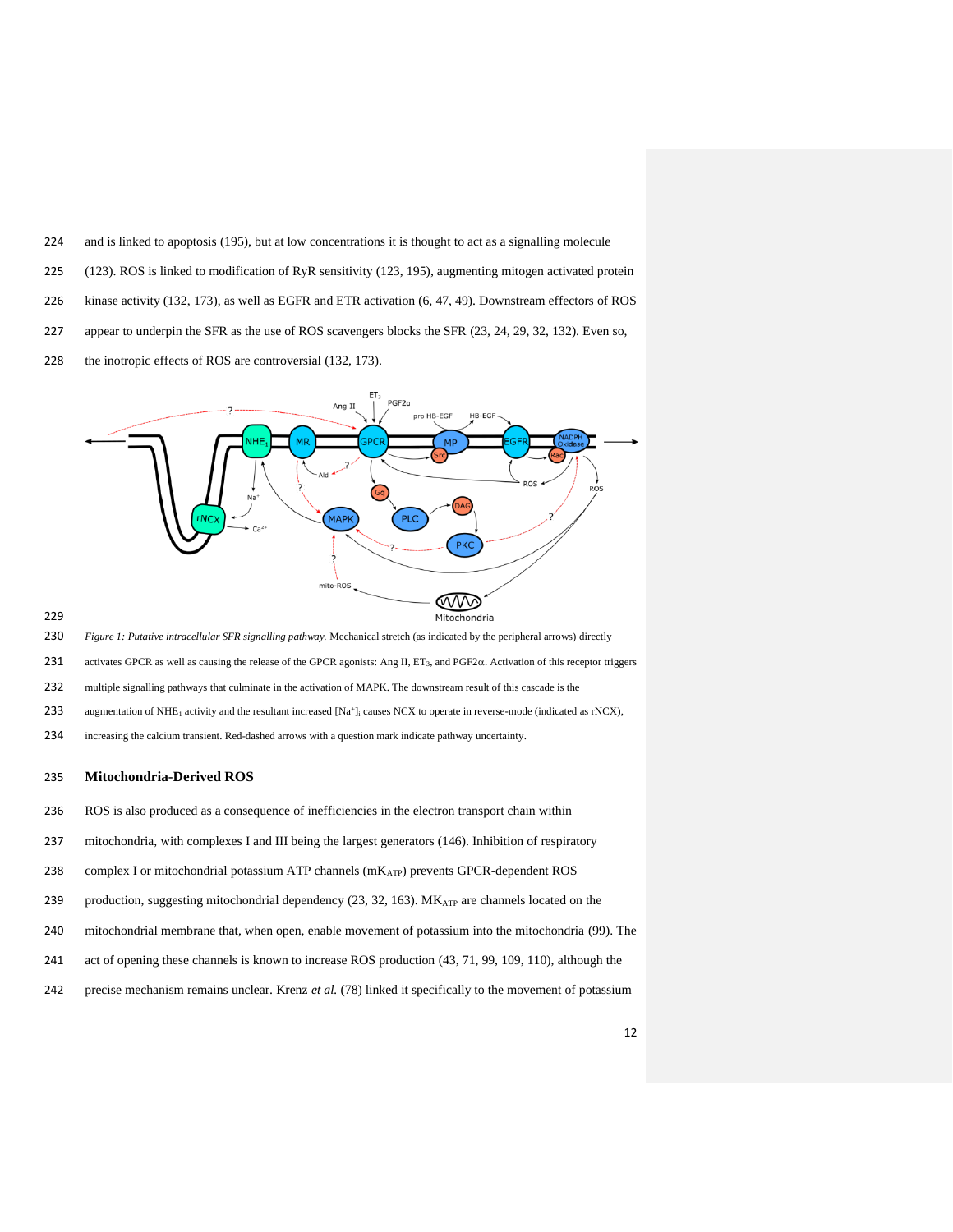| 243 | into the mitochondria but the connection between this and increased ROS production remains enigmatic.                |
|-----|----------------------------------------------------------------------------------------------------------------------|
| 244 | Such a flux of potassium would depolarise the mitochondrial membrane, which should decrease ROS                      |
| 245 | production due to the well-established positive correlation between membrane potential magnitude and                 |
| 246 | ROS production (52, 119). However, it appears that the extent of depolarisation is negligible and that the           |
| 247 | accompanying fluid movement into the mitochondria matrix may slow respiration, as a consequence of                   |
| 248 | inorganic phosphate depletion, leading to increased ROS production from complex III (77, 99, 109). ROS               |
| 249 | can open mKATP channels via modification of sulfhydryl groups on the channel protein (188). Caldiz et al.            |
| 250 | $(24)$ hypothesised that ROS induces opening of m $K_{ATP}$ channels and the resultant augmentation of ROS           |
| 251 | production is a necessary step in the SFR, given that a blockade of mK <sub>ATP</sub> abrogates the SFR (32). Caldiz |
| 252 | et al. (24) referred to this as 'ROS-induced ROS release' (RIRR) which may represent a mechanism that                |
| 253 | contributes to the SFR (Figure 2). During RIRR, ROS build-up within the mitochondria increases the                   |
| 254 | probability of mitochondrial permeability transition pore (mPTP) expression (195). The sudden                        |
| 255 | depolarisation associated with mPTP formation is accompanied by a burst of ROS production (for                       |
| 256 | reviews, see: Zorov et al. (196, 197)). When mPTP formation is prevented, intra-mitochondrial ROS                    |
| 257 | accumulates and the SFR is blunted (163). In contrast to this finding, others have reported that                     |
| 258 | mitochondrial ROS accumulation following stretch is negligible (61, 123, 172) and that it does not                   |
| 259 | interact with MAPK (70, 177). This conundrum could be resolved by determining whether mitochondrial                  |
| 260 | ROS acts permissively, (i.e. a small amount is required for a step in the SFR mechanism to occur) or if              |
| 261 | there is a feedback mechanism between cytosolic and mitochondrial ROS to ascertain why $mK_{ATP}$ or                 |
| 262 | mPTP blockade effects the SFR.                                                                                       |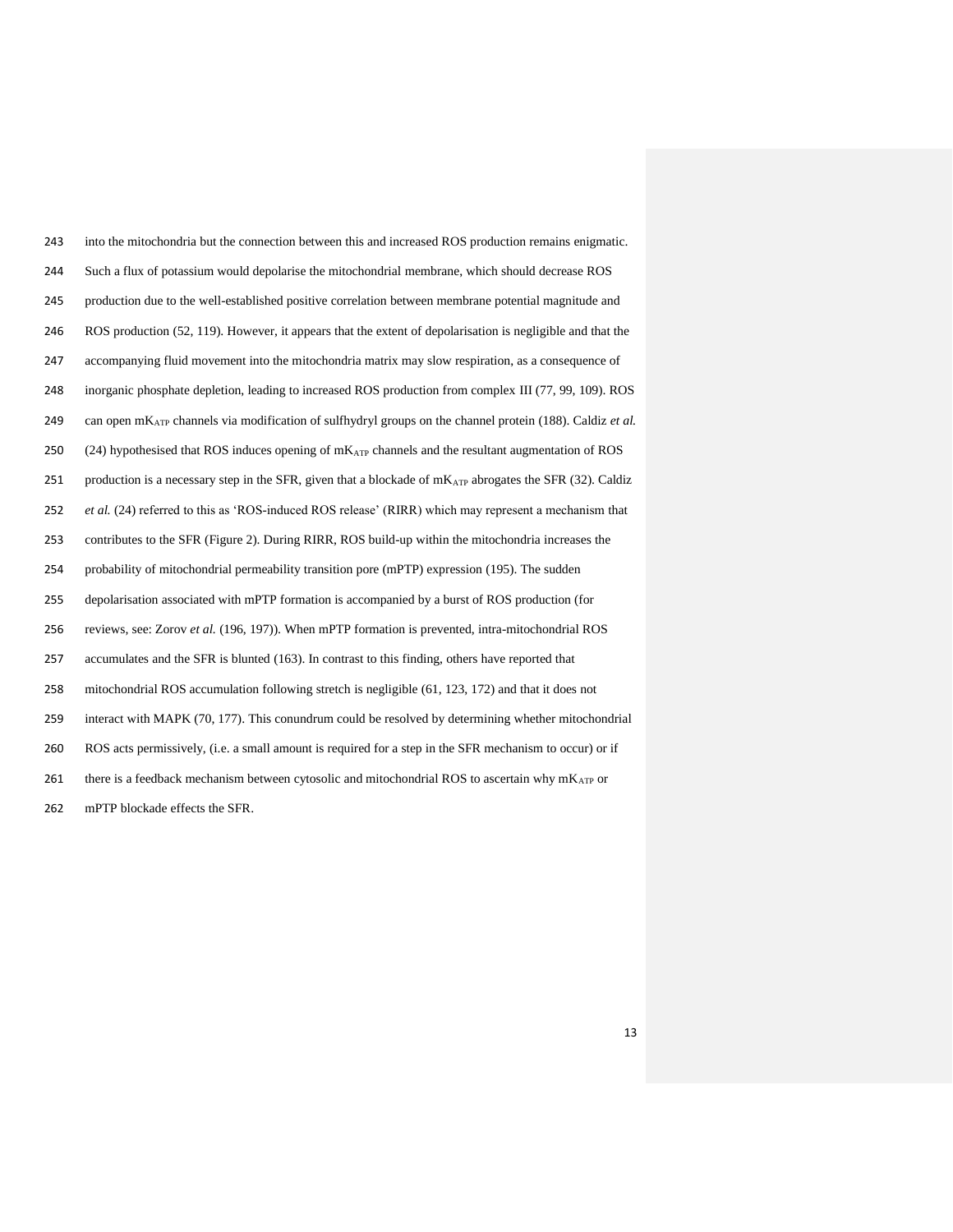

<span id="page-13-0"></span> *Figure 2: Mitochondrial ROS-induced ROS release.* ROS, produced as a consequence of GPCR activation (described in Figure 1), 265 and PKG activity increase mK<sub>ATP</sub> channel activity. The intramitochondrial movement of potassium ions through this channel causes increased ROS production by respiratory complexes I and III. Accumulation of ROS within the mitochondria induces mPTP are induced allowing the ROS to be released. NO prevents the formation of mPTP by reacting with the thiols. The released ROS is thought to trigger MAPK.

 Nitric oxide (NO) can undergo S-nitrosylation with mPTP thiols, preventing their formation and thus slowing RIRR (195). Perhaps NO acts as a negative control to regulate amplification of the ROS signal, as RIRR has been linked with deleterious levels of ROS production and apoptosis (196). Nevertheless, 272 NO-dependent stimulation of cGMP, and therefore PKG, results in an mKATP-dependent production of ROS (109, 180).

274 As well as  $m_{ATP}$  activation and RIRR, stretch can directly modify the mitochondrial membrane potential and thus, ROS production. Iribe *et al.* (61) found that mitochondrial membrane potential hyperpolarises in response to muscle stretch independently of NADPH oxidase activity. Hyperpolarisation promotes electron leakage from respiratory complexes I and III, resulting in greater ROS production (109, 169). In direct contrast, Liao *et al.* (95) observed membrane depolarisation when applying a length-change of greater magnitude. Similarly, exogenous application of Ang II and ROS also depolarise the mitochondrial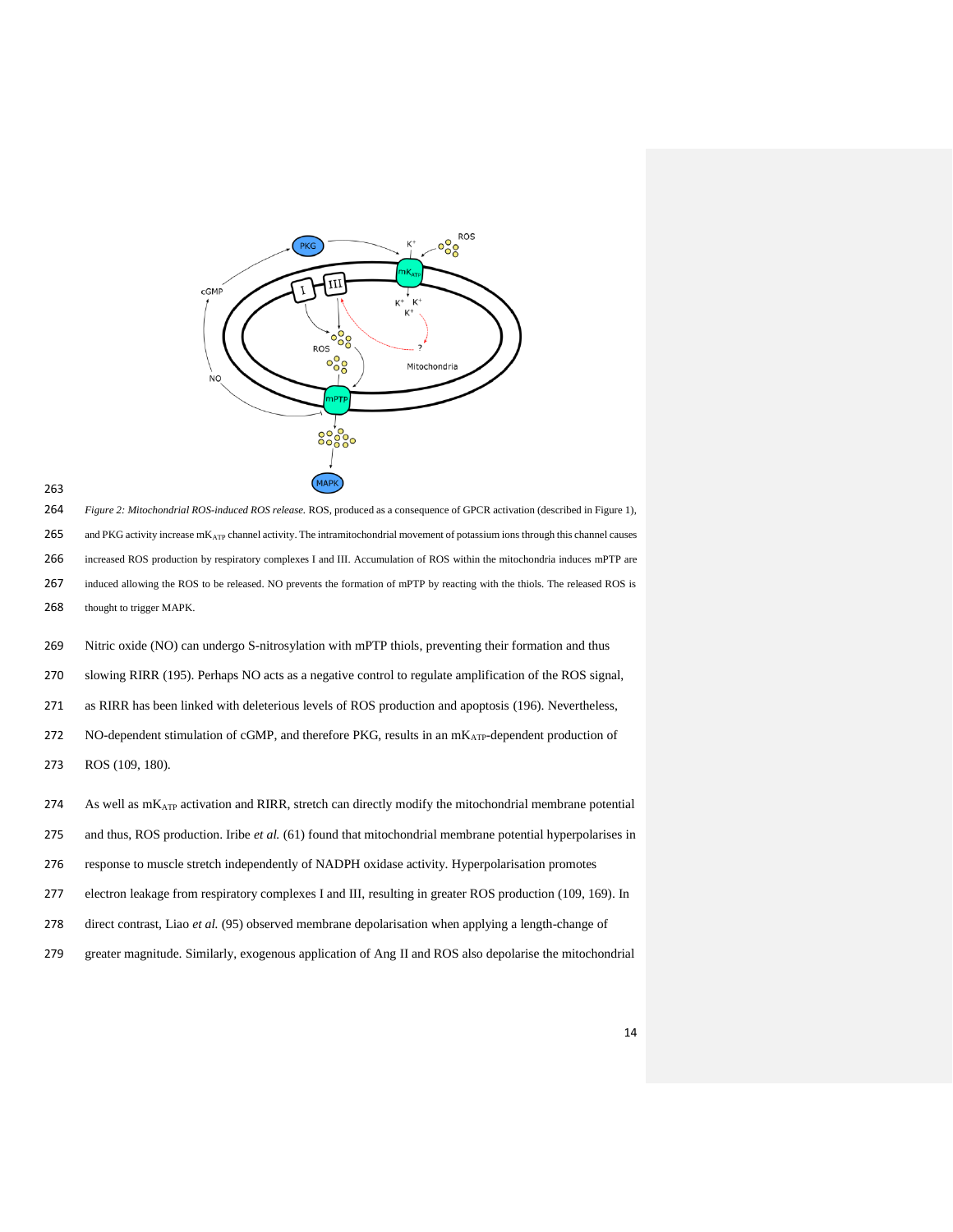280 membrane (70). Such contradictions highlight the need for measuring mitochondrial membrane potential

281 throughout a SFR.

## 282 **Mitogen Activated Protein Kinases**

- 283 Mitogen activated protein kinases (MAPK) belong to the large family of serine/threonine kinases that
- 284 participate in phosphorylation cascades typically involved in the promotion of various aspects of cell
- 285 development (e.g. division, differentiation, and apoptosis) (35). The extracellular signal-regulated kinases
- 286 (ERK<sub>1/2</sub>), p38, and c-Jun N-terminal kinases (JNK) are involved in the MAPK cascades (24, 28, 116, 127,
- 287 161), but only  $ERK_{1/2}$  has been linked specifically with the SFR (24).
- 288 Ras(86), a GTPase that activates the  $ERK_{1/2}$  pathway, can be activated by strain-induced-ROS-dependent
- 289 S-glutathionylation, where a glutathione group is added to its cysteine residue, at  $\text{cys}_{118} (100, 120, 161, 161)$
- 290 177). However, when the expression of the dominant negative form of Ras is increased, the activation of
- 291 ERK $_{1/2}$  is prevented (120). It is also observed that when MAPK kinase (MEK), one of the downstream
- 292 targets of Ras activity, is blocked, the effect of exogenous ROS on ERK<sub>1/2</sub> phosphorylation (81, 126, 128,
- 293 132, 173) is prevented. Similarly, MEK blockade prevents the positive inotropic effect of GPCR agonism
- 294 (132, 150). In the stretch-case though, activation of  $ERK_{1/2}$  occurs via both Ras-dependent (MEK) and
- 295 Ras-independent (PI3K-Akt) mechanisms following EGFR transactivation (36) [\(Figure 3\)](#page-15-0).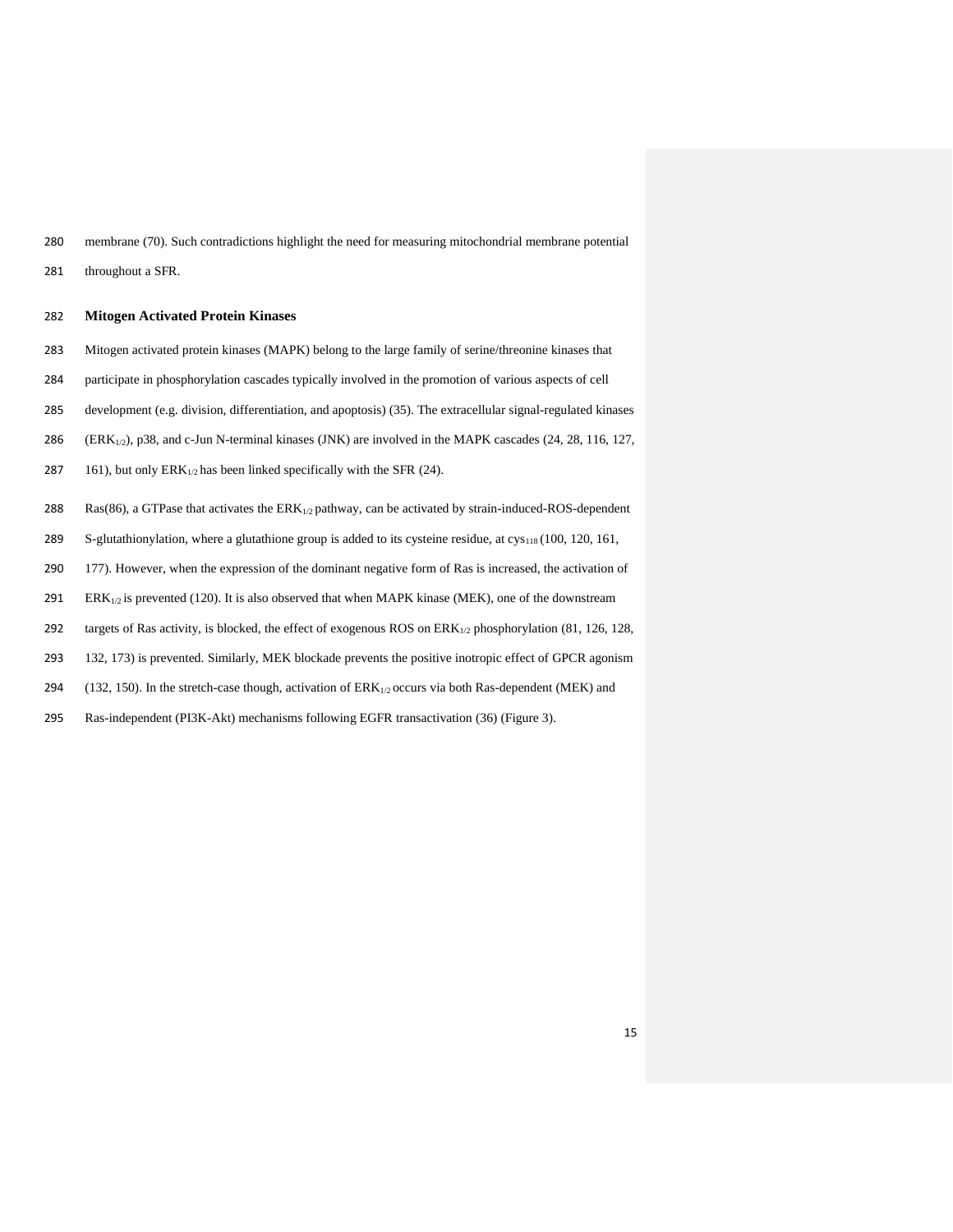



<span id="page-15-0"></span>297 *Figure 3: ROS-induced activation of sarcolemmal sodium transporters*. The MAPK phosphorylation cascade culminates in the

298 activation of p90<sub>RSK</sub> which phosphorylates NHE<sub>1</sub> at Ser<sub>703</sub>. Phosphorylation at this site enables greater Na<sup>+</sup> transport by

299 increasing the proton binding affinity of NHE1.

300 Given the apparent importance of EGFR transactivation in the stretch-activation of ERK<sub>1/2</sub>, it follows that

301 inhibition of EGFR or its upstream mediator, Src kinase, significantly blunts stretch-induced  $ERK_{1/2}$ 

302 phosphorylation (137, 163). Further, exogenous application of GPCR agonists is known to stimulate the

303 action of MAPKs (16, 91, 150) and stretch-activation of  $ERK_{1/2}$  is weakened when  $ATR_1$  receptors are

304 compromised (24, 198). Hence, it is likely that the stretch-activation of MAPKs operates, in part, via the

- 305 GPCR-EGFR pathway outlined in earlier sections.
- 306 It was mentioned in the previous section that there is some controversy surrounding mitochondrial ROS-
- 307 MAPK communication. While blockade of  $mK<sub>ATP</sub>$  channels has been shown to reduce (163, 180) ERK $_{1/2}$
- 308 phosphorylation, it has also been reported to have no effect (71). However, given that these investigations
- 309 studied the effect of  $mK_{ATP}$  blockade on  $ERK_{1/2}$  phosphorylation during a pharmacological rather than a
- 310 stretch intervention, little can be inferred regarding mitochondrial ROS-ERK $_{1/2}$  interaction during an
- 311 actual stretch-induced SFR.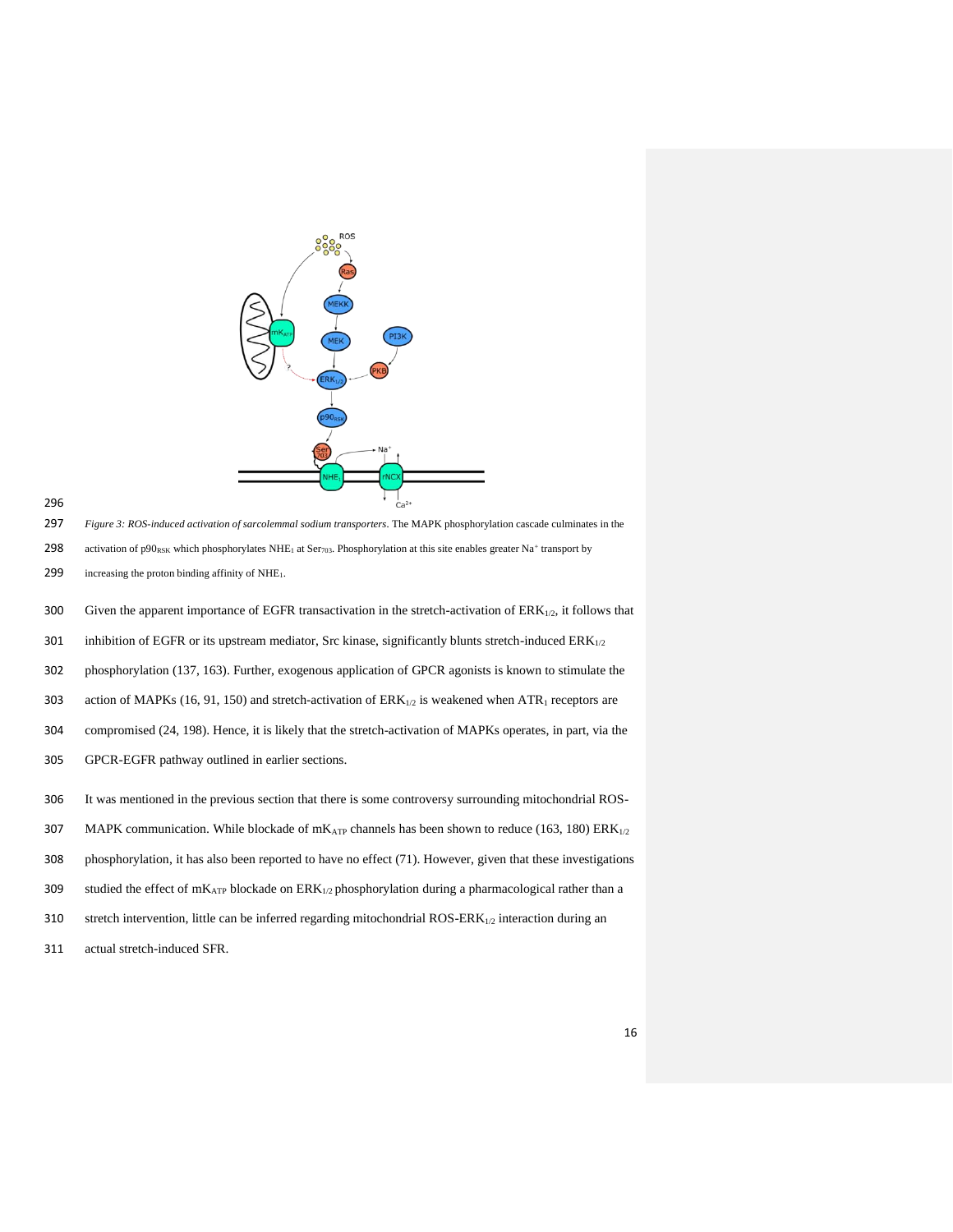- ERK<sub>1/2</sub> phosphorylation also increases cardiac muscle contractility (66) by phosphorylating the myosin
- light chain kinase (MLCK) (73). As expected, MLCK phosphorylation increases in response to stretch
- (74); preventing this phosphorylation by inhibiting MLCK blocks the SFR (74). Repeat studies in which
- calcium transients are measured should be undertaken to affirm this observation.

# **Protein Kinase C**

- Activation of ATR<sup>1</sup> is also linked to protein kinase C (PKC) activation via the G-protein-PLC-DAG-PKC
- pathway (34). As expected, PKC is activated in response to stretch (183). MAPK (16, 111) and NADPH
- oxidase activation (137) are two downstream targets of PKC activity.
- 320 While inhibition of PKC prevents alkalinisation (27) and  $ERK_{1/2}$  phosphorylation (150) associated with
- the SFR, PKC inhibition does not appear to prevent the actual force augmentation in response to stretch
- 322 (75, 192). On the other hand, it does prevent the inotropic effect of aforementioned prostaglandin F2 $\alpha$
- 323 (141). However, this could be interpreted as the application of prostaglandin F2 $\alpha$  activating a different
- force-enhancing pathway to that activated within the SFR. Neves *et al.* (104) found that while the SFR
- was still present during PKC inhibition, force-augmentation was not maintained for the same duration.
- This contradicts previous findings regarding the time-course of PKC activity (137) where it had the
- greatest effect within the first minute of Ang II induced inotropy.
- Given the mechanism of PKC activation and its downstream effects, it seems unlikely that it is has no
- contribution to the SFR. It could be, instead, that its contribution to indirectly phosphorylating NHE<sup>1</sup> is
- insignificant in comparison to the ROS and EGFR pathways.

### **Sodium Hydrogen Exchanger**

- NHE<sub>1</sub> is an active transporter that is heavily involved in pH regulation due to the proton-extruding
- component of its action (56, 114, 162). Some SFR experiments using bicarbonate-free solutions observed
- alkalisation in response to stretch, indicating an enhanced NHE<sup>1</sup> activity (5, 27, 97). Alternatively, Shen
- *et al.* (140) recorded cytosolic acidification, proposing that increased force production is mirrored by an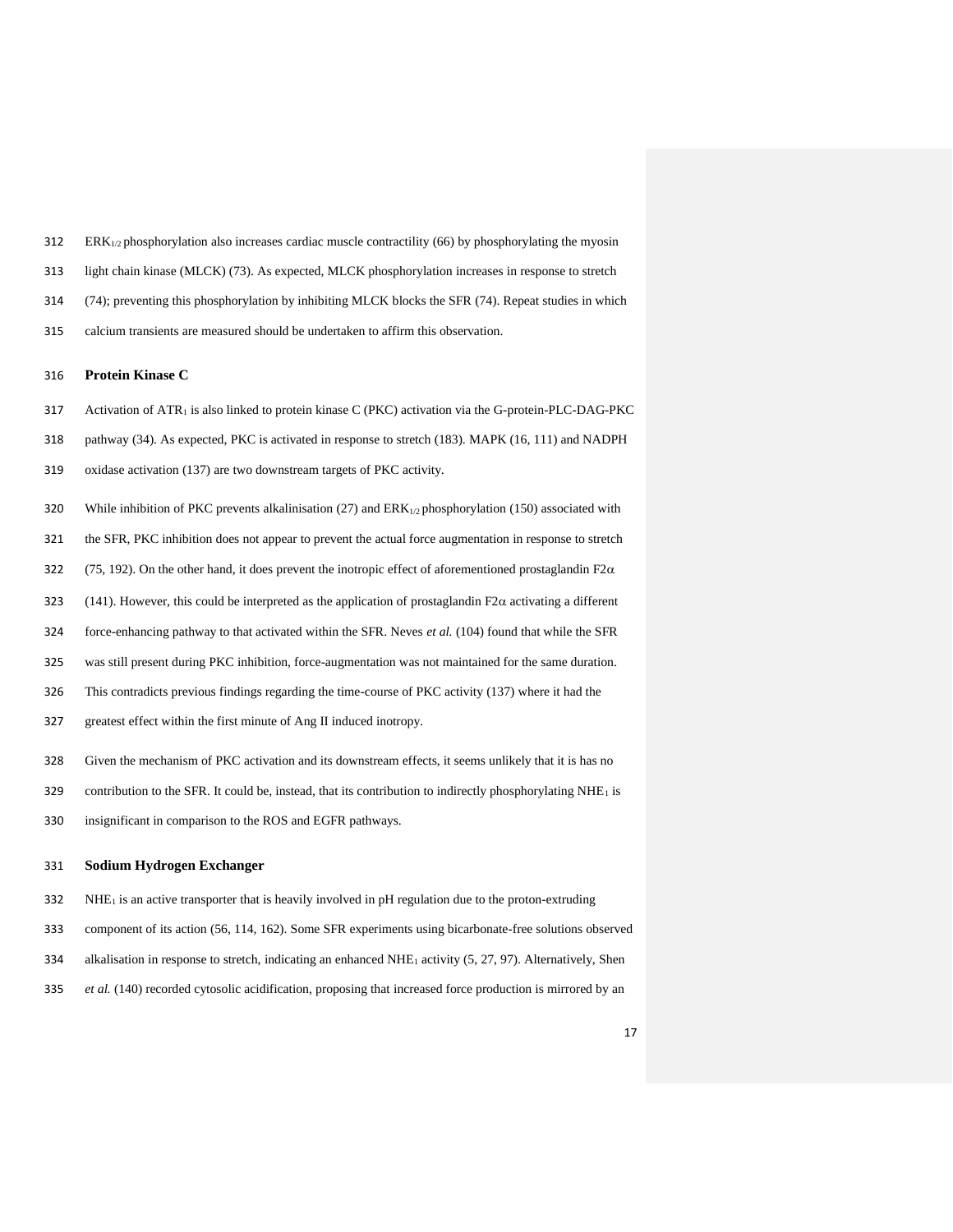| 336 | increased production of protons, and that the upregulation of NHE <sub>1</sub> activity occurs in order to maintain              |
|-----|----------------------------------------------------------------------------------------------------------------------------------|
| 337 | intracellular pH. These discrepant findings regarding pH regulation also conflict temporally as                                  |
| 338 | observations of alkalinisation occurred once the maximal SFR force was reached (5, 27, 97), whereas                              |
| 339 | acidification commenced almost immediately post-stretch (140). However, there is general agreement                               |
| 340 | between these studies that the Na <sup>+</sup> influx associated with NHE <sub>1</sub> activity plays a role in the SFR and that |
| 341 | [ $Na+$ ] increases during sustained stretch-interventions (20, 24). In modelling studies, the influx of sodium                  |
| 342 | ions is predicted to occur through $SAC_{NSC}$ rather than via $NHE_1(106)$ as concluded experimentally.                         |
| 343 | Blockade of NHE <sub>1</sub> with pharmacological agents $(24, 75, 140, 141, 165, 186)$ or silencing NHE <sub>1</sub> gene       |
| 344 | expression (116) blunts the SFR substantially in a number of species. However, $NHE_1$ involvement is not                        |
| 345 | ubiquitous, as its blockade was inconsequential in studies using both human atria $(74, 75)$ and murine                          |
| 346 | tissue (171). A modelling study (106) also predicted that $NHE_1$ activation is not required for the SFR to                      |
| 347 | occur. It is likely that discrepancies regarding the contribution of this channel can be attributed to species                   |
| 348 | difference given that the lack of a SFR in rainbow trout myocardium is attributed to a less robust $NHE_1$                       |
| 349 | than are found in its mammalian equivalents (113).                                                                               |
| 350 | Takahashi et al. (151) first demonstrated that, in the absence of the amino acid Ser703 (144) on its                             |
| 351 | regulatory carboxyl tail, NHE <sub>1</sub> no longer gains enhanced binding affinity for $H^+$ in response to serum              |
| 352 | application. The same group subsequently found that the phosphorylation of Ser703 results in the                                 |
| 353 | formation of a binding site for 14-3-3 proteins (88). The binding of these proteins increases the binding                        |
| 354 | affinity of NHE <sub>1</sub> for protons and thus increases its activity (88). Vargas <i>et al.</i> (161) took advantage of 14-  |
| 355 | 3-3 protein-NHE <sub>1</sub> interactions to estimate the extent of Ser703 phosphorylation with a phosphor-Ser-14-3-             |
| 356 | 3 binding antibody and found that phosphorylated Ser703 increased substantially after a sustained period                         |
| 357 | of stretch (23, 161, 163).                                                                                                       |
|     |                                                                                                                                  |

- One of the kinases that phosphorylates Ser703, p90 ribosomal s6 kinase, is a downstream target of the
- 359 ERK<sub>1/2</sub> pathway (126, 130, 132, 150, 151). As expected, blockade of upstream mediators of  $ERK_{1/2}$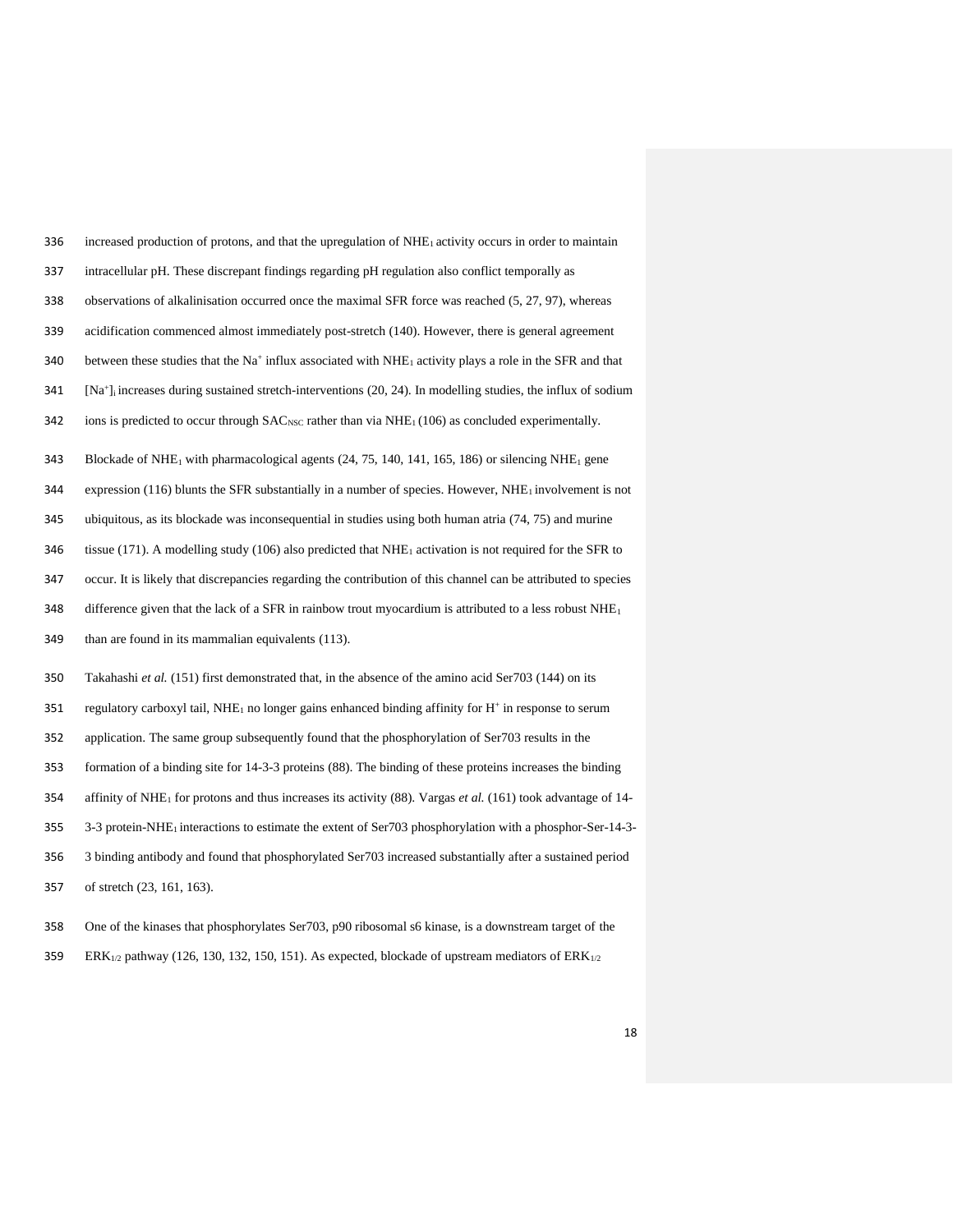activation prevents NHE<sup>1</sup> phosphorylation (126, 132, 163, 173). However, blockade of an alternate

MAPK, p38, has no effect (126, 132, 173).

**Reverse-mode NCX**

- Normally, NCX operates in its forward mode to extrude calcium during twitch relaxation by exchanging
- three extracellular sodium ions for one intracellular calcium ion, thereby aiding relaxation (14). An
- increase of intracellular sodium, as would be the case with a greater NHE1 activity, is thought to reverse
- the activity of the NCX (14). When operating in its reverse-mode, NCX contributes to the influx of
- calcium augmenting the calcium transient. Modelling studies have consistently predicted that the
- sodium-driven reverse mode operation is the mechanism to explain augmentation of the calcium transient
- (154, 187). Empirically, the increased action potential duration associated with the SFR is thought to
- favour rNCX activity (11, 194).
- Replacement of sodium ions with lithium ions in the bathing solution has enabled investigators to isolate
- NCX within sodium-coupled contractions, since other sodium transporters remain unaffected (44). Under
- these conditions, the SFR is completely abolished in cat papillary muscles (115). However, sodium-
- lithium replacement is limited in that it disables the NCX in both forward and reverse-modes. Thus, there
- are two possibilities for its involvement: either the forward mode is slowed, enabling greater loading of
- the SR, thereby resulting in increased magnitude of calcium-transients, or reverse-mode augments
- calcium influx. SFR magnitude reduction in response to selective inhibition of the reverse-mode
- configuration suggests the latter (115).
- The use of pharmacological agents enables specific blockade of the reverse-mode. Blocking reverse-mode
- NCX activity almost completely silences the SFR in cat papillary muscles (115), but only blunts the
- response in rabbit (97, 167) and human ventricle (75, 166). To add to the confusion, reverse-mode NCX
- blockade in rabbits has also been found to silence the response (104). In the extreme case, inhibition of
- reverse-mode NCX has no effect whatsoever on the SFR in human atrial tissue (75). As the concentration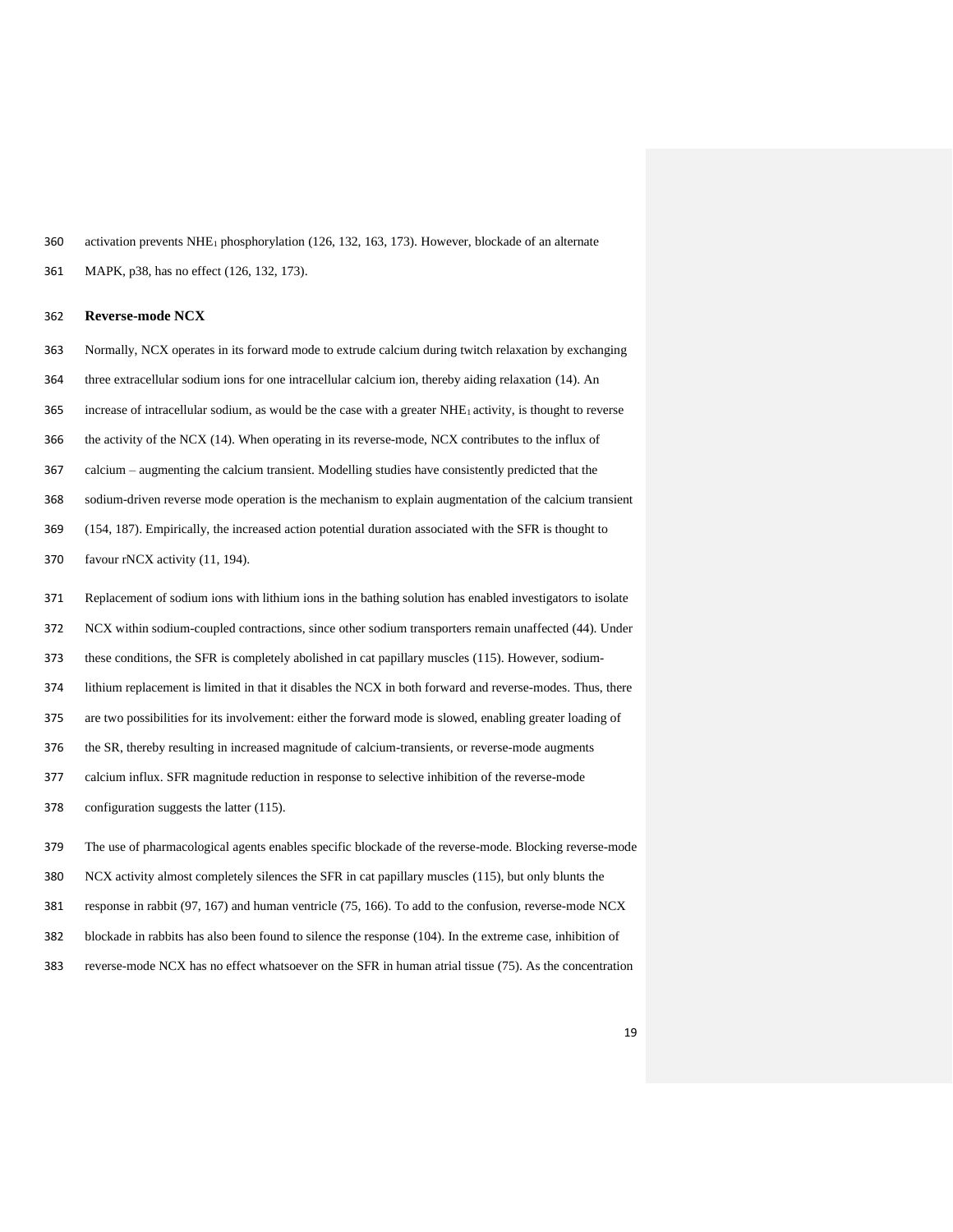- and the agent used are consistent between these studies, discrepancies cannot be attributed to dose-
- dependency of the pharmacological agent. The studies in which reverse-mode NCX blockade prevented
- 386 the SFR used a lower  $[Ca^{2+}]}$  in their superfusing solution compared to those where channel blockade had
- only blunting effects. It should be noted that intracellular calcium also increases if NCX is slowed rather
- than reversed. Therefore, blockers of the reverse mode configuration may not eliminate the SFR.

## Intracellular Calcium Flux

 As well as extracellular calcium influx, calcium transient magnitude can be augmented as a consequence of increased SR calcium release. The calcium content of the SR is dependent on SERCA calcium uptake and RyR channel calcium release. Many signalling pathways interact with SERCA and RyR but SFR literature has identified cyclic adenosine monophosphate (cAMP) and NO as the most likely to modulate the activity of these channels within the response.

#### Cyclic Adenosine Monophosphate

- Muscle stretch increases cAMP levels in frog ventricle (143) and ferret papillary muscles (21), but not in
- rat atrial tissues (156). Given that both the ferret and rat preparations exhibited SFRs, it is possible that
- this was due to a combined effect of a difference between both species and heart chambers.
- In the transient sense, cAMP concentration increases during the SFR, mirroring the active force
- augmentation (158). Use of a cAMP-antagonist (Rp-8-Br-cAMPS) also reduces the SFR magnitude (21),
- though the precise mechanism remains enigmatic. A hypothesised pathway is the cAMP-dependent
- modulation of SERCA activity; under basal conditions, phospholamban (PLN) inhibits SERCA activity
- 403 (46) and the cAMP-dependent protein kinase A (PKA) (170) phosphorylates the Ser<sub>16</sub> and Thr<sub>17</sub> residues
- of PLN, reducing this inhibition (46), thereby enhancing the calcium loading of the SR. However, PLN is
- not phosphorylated during the SFR indicating that, if cAMP concentration increases, it does so in a
- 406 compartment inaccessible to the SR  $(21)$ . Mice with a transgenic human NOX2<sup>i</sup> sub-unit did present
- 407 partial PLN phosphorylation (189), though, excluding Ser<sub>16</sub>, no other known targets of PKA were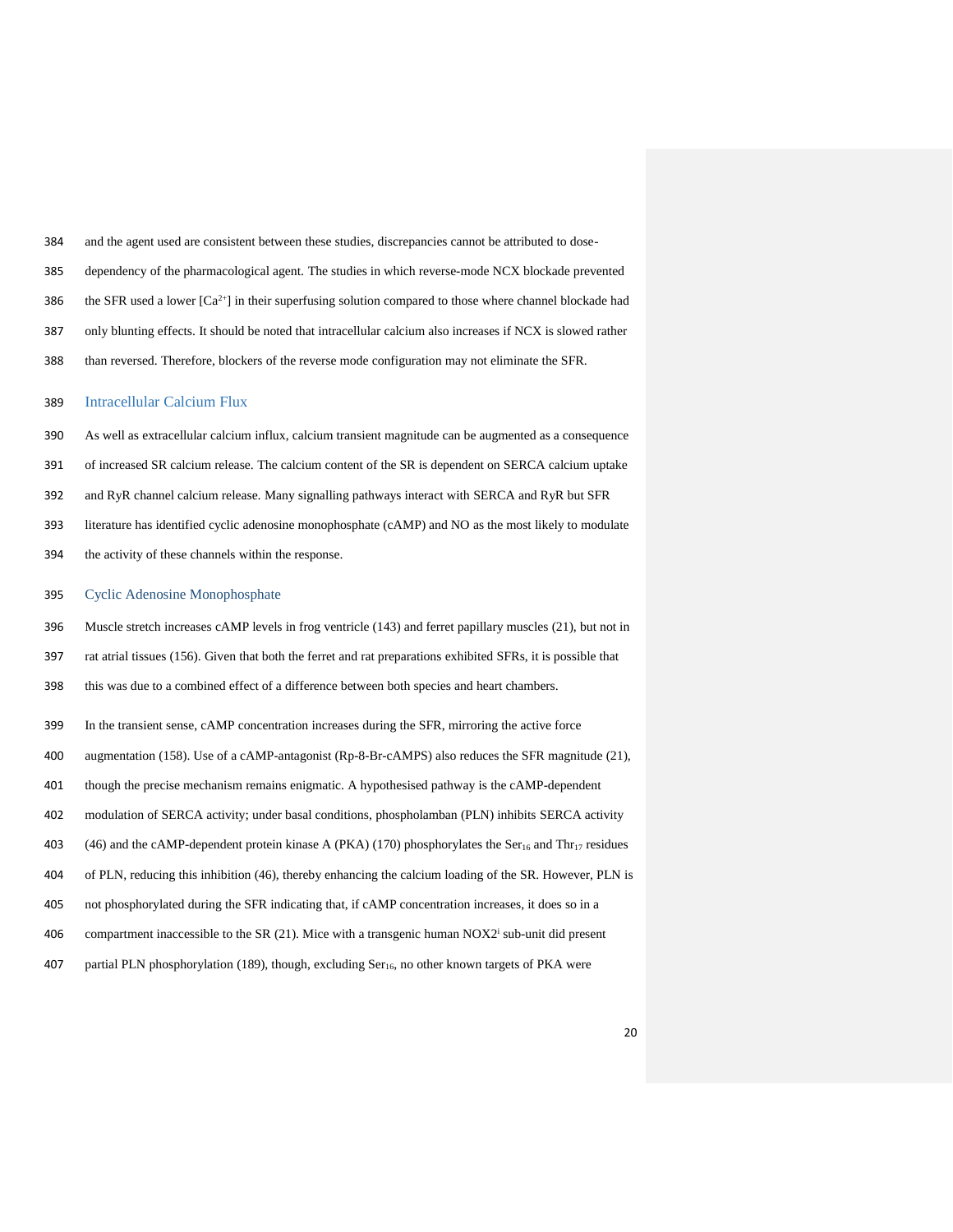| 408 | phosphorylated. PLN phosphorylation is observed only in studies utilising inotropic agents, not when         |
|-----|--------------------------------------------------------------------------------------------------------------|
| 409 | stretch is the inotropic trigger. Therefore, if cAMP is involved in the SFR, it is unlikely that the         |
| 410 | mechanism of action of cAMP within the response involves modification of the SR calcium content.             |
| 411 | In fact, cAMP may have an inhibitory effect on the SFR. Caffeine and theophylline (26), both                 |
| 412 | phosphodiesterase inhibitors (157), reverse the SFR, when they would be expected to prevent the              |
| 413 | breakdown of cAMP. Chuck and Parmley (26) expected greater reversal when using theophylline, as it is        |
| 414 | a more potent phosphodiesterase inhibitor than caffeine, but the same reversal magnitude was observed.       |
| 415 | This led them to suggest cAMP independence, as the secondary effects of caffeine and theophylline are        |
| 416 | equivalent. However, samples treated with isoprenaline, a beta-adrenergic agonist, which also increases      |
| 417 | intracellular cAMP, exhibit reversed SFRs (68). Isoprenaline has also been shown to block the SFR while      |
| 418 | beta-blockers have no effect (92, 158). As such, it could be that a threshold cAMP level is required for     |
| 419 | this reversal to be expressed rather than the dose-dependent reversal originally expected $(26)$ . Hence, it |
| 420 | appears that the mechanism, while not cAMP-dependent, involves cAMP in an inhibitory fashion.                |

# Nitric Oxide

| 422 | In addition to cAMP, NO also interacts with the SR. NO increases the fractional calcium release of the SR      |
|-----|----------------------------------------------------------------------------------------------------------------|
| 423 | $(64)$ through the process of S-nitrosylation (147, 179) where a NO molecule attaches to a RyR cysteine        |
| 424 | residue, which undergoes a conformational change. NO is generated by the enzyme nitric oxide synthase          |
| 425 | (NOS) which has three isoforms: endothelial NOS, inducible NOS, and neuronal NOS (178). Should RyR             |
| 426 | S-nitrosylation be a step within the SFR, neuronal NOS would be the prime candidate for NO generation          |
| 427 | given its proximity to the SR (178). However, myocytes isolated from mice lacking this isoform still           |
| 428 | exhibit a SFR (190). Furthermore, neuronal NOS-derived-NO is associated with attenuating inotropy by           |
| 429 | inhibiting L-type calcium channels (135) and augmenting lusitropy by promoting SERCA activity $(18)$ –         |
| 430 | neither of which supports enhanced calcium transients. While NO produced by neuronal NOS has been              |
| 431 | linked to increased calcium spark rate $(117)$ , this is more likely to promote arrhythmia than a SFR $(64)$ . |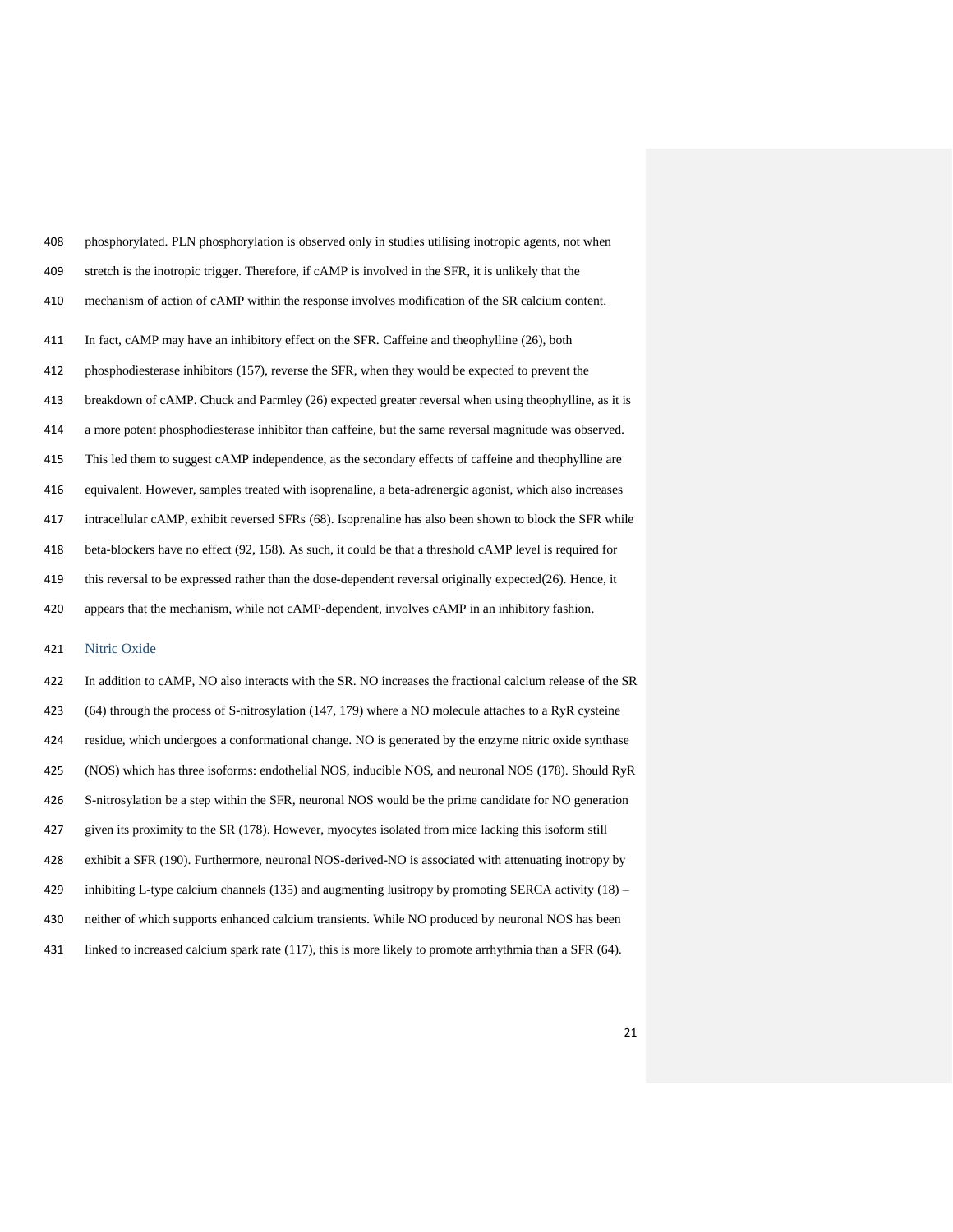| 432 | Given the dissociation of neuronal NOS from the SFR, the endothelial NOS isoform was the next target              |
|-----|-------------------------------------------------------------------------------------------------------------------|
| 433 | to be investigated as it has been localised to small invaginations in the cardiomyocyte plasma membrane           |
| 434 | (caveolae) that are involved in signal transduction (40). Indeed, phosphorylation of endothelial NOS has          |
| 435 | been observed following a stretch (117). In support of the involvement of endothelial NOS in SFR, mice            |
| 436 | lacking the isoform no longer exhibit an augmented calcium transient after a sustained stretch (117).             |
| 437 | A pharmacological NOS inhibitor, L-NAME, has been used in the investigation of the SFR (20, 75, 117),             |
| 438 | but the findings are inconsistent, perhaps as a consequence of various experimental conditions coupled            |
| 439 | with different L-NAME concentrations and the variety of species used. A 1 mM L-NAME solution                      |
| 440 | abrogates the SFR in both mouse myocytes and rat trabeculae at 30 $\degree$ C (117), but has no effect on the SFR |
| 441 | at 22 °C to 25 °C (20). A study (75) using half the concentration of L-NAME at body temperature also              |
| 442 | failed to prevent the SFR in human samples. Such discrepancies mean that no firm conclusions regarding            |
| 443 | NO involvement can be drawn from these studies; it remains unclear as to why the conflicting results              |
|     | occur.                                                                                                            |
| 444 |                                                                                                                   |
| 445 | Although NO concentration is enhanced in response to stretch (117, 122), its relation to the SFR is               |
| 446 | unknown. Since NO is a free radical, it is unstable. This means that it has a very limited range of effect        |
| 447 | and is unlikely to interact with RyR directly. Hence, any mechanistic effect is more likely to be the result      |
| 448 | of a NO-initiated signalling pathway (64). NO production within the SFR was initially ascribed to the             |
| 449 | following pathway: stretch activates phosphatidylinositol-3-OH kinase (PI3K) which phosphorylates                 |
| 450 | protein kinase B, resulting in activation of the endothelial nitric oxide synthase (30, 117). However,            |
| 451 | subsequent studies of rat and human tissues revealed that PI3K blockade has no effect on the magnitude            |
| 452 | of the SFR (20, 74, 75). These findings collectively suggest that the PI3K-protein kinase B interaction,          |
| 453 | although an essential step of the hypertrophy signalling pathway (124), is not involved in the SFR.               |
| 454 | An alternate NO pathway begins with the binding of NO to guanylyl cyclase, which increases cyclic                 |
| 455 | guanosine monophosphate (cGMP) and activates protein kinase G (PKG), resulting in RyR                             |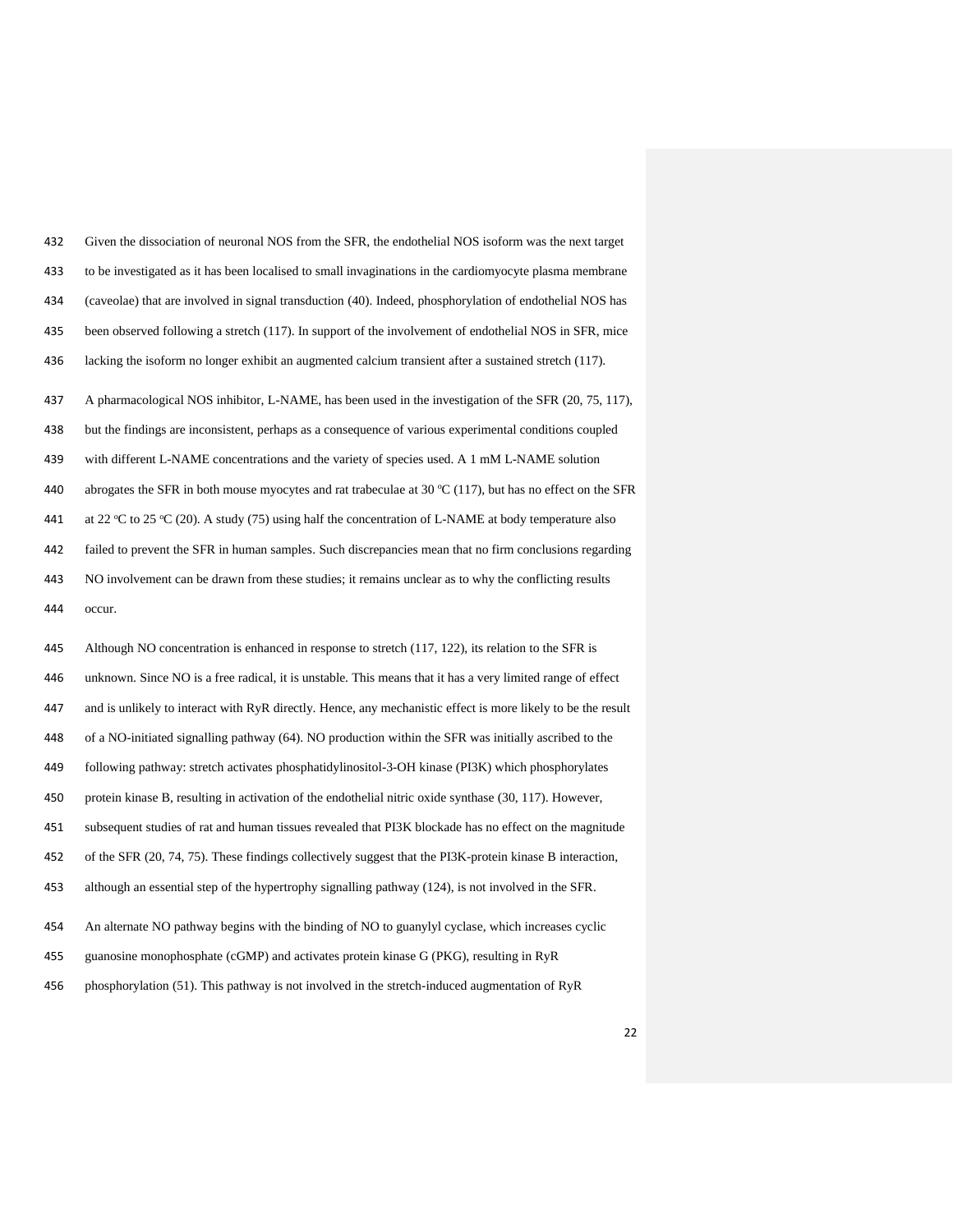- sensitivity, as calcium spark rate is unaffected by the blockade of both PKG and guanylyl cyclase (117).
- 458 NO-dependent PKG activation initiates a signalling cascade that results in the opening of  $m_{\text{ATP}}$
- channels, elevating ROS generation (180). The stretch-dependence of this pathway requires further
- investigation as these data were generated in response to exogenous application of S-Nitroso-N-Acetyl-D,
- L-Penicillamine (SNAP). SNAP is an NO-donor and therefore causes a global increase of NO
- concentration. Given the spatial specificity of NO, using SNAP to approximate stretch-induced NO
- release is counterproductive, as it risks activation of other, irrelevant, pathways.
- Given the evidence, it seems unlikely that NO is centrally involved in the SFR. To the authors'
- knowledge, only one study (117) has presented data where NOS blockade influences the stretch response.
- Yet, there does seem to be sufficient evidence to warrant further investigation into the endothelial NOS
- isoform given its link with calcium transient magnitude (64).
- Sarcoplasmic Reticulum
- In addition to investigations of the signalling pathways that target the calcium handling of the SR, a
- number of studies have examined whether a functional SR is actually necessary for the SFR (15, 20, 69,
- 166, 167). Such studies typically reason that if the SR is involved, then the SR load and/or its fractional
- release of calcium should increase. However, results regarding SR loading during the SFR are
- controversial. While SR loading has been observed throughout the SFR in rabbit (15, 167) and failing
- human myocardium (166), it has not been observed in wild-type rat (117) or mouse (64, 189) myocardia.
- Transgenic mice with human NOX2 do exhibit SR loading during Ang II induced inotropy (189),
- highlighting the possibility that species may be differentially ROS-dependent.
- The SFR magnitude is consistently dependent on the steady-state load of the SR (64, 159, 168, 189). The
- 478 greatest relative magnitude of  $SFR<sup>ii</sup>$  occurs when the SR is least loaded (140). This is due either to a
- greater potential for increasing SR calcium content or the enhanced extracellular calcium availability for
- calcium transient augmentation. Such an observation corroborates the finding that cAMP inhibits the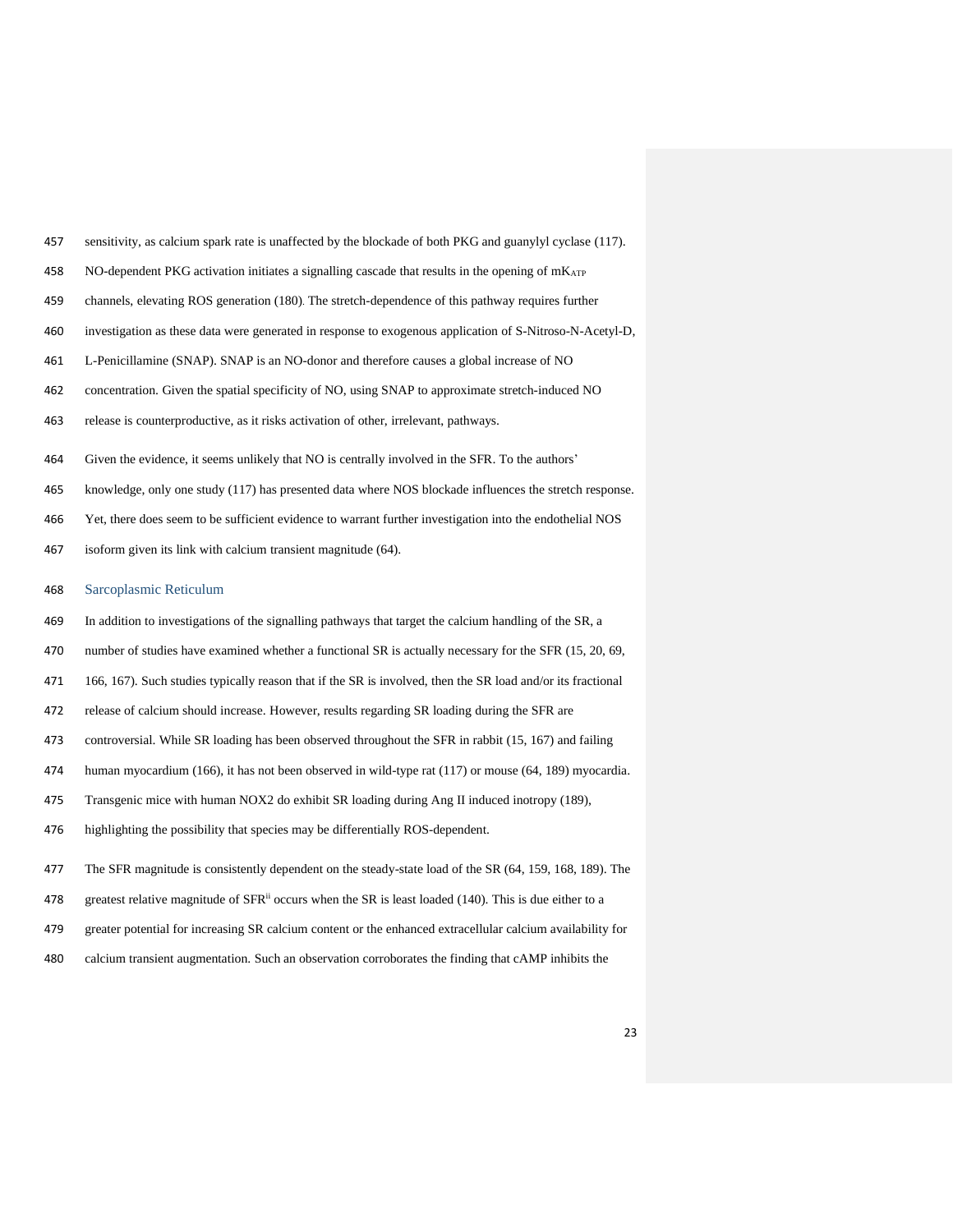SFR, as greater cytosolic cAMP concentrations would increase SR calcium content and therefore reduce SFR magnitude.

 Of course, an increase of the SR load is not the sole prerequisite for enhanced SR calcium release. This is evident from the amplified fractional calcium release observed during Ang II induced inotropy (64). Yet enhanced SR calcium release would eventually deplete the SR store unless compensated by an increase of calcium loading (37). SERCA phosphorylation does increase during exogenous Ang II application but, this may be a consequence of non-specific pharmacological activation, and may not be exhibited during a stretch-induced response. Another theory for maintaining SR calcium content is that the activity of 489 reverse-mode NCX replenishes the SR (64). This is relevant only if a functional SR is required to elicit an SFR. One can test the necessity of a functional SR by inhibiting its calcium handling. There are two main

elements to the calcium handling of the SR: calcium uptake (through SERCA) and calcium release

(through RyR). Inhibition of calcium release alone has no effect on the relative magnitude of the SFR (15,

59, 153). A more complete inhibition of the SR, by blocking both uptake and release, also has no effect of

the relative magnitude of the SFR (15, 20, 69). In a failing human tissue study, complete SR blockade

abolished the SFR (166) but, as this was a diseased case, discrepancies may have arisen as a consequence

of pathology. In most cases, then, it would seem that a functional SR is not required for an SFR to occur.

# Mechanosensors

 Despite the advances made in elucidating the signalling pathways that augment the calcium transient during the SFR, there is little consensus on the cellular mechanosensor that 'senses' or transduces the stretch into an increased calcium transient. Some hypotheses posit an intrinsic mechanosensor (e.g. stretch-activated channels) but most contain no explicit explanatory mechanism describing how the SFR is initiated. This section briefly introduces mechanosensors that have been investigated and/or show promise. A few factors have been considered in compiling this section: samples still demonstrate a SFR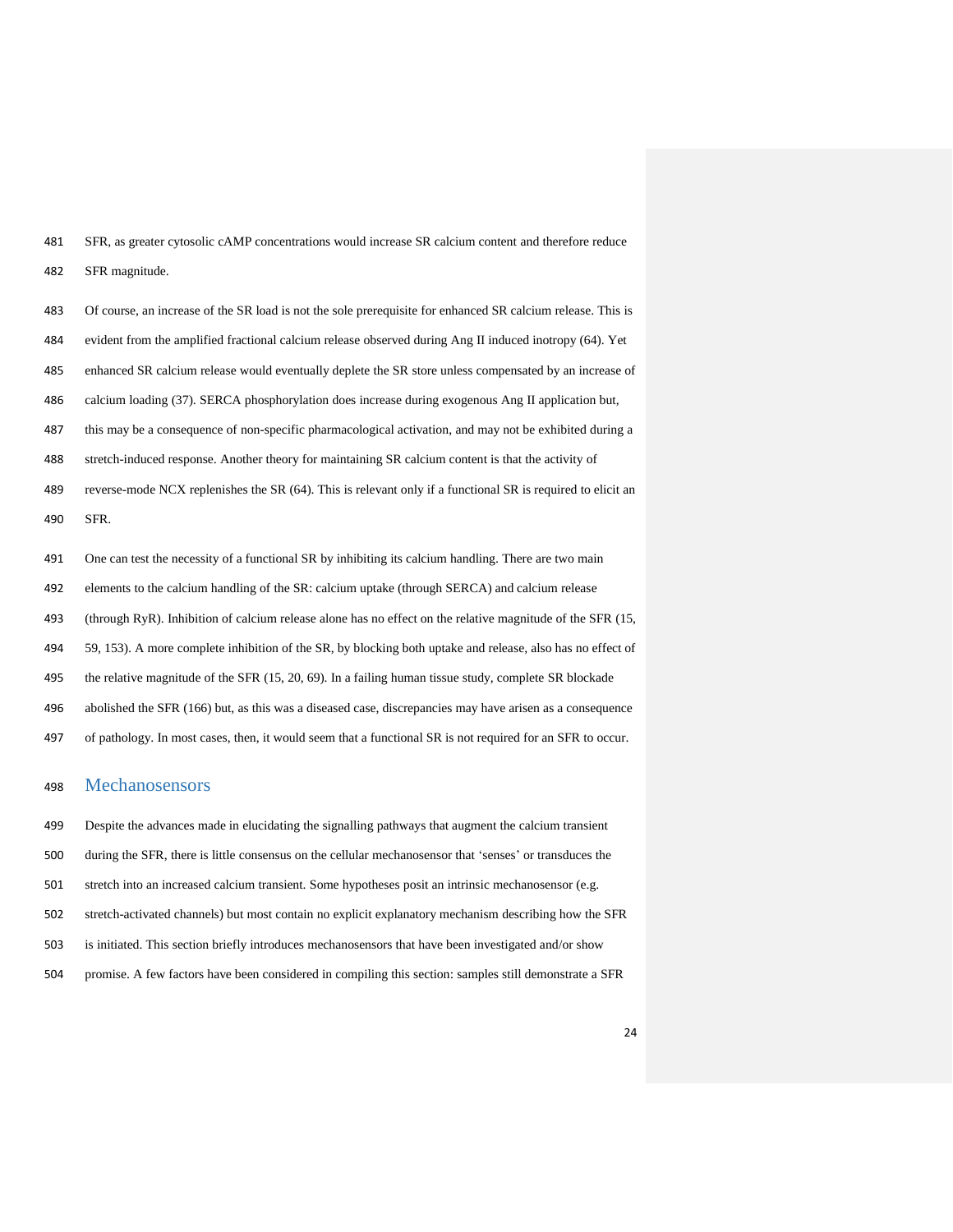when they are transiently stretched only during diastole (4, 105) and, due to the connection between the SFR and the Anrep effect, the mechanosensor is activated by a stretch within the 'physiological' range. That aside, Ward *et al.* (171) found that the SFR magnitude correlates positively with the extent of stretch, and though not empirically defined, a stretch-perturbation of 10% *Lmax* is typically used as the minimum length change required.

#### Stretch-Sensitive Receptor

511 Zou *et al.* (198) proposed that ATR<sub>1</sub> undergoes a conformational change upon stretch of the membrane 512 thereby enabling activation even in the absence of its agonist Ang II. Certainly, many studies link ATR<sub>1</sub> activation with the SFR but little more has been done to corroborate this finding of direct mechanical activation. Hence, we consider that elucidation of how this proposed conformational change occurs would be necessary for its acceptance.

# Microtubules

 Microtubules are structural proteins that are also linked with G-protein activity (175). Further, and more relevantly, they have been linked with mechanotransduction of stretch signals. Microtubular integrity is required for stretch-induced mitochondrial hyperpolarisation (61, 103) and enhanced NOX2 activity (123). Given the evidence regarding ROS as a signalling molecule in the SFR, the microtubular system, 521 which has recently been shown to be involved in mitochondrial motility and function (139, 176), may be

important.

# Caveolae

- Caveolae are small invaginations in the sarcolemma that have stretch-sensitive properties. Disruption of
- caveolae prevents stretch-induced dissociation and activation of RhoA and Rac1 G-proteins (67). Despite
- 526 the fact that these G-proteins are known to be upstream effectors of  $ERK_{1/2}$  activity (87),  $ERK_{1/2}$
- phosphorylation is not affected by caveolae disruption (67). Instead, G-protein activation has been linked
- 528 to stretch-induced alignment of actin fibres. Though ERK<sub>1/2</sub> phosphorylation is not affected by caveolae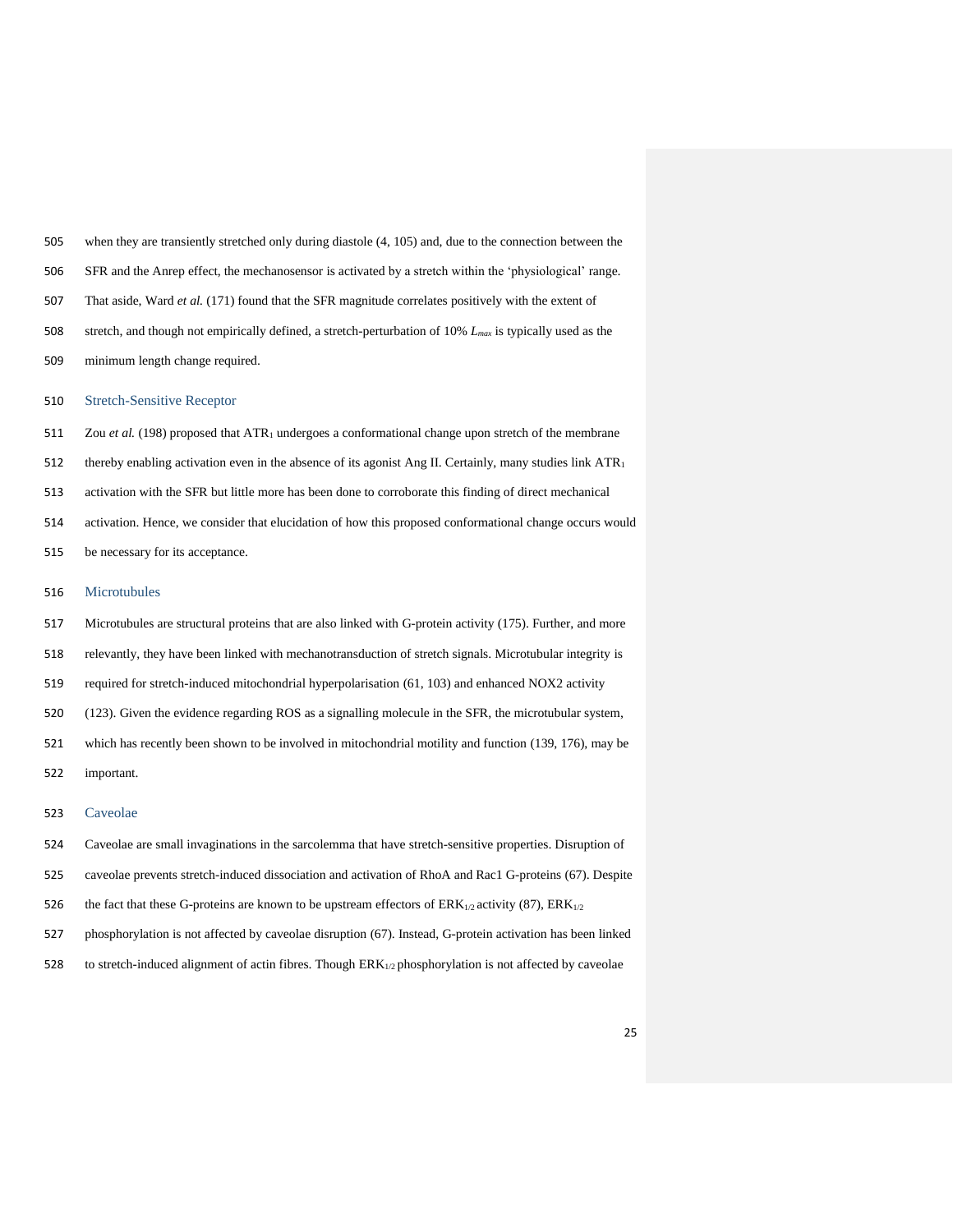|  |  | 529 disruption, stretch-induced $ERK_{1/2}$ translocation from the cytoplasm to nucleus does not occur and is |  |  |  |  |  |  |
|--|--|---------------------------------------------------------------------------------------------------------------|--|--|--|--|--|--|
|--|--|---------------------------------------------------------------------------------------------------------------|--|--|--|--|--|--|

- deemed to be actin-alignment-dependent (67). The reason why this would elicit translocation is wanting.
- Such translocation is likely to be more relevant to hypertrophy rather than the SFR.

## Thrombospondin-4

- Thrombospondin-4 has been linked to regulating collagen mRNA and its absence results in enhanced
- deposition of extracellular matrix as well as fibrosis (45). Mice lacking this protein lack a SFR (30), have
- 535 compromised stretch-induced  $\text{ERK}_{1/2}$  phosphorylation, as well as reduced ability to deal with sudden
- pressure loads (45). However, a mechano-sensing role for collagen within the SFR has not since been
- considered.

# Titin

 The titin molecule is the major contributor to the passive properties of striated muscle (55). Recent evidence has suggested that titin may also operate as a stretch-sensitive modifier of active force generation (93). This suggestion is supported by studies showing a direct correlation between the active magnitude of the SFR and titin strain (1). As an aside, the observation that passive force decreases over the time course of the SFR has recently been attributed to increased titin phosphorylation via the cGMP- PKG activity in response to NO production (89). Titin kinase (A-band) (53) and N2B/N2A (I-band) (96, 138) are examples of mechano-sensitive regions of titin. Of particular interest, and most likely to be involved in detecting stretch within the SFR, is the N2B element that arises from the interaction between the extensible N2B unique sequence and upstream

- 548 regulators of  $ERK_{1/2}$  activity (138). The particulars of the mechano-sensor remain enigmatic; however, it
- is likely that mechano-sensitivity is correlated with titin phosphorylation and, hence, titin compliance
- (80).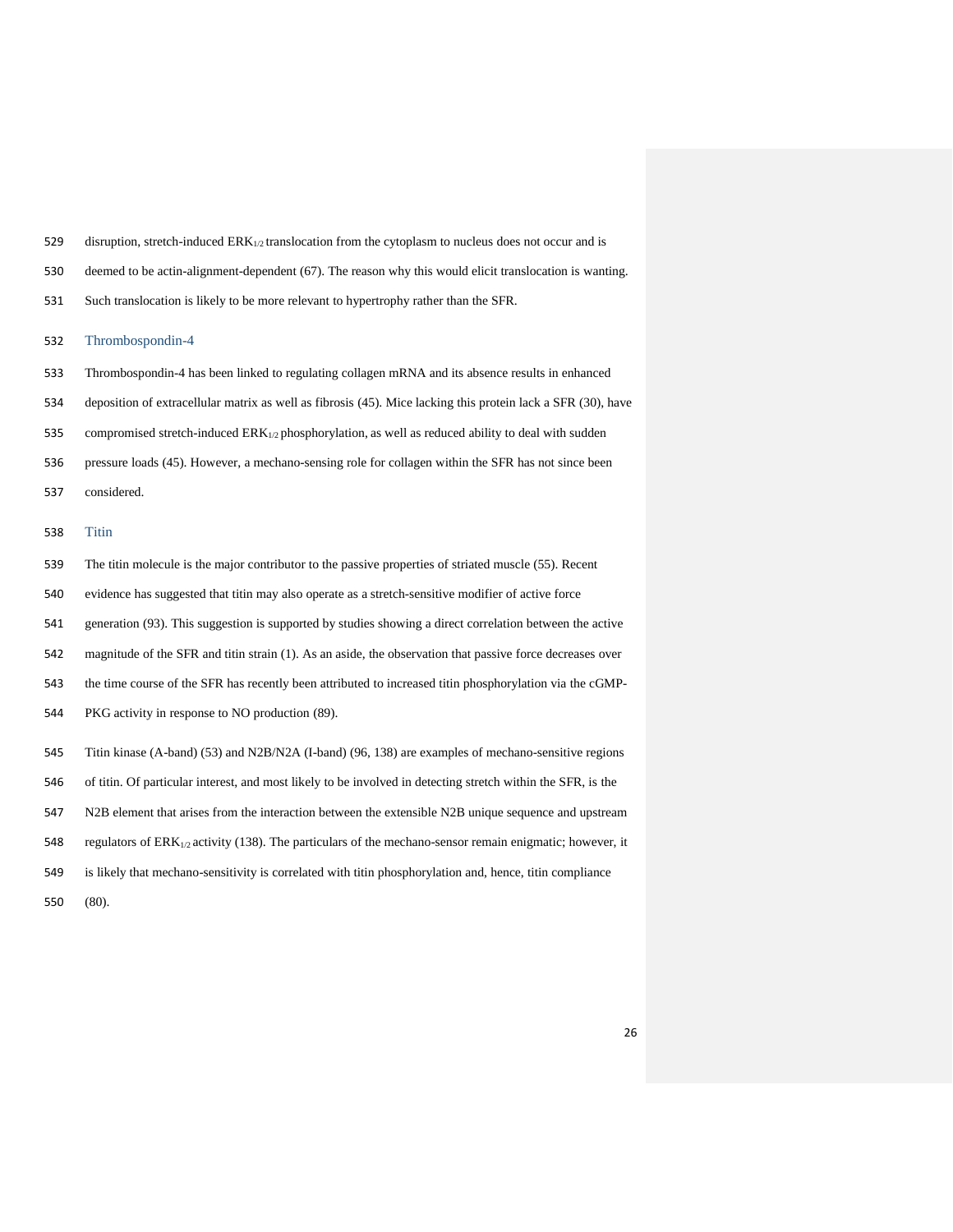## Integrin-Signalling

- Integrins are transmembrane receptors predominantly involved in membrane adhesion (25). The cytosolic
- β1 integrin subunit is known to activate in response to stretch and its expression is enhanced by the
- activity of Ang II (63). Focal adhesion kinase (FAK), a downstream effector of β1, phosphorylates ERK1/2
- via G-protein dependent and independent pathways (94). However, β1 can also activate MAPK via FAK-
- independent mechanisms (83). There is cross-talk between AT and FAK, where FAK activation,
- 557 depending on whether ATR is compromised or not, either augments or diminishes  $ERK_{1/2}$
- phosphorylation, respectively (83).
- β1 integrin also interacts with integrin-linked kinase, a serine/threonine protein kinase localised at
- costameres and sarcomeric z-disks (12). Stretch is detected by a network consisting of integrin-integrin
- linked kinase-β-parvin increasing the expression of EGF and, thus, augmenting the calcium transient (12).
- There are a number of candidates for the molecular mechanosensor (for a comprehensive review
- see: Lyon *et al.* (98)) but no consensus has been reached yet.

# Conclusions

 From the work presented in this review there appears to be a general agreement that stretch activates an autocrine/paracrine response that triggers a signalling pathway that includes GPCR. There is also 567 agreement that intracellular  $[Na^+]$  is increased, and that the final step in the SFR involves reversal of 568 NCX activity leading to the augmentation of intracellular  $[Ca^{2+}]$  levels. However, we propose that the intricate details of the signalling pathway remain obfuscated because of the quest for a singular pathway. The majority of SFR work to date seeks to find a 'simple' mechanistic signalling pathway i.e. one of Ang 571 II, SAC<sub>NSC</sub>, NO, etc. However, we propose that an explanation for the extent of contention within the SFR literature is the existence of a more complex 'hybrid' mechanism – which is to say, multiple mechanisms synergistically contributing to the augmentation of calcium during the SFR. It is possible that blockade of one signalling pathway is compensated by others as a form of natural 'redundancy', thereby leading to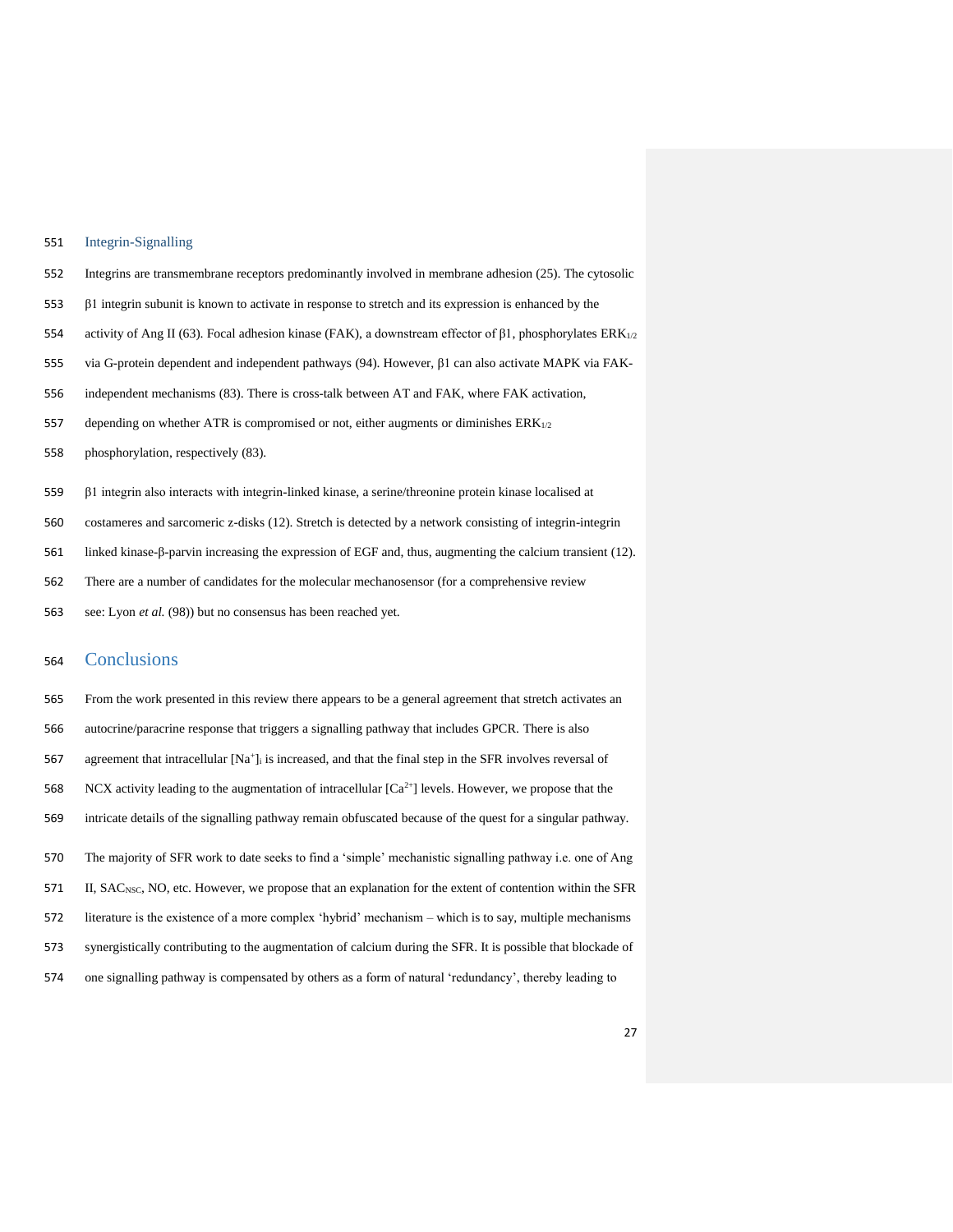conflicting data. Of course, such a complex mechanism would be difficult to test but it is necessary if this field of physiological interest is to progress.

Studies that induce positive inotropy via pharmacological agents, in the absence of stretch, are common

within the SFR literature. Similarly, there is a heavy reliance on pharmacological agents and blockers in

determining the mechanisms associated with the SFR. Very few are specific, and so, inadvertently, they

may interrupt pathways other than the one under investigation, increasing the risk of arriving at invalid

conclusions. Hence, conclusions from studies that use 'fail-safe' techniques are of more importance. In

the same vein, due to the mechano-sensitivity of cardiac tissue, application of external force to change the

length may trigger alternative endogenous inotropic mechanisms. To increase confidence that the

triggered behaviour is the SFR, calcium should be measured in addition to muscle force production.

While there is still work to be done to determine the underlying mechanism(s) of the SFR, even more

questions surround the mechanosensor(s) that detects the stretch-perturbation. This review presents only a

small selection of promising mechanosensors in the hopes of guiding future research. Little can be

concluded regarding the nature of the SFR mechanosensor, as literature in this area is lacking, but it is one

589 burgeoning with potential. **Commented [AT1]:** Wow. It's a hell of a review! Very

thorough, and very well written. Dense in parts, mostly due to my lack of familiarity with the terminology.

However, I was hoping that stronger conclusions/recommendations might have been arrived at by the time we got to the final paragraph. Is there a more definite series of statements that can direct the reader as to the best way forward?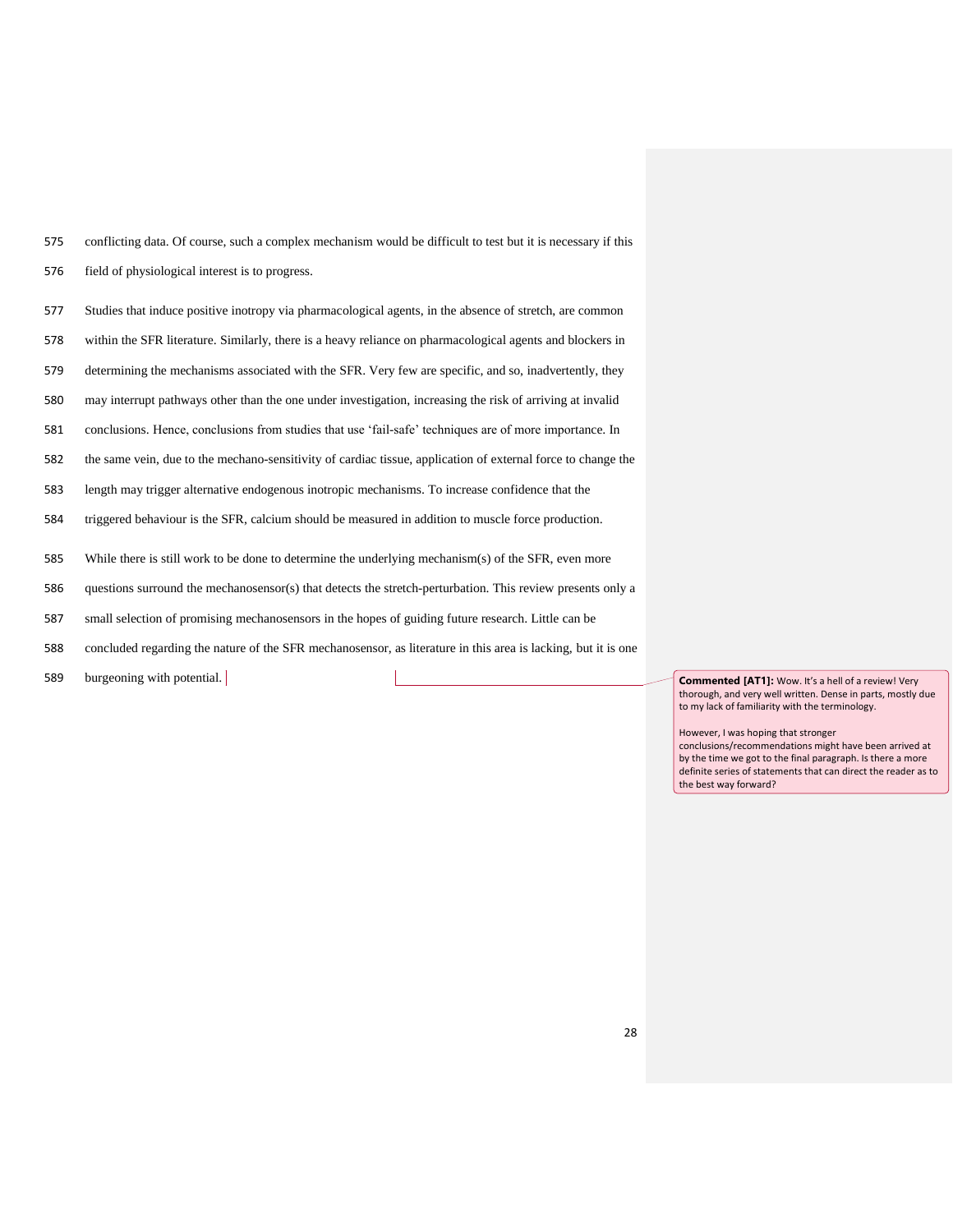# References

 1. **Ait-Mou Y, Zhang M, Martin JL, Greaser ML, and de Tombe PP**. Impact of titin strain on the cardiac slow force response. *Progress in Biophysics and Molecular Biology* 130: 281-287, 2017. 2. **Akram S, Teong H, Fliegel L, Pervaiz S, and Clement M**. Reactive oxygen species-mediated 594 regulation of the Na<sup>+</sup>-H<sup>+</sup> exchanger 1 gene expression connects intracellular redox status with cells' sensitivity to death triggers. *Cell Death and Differentiation* 13: 628, 2006. 3. **Allen DG, and Kurihara S**. The effects of muscle length on intracellular calcium transients in mammalian cardiac muscle. *The Journal of Physiology* 327: 79-94, 1982. 4. **Allen DG, Nichols CG, and Smith GL**. The effects of changes in muscle length during diastole on the calcium transient in ferret ventricular muscle. *The Journal of Physiology* 406: 359-370, 1988. 5. **Alvarez BV, Pérez NG, Ennis IL, Camilión De Hurtado MC, and Cingolani HE**. Mechanisms 601 underlying the increase in force and  $Ca<sup>2+</sup>$  transient that follow stretch of cardiac muscle: a possible explanation of the Anrep effect. *Circulation Research* 85: 716-722, 1999. 6. **Anderson HDI, Wang F, and Gardner DG**. Role of the epidermal growth factor receptor in signaling strain-dependent activation of the brain natriuretic peptide gene. *Journal of Biological Chemistry* 279: 9287-9297, 2004. 7. **Asakura M, Kitakaze M, Takashima S, Liao Y, Ishikura F, Yoshinaka T, Ohmoto H, Node K, Yoshino K, Ishiguro H, Asanuma H, Sanada S, Matsumura Y, Takeda H, Beppu S, Tada M, Hori M, and Higashiyama S**. Cardiac hypertrophy is inhibited by antagonism of ADAM12 processing of HB-EGF: metalloproteinase inhibitors as a new therapy. *Nature Medicine* 8: 35-40, 2002. 8. **Bedard K, and Krause KH**. The NOX family of ROS-generating NADPH oxidases: physiology and pathophysiology. *Physiological Reviews* 87: 245-313, 2007. 612 9. **Belus A, and White E**. Effects of antibiotics on the contractility and Ca<sup>2+</sup> transients of rat cardiac myocytes. *European Journal of Pharmacology* 412: 121-126, 2001. 10. **Belus A, and White E**. Effects of streptomycin sulphate on ICaL, IKr and IKs in guinea-pig ventricular myocytes. *European Journal of Pharmacology* 445: 171-178, 2002. 11. **Belus A, and White E**. Streptomycin and intracellular calcium modulate the response of single guinea-pig ventricular myocytes to axial stretch. *The Journal of Physiology* 546: 501-509, 2003. 12. **Bendig G, Grimmler M, Huttner IG, Wessels G, Dahme T, Just S, Trano N, Katus HA, Fishman MC, and Rottbauer W**. Integrin-linked kinase, a novel component of the cardiac mechanical stretch sensor, controls contractility in the zebrafish heart. *Genes and Development* 20: 2361-2372, 2006. 13. **Bers DM**. Cardiac excitation–contraction coupling. *Nature* 415: 198-205, 2002. 14. **Blaustein MP, and Lederer WJ**. Sodium/calcium exchange: its physiological implications. *Physiological Reviews* 79: 763-854, 1999. 15. **Bluhm WF, and Lew WY**. Sarcoplasmic reticulum in cardiac length-dependent activation in rabbits. *American Journal of Physiology - Heart and Circulatory Physiology* 269: H965-H972, 1995. 16. **Bogoyevitch MA, Glennon PE, Andersson MB, Clerk A, Lazou A, Marshall CJ, Parker PJ, and Sugden PH**. Endothelin-1 and fibroblast growth factors stimulate the mitogen-activated protein kinase signaling cascade in cardiac myocytes. The potential role of the cascade in the integration of two signaling pathways leading to myocyte hypertrophy. *Journal of Biological Chemistry* 269: 1110-1119, 1994. 17. **Brea MS, Díaz RG, Escudero DS, Caldiz CI, Portiansky EL, Morgan PE, and Pérez NG**. Epidermal growth factor receptor silencing blunts the slow force response to myocardial stretch. *Journal of the American Heart Association* 5: e004017-e004017, 2016. 18. **Burger DE, Lu X, Lei M, Xiang FL, Hammoud L, Jiang M, Wang H, Jones DL, Sims SM, and Feng Q**. Neuronal nitric oxide synthase protects against myocardial infarction-induced ventricular arrhythmia and mortality in mice. *Circulation* 120: 1345-1354, 2009.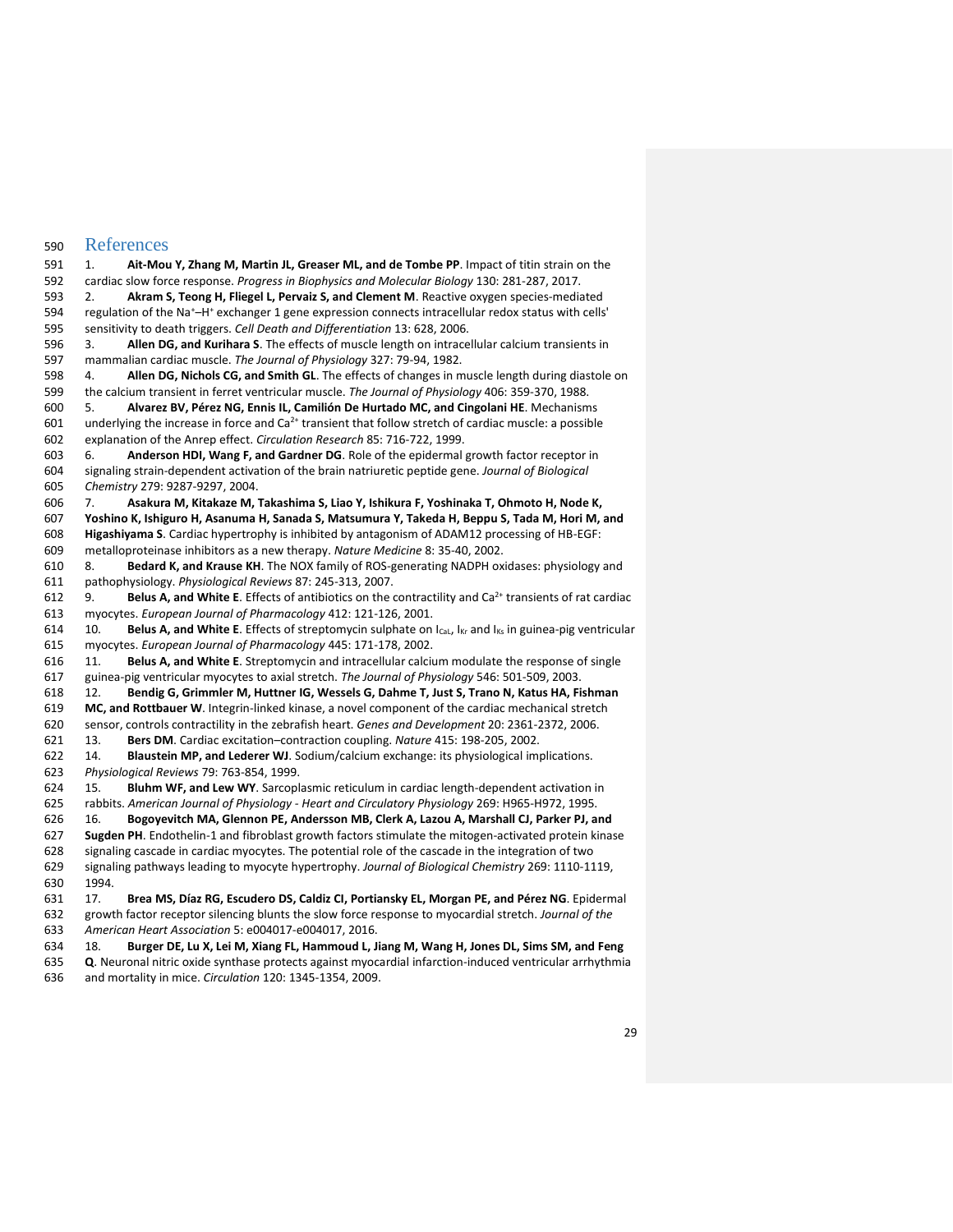19. **Bustamante JO, Ruknudin A, and Sachs F**. Stretch-activated channels in heart cells: relevance to cardiac hypertrophy. *Journal of Cardiovascular Pharmacology* 17: S110-S113, 1991.

639 20. **Calaghan S, and White E**. Activation of Na<sup>+</sup>-H<sup>+</sup> exchange and stretch-activated channels

 underlies the slow inotropic response to stretch in myocytes and muscle from the rat heart. *The Journal of Physiology* 559: 205-214, 2004.

 21. **Calaghan SC, Colyer J, and White E**. Cyclic AMP but not phosphorylation of phospholamban contributes to the slow inotropic response to stretch in ferret papillary muscle. *Pflügers Archiv-European Journal of Physiology* 437: 780-782, 1999.

 22. **Calaghan SC, and White E**. Contribution of angiotensin II, endothelin 1 and the endothelium to the slow inotropic response to stretch in ferret papillary muscle. *Pflügers Archiv-European Journal of Physiology* 441: 514-520, 2001.

23. **Caldiz CI, Díaz RG, Nolly MB, Chiappe de Cingolani GE, Ennis IL, Cingolani HE, and Pérez NG**.

 Mineralocorticoid receptor activation is crucial in the signalling pathway leading to the Anrep effect. *The Journal of Physiology* 589: 6051-6061, 2011.

 24. **Caldiz CI, Garciarena CD, Dulce RA, Novaretto LP, Yeves AM, Ennis IL, Cingolani HE, Chiappe de Cingolani G, and Pérez NG**. Mitochondrial reactive oxygen species activate the slow force response to

stretch in feline myocardium. *The Journal of Physiology* 584: 895-905, 2007.

 25. **Chen C, Li R, Ross RS, and Manso AM**. Integrins and integrin-related proteins in cardiac fibrosis. *Journal of Molecular and Cellular Cardiology* 93: 162-174, 2016.

 26. **Chuck LHS, and Parmley WW**. Caffeine reversal of length-dependent changes in myocardial contractile state in the cat. *Circulation Research* 47: 592-598, 1980.

 27. **Cingolani HE, Alvarez BV, Ennis IL, and Hurtado MCCd**. Stretch-induced alkalinization of feline papillary muscle: an autocrine-paracrine system. *Circulation Research* 89: 129-138, 1998.

28. **Cingolani HE, Ennis IL, Aiello EA, and Pérez NG**. Role of autocrine/paracrine mechanisms in

response to myocardial strain. *Pflügers Archiv-European Journal of Physiology* 462: 29-38, 2011.

29. **Cingolani HE, Villa-Abrille MC, Cornelli M, Nolly A, Ennis IL, Garciarena C, Suburo AM,** 

**Torbidoni V, Correa MV, Camilionde Hurtado MC, and Aiello EA**. The positive inotropic effect of

angiotensin II: role of endothelin-1 and reactive oxygen species. *Hypertension* 47: 727-734, 2006.

 30. **Cingolani OH, Kirk JA, Seo K, Koitabashi N, Lee DI, Ramirez-Correa G, Bedja D, Barth AS, Moens AL, and Kass DA**. Thrombospondin-4 is required for stretch-mediated contractility augmentation in cardiac muscle. *Circulation Research* 109: 1410-1414, 2011.

 31. **Davisson RL, Oliverio MI, Coffman TM, and Sigmund CD**. Divergent functions of angiotensin II receptor isoforms in the brain. *Journal of Clinical Investigation* 106: 103-106, 2000.

 32. **De Giusti VC, Correa MV, Villa-Abrille MC, Beltrano C, Yeves AM, de Cingolani GEC, Cingolani HE, and Aiello EA**. The positive inotropic effect of endothelin-1 is mediated by mitochondrial reactive

oxygen species. *Life Sciences* 83: 264-271, 2008.

33. **de Tombe PP, Mateja RD, Tachampa K, Ait-Mou Y, Farman GP, and Irving TC**. Myofilament

length dependent activation. *Journal of Molecular and Cellular Cardiology* 48: 851-858, 2010.

 34. **Dorn GW, and Force T**. Protein kinase cascades in the regulation of cardiac hypertrophy. *Journal of Clinical Investigation* 115: 527-537, 2005.

35. **Dostal DE, Feng H, Nizamutdinov D, Golden HB, Afroze SH, Dostal JD, Jacob JC, Foster DM,** 

 **Tong C, Glaser S, and Gerilechaogetu F**. Mechanosensing and regulation of cardiac function. *Journal of Clinical & Experimental Cardiology* 5: 314-314, 2014.

36. **Duquesnes N, Vincent F, Morel E, Lezoualc'h F, and Crozatier B**. The EGF receptor activates ERK

 but not JNK Ras-dependently in basal conditions but ERK and JNK activation pathways are predominantly Ras-independent during cardiomyocyte stretch. *International Journal of Biochemistry and* 

*Cell Biology* 41: 1173-1181, 2009.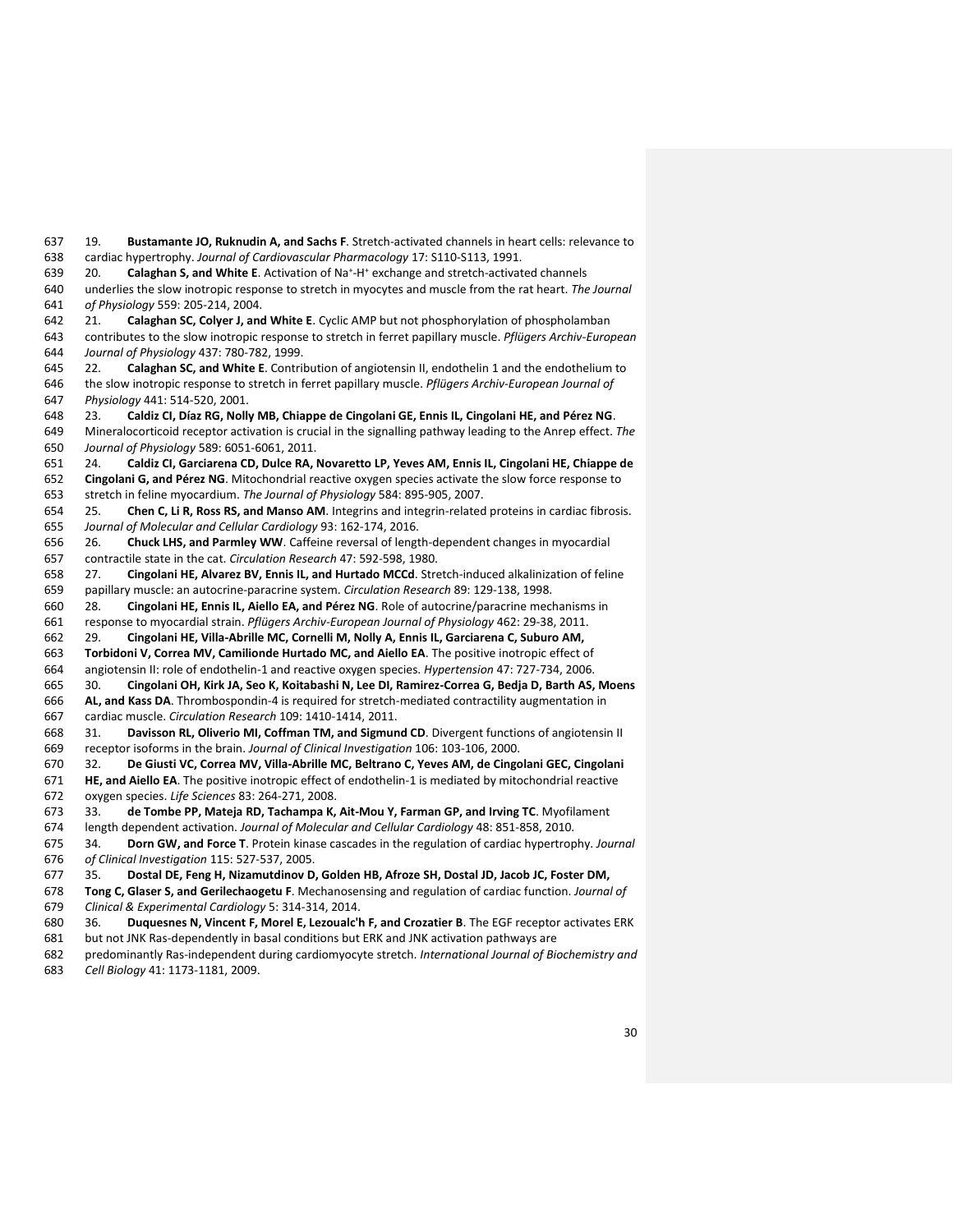in cardiac muscle. *Circulation Research* 87: 1087-1094, 2000. 38. **Ennis IL, Cingolani HE, Garciarena CD, Camilión De Hurtado MC, Villa-Abrille MC, Aiello EA, and Pérez NG**. From Anrep's phenomenon to myocardial hypertrophy: role of the Na+ /H+ exchanger. *Current Cardiology Reviews* 3: 149-164, 2007. 39. **Ennis IL, Garciarena CD, Perez NG, Dulce RA, Camilion de Hurtado MC, and Cingolani HE**. Endothelin isoforms and the response to myocardial stretch. *American Journal of Physiology - Heart and Circulatory Physiology* 288: H2925-2930, 2005. 40. **Feron O, Belhassen L, Kobzik L, Smith TW, Kelly RA, and Michel T**. Endothelial nitric oxide synthase targeting to caveolae. Specific interactions with caveolin isoforms in cardiac myocytes and endothelial cells. *Journal of Biological Chemistry* 271: 22810-22814, 1996. 695 41. **Fliegel L, and Karmazyn M**. The cardiac Na<sup>+</sup>-H<sup>+</sup> exchanger: a key downstream mediator for the cellular hypertrophic effects of paracrine, autocrine and hormonal factors. *Biochemistry and Cell Biology*  82: 626-635, 2004. 698 42. **Fliniaux I, Germain E, Farfariello V, and Prevarskaya N**. TRPs and Ca<sup>2+</sup> in cell death and survival. *Cell Calcium* 69: 4-18, 2018. 43. **Forbes RA, Steenbergen C, and Murphy E**. Diazoxide-induced cardioprotection requires signaling through a redox-sensitive mechanism. *Circulation Research* 88: 802-809, 2001. 44. **Frelin C, Vigne P, Ladoux A, and Lazdunski M**. The regulation of the intracellular pH in cells from vertebrates. *European Journal of Biochemistry* 174: 3-14, 1988. 45. **Frolova EG, Sopko N, Blech L, Popović ZB, Li J, Vasanji A, Drumm C, Krukovets I, Jain MK, Penn MS, Plow EF, and Stenina OI**. Thrombospondin-4 regulates fibrosis and remodeling of the myocardium in response to pressure overload. *The FASEB Journal* 26: 2363-2373, 2012. 46. **Fujii J, Ueno A, Kitano K, Tanaka S, Kadoma M, and Tada M**. Complete complementary DNA- derived amino acid sequence of canine cardiac phospholamban. *Journal of Clinical Investigation* 79: 301- 304, 1987. 47. **Gamou S, and Shimizu N**. Hydrogen peroxide preferentially enhances the tyrosine phosphorylation of epidermal growth factor receptor. *Federation of European Biochemical Societies Letters* 357: 161-164, 1995.  $48.$  Goel M, Zuo C-D, Sinkins WG, and Schilling WP. TRPC3 channels colocalize with Na<sup>+</sup>/Ca<sup>2+</sup> 714 exchanger and Na<sup>+</sup> pump in axial component of transverse-axial tubular system of rat ventricle. *American Journal of Physiology - Heart and Circulatory Physiology* 292: H874-H883, 2007. 49. **Goldkorn T, Balaban N, Matsukuma K, Chea V, Gould R, Last J, Chan C, and Chavez C**. EGF-717 receptor phosphorylation and signaling are targeted by H<sub>2</sub>O<sub>2</sub> redox stress. American Journal of *Respiratory Cell and Molecular Biology* 19: 786-798, 1998. 50. **Gomez-Sanchez EP, Ahmad N, Romero DG, and Gomez-Sanchez CE**. Origin of aldosterone in the rat heart. *Endocrinology* 145: 4796-4802, 2004. 51. **González DR, Fernández IC, Ordenes PP, Treuer AV, Eller G, and Boric MP**. Differential role of S- nitrosylation and the NO–cGMP–PKG pathway in cardiac contractility. *Nitric Oxide* 18: 157-167, 2008. 52. **Goo S, Pham T, Han JC, Nielsen P, Taberner A, Hickey A, and Loiselle D**. Multiscale measurement of cardiac energetics. *Clinical and Experimental Pharmacology and Physiology* 40: 671- 681, 2013. 53. **Gräter F, Shen J, Jiang H, Gautel M, and Grubmüller H**. Mechanically induced titin kinase activation studied by force-probe molecular dynamics simulations. *Biophysical Journal* 88: 790-804, 2005.

37. **Eisner DA, Choi HS, Diaz ME, O'Neill SC, and Trafford AW**. Integrative analysis of calcium cycling

 54. **Grossmann C, and Gekle M**. New aspects of rapid aldosterone signaling. *Molecular and Cellular Endocrinology* 308: 53-62, 2009.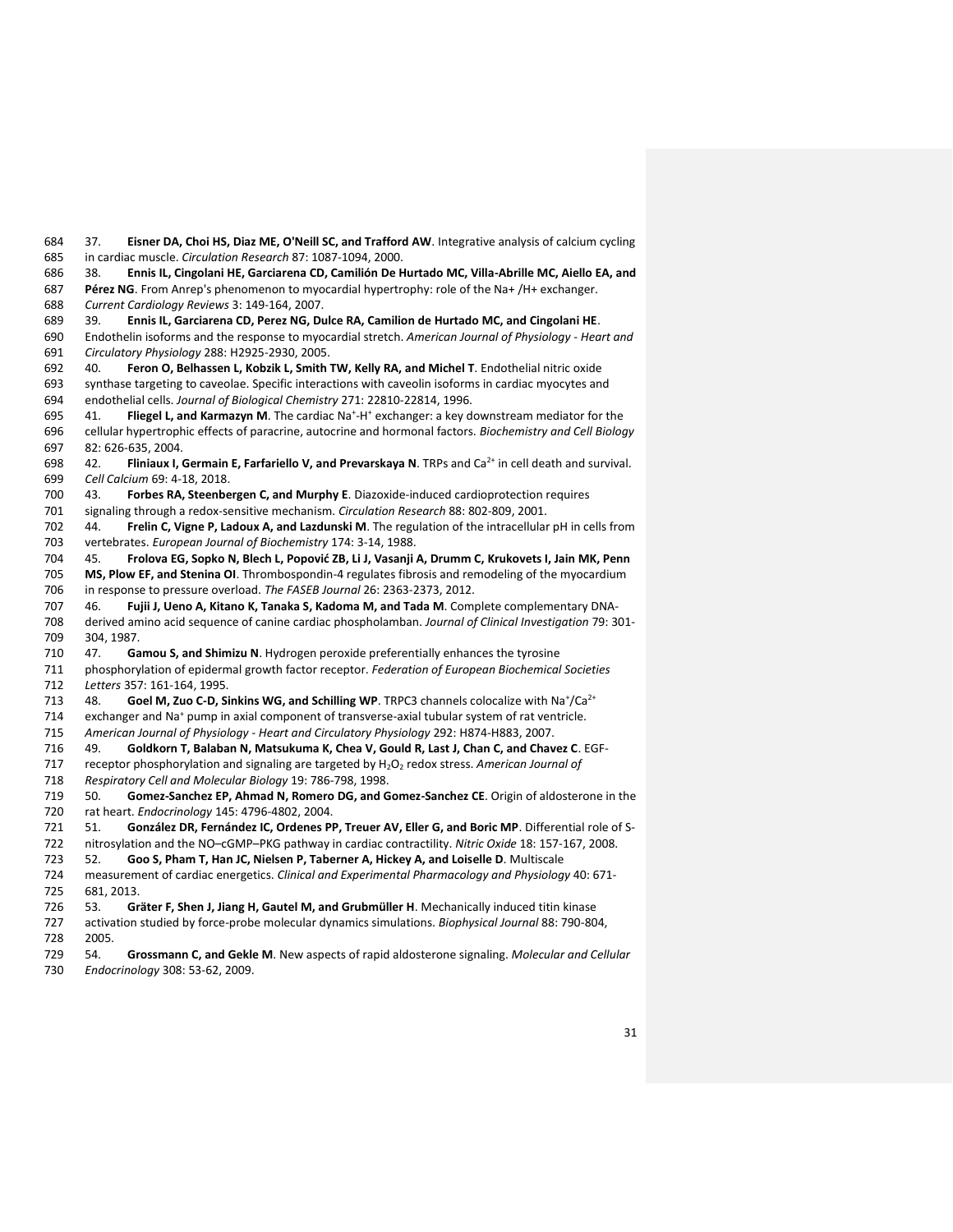55. **Grützner A, Garcia-Manyes S, Kötter S, Badilla CL, Fernandez JM, and Linke WA**. Modulation of titin-based stiffness by disulfide bonding in the cardiac titin N2-B unique sequence. *Biophysical Journal*  97: 825-834, 2009.

 56. **Haworth RS, McCann C, Snabaitis AK, Roberts NA, and Avkiran M**. Stimulation of the plasma 735 membrane Na<sup>+</sup>/H<sup>+</sup> exchanger NHE1 by sustained intracellular acidosis. Evidence for a novel mechanism

mediated by the ERK pathway. *Journal of Biological Chemistry* 278: 31676-31684, 2003.

 57. **Hofmann T, Obukhov AG, Schaefer M, Harteneck C, Gudermann T, and Schultz G**. Direct activation of human TRPC6 and TRPC3 channels by diacylglycerol. *Nature* 397: 259, 1999.

739 58. **Hongo K, White E, Guennect JL, and Orchard CH**. Changes in [Ca<sup>2+</sup>]<sub>i</sub>, [Na<sup>+</sup>]<sub>i</sub> and Ca<sup>2+</sup> current in isolated rat ventricular myocytes following an increase in cell length. *The Journal of Physiology* 491: 609- 619, 1996.

59. **Hongo K, White E, and Orchard CH**. Effect of stretch on contraction and the Ca<sup>2+</sup> transient in ferret ventricular muscles during hypoxia and acidosis. *The American Journal of Physiology* 269: C690- C697, 1995.

 60. **Inoue R, Jensen LJ, Shi J, Morita H, Nishida M, Honda A, and Ito Y**. Transient receptor potential channels in cardiovascular function and disease. *Circulation Research* 99: 119-131, 2006.

 61. **Iribe G, Kaihara K, Yamaguchi Y, Nakaya M, Inoue R, and Naruse K**. Mechano-sensitivity of mitochondrial function in mouse cardiac myocytes. *Progress in Biophysics and Molecular Biology* 130: 315-322, 2017.

 62. **Ito H, Hirata Y, Adachi S, Tanaka M, Tsujino M, Koike A, Nogami A, Murumo F, and Hiroe M**. Endothelin-1 is an autocrine/paracrine factor in the mechanism of angiotensin II-induced hypertrophy in cultured rat cardiomyocytes. *Journal of Clinical Investigation* 92: 398-403, 1993.

 63. **Jia N, Okamoto H, Shimizu T, Chiba S, Matsui Y, Sugawara T, Akino M, and Kitabatake A**. A newly developed angiotensin II type 1 receptor antagonist, CS866, promotes regression of cardiac

hypertrophy by reducing integrin beta1 expression. *Hypertension Research* 26: 737-742, 2003.

64. **Jian Z, Han H, Zhang T, Puglisi J, Izu LT, Shaw JA, Onofiok E, Erickson JR, Chen Y-J, Shimkunas** 

**BHR, Xiao W, Li Y, Pan T, Chan J, Banyasz T, Tardiff JC, Chiamvimonvat N, Bers DM, Lam KS, and Chen-**

 **Izu Y**. Mechanochemotransduction during cardiomyocyte contraction is mediated by localized nitric oxide signaling. *Science Signal* 7: ra27-ra27, 2014.

 65. **Jones JL, Peana D, Lambert MD, and Domeier TL**. TRPV4 enhances cardiomyocyte calcium transients and cardiac contractility following hypoosmotic stress and ischemia-reperfusion. *Biophysical Journal* 112: 95a-96a, 2017.

66. **Kampourakis T, Sun Y-B, and Irving M**. Myosin light chain phosphorylation enhances

 contraction of heart muscle via structural changes in both thick and thin filaments. *Proceedings of the National Academy of Sciences* 113: E3039-E3047, 2016.

 67. **Kawamura S, Miyamoto S, and Brown JH**. Initiation and transduction of stretch-induced RhoA and Rac1 activation through caveolae. Cytoskeletal regulation of ERK translocation. *Journal of Biological Chemistry* 278: 31111-31117, 2003.

68. **Kentish JC, Davey R, and Largen P**. Isoprenaline reverses the slow force responses to a length

 change in isolated rabbit papillary muscle. *Pflügers Archiv-European Journal of Physiology* 421: 519-521, 1992.

772 69. **Kentish JC, and Wrzosek A**. Changes in force and cytosolic Ca<sup>2+</sup> concentration after length

- changes in isolated rat. *The Journal of Physiology* 506: 431-444, 1998.
- 70. **Kimura S, Zhang GX, Nishiyama A, Shokoji T, Yao L, Fan YY, Rahman M, and Abe Y**.

 Mitochondria-derived reactive oxygen species and vascular MAP kinases: comparison of angiotensin II and diazoxide. *Hypertension* 45: 438-444, 2005.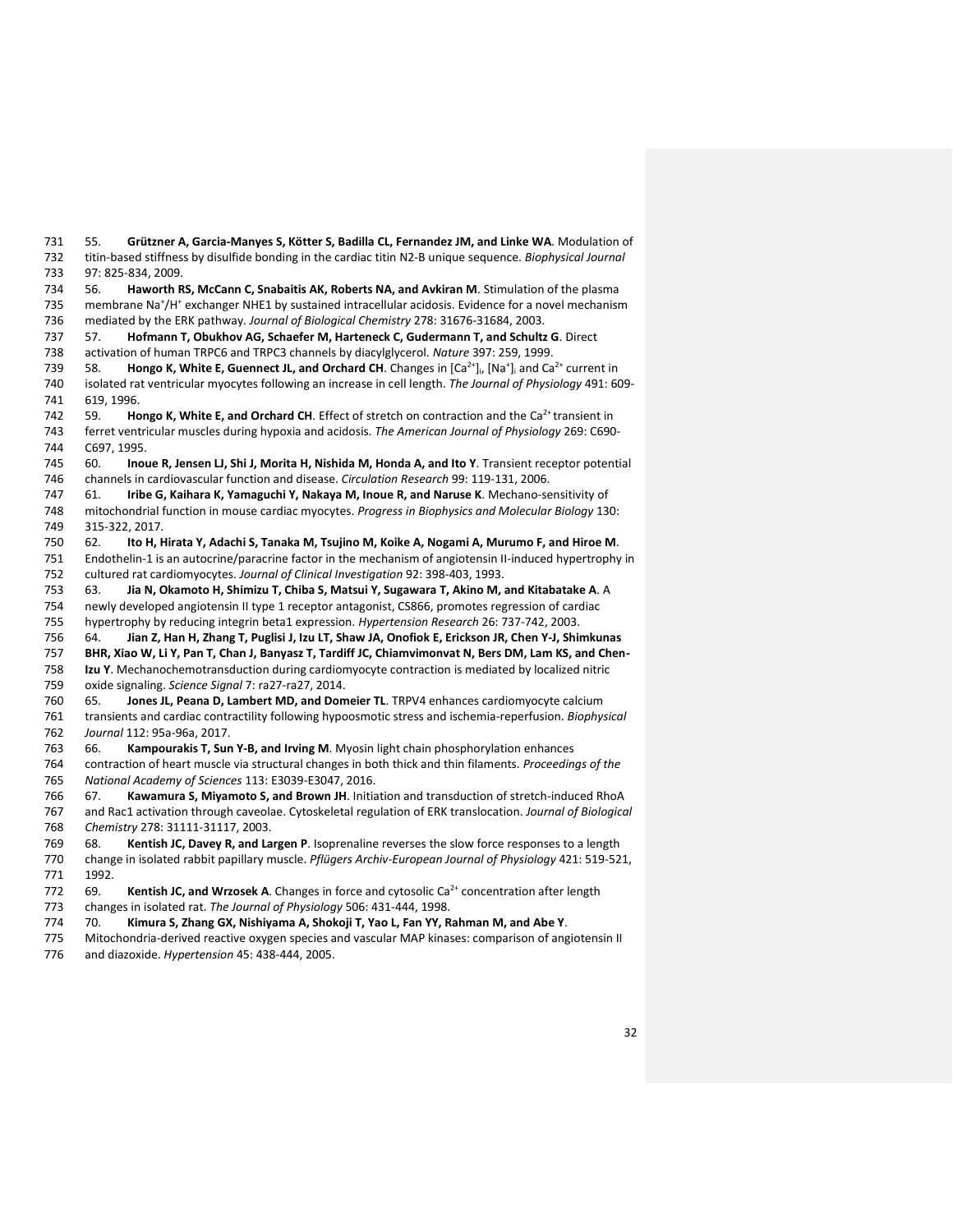71. **Kimura S, Zhang GX, Nishiyama A, Shokoji T, Yao L, Fan YY, Rahman M, Suzuki T, Maeta H, and Abe Y**. Role of NAD(P)H oxidase- and mitochondria-derived reactive oxygen species in cardioprotection of ischemic reperfusion injury by angiotensin II. *Hypertension* 45: 860-866, 2005.

72. **Kinoshita H, Kuwahara K, Nishida M, Jian Z, Rong X, Kiyonaka S, Kuwabara Y, Kurose H, Inoue** 

**R, Mori Y, Li Y, Nakagawa Y, Usami S, Fujiwara M, Yamada Y, Minami T, Ueshima K, and Nakao K**.

 Inhibition of TRPC6 channel activity contributes to the antihypertrophic effects of natriuretic peptides-guanylyl cyclase-a signaling in the heart. *Circulation Research* 106: 1849-1860, 2010.

 73. **Klemke RL, Cai S, Giannini AL, Gallagher PJ, De Lanerolle P, and Cheresh DA**. Regulation of cell motility by mitogen-activated protein kinase. *Journal of Cell Biology* 137: 481-492, 1997.

74. **Kockskämper J, Khafaga M, Grimm M, Elgner A, Walther S, Kockskämper A, Von Lewinski D,** 

 **Post H, Grossmann M, Dörge H, Gottlieb PA, Sachs F, Eschenhagen T, Schöndube FA, and Pieske B**. Angiotensin II and myosin light-chain phosphorylation contribute to the stretch-induced slow force

response in human atrial myocardium. *Cardiovascular Research* 79: 642-651, 2008.

75. **Kockskämper J, von Lewinski D, Khafaga M, Elgner A, Grimm M, Eschenhagen T, Gottlieb PA,** 

**Sachs F, and Pieske B**. The slow force response to stretch in atrial and ventricular myocardium from

 human heart: Functional relevance and subcellular mechanisms. *Progress in Biophysics and Molecular Biology* 97: 250-267, 2008.

76. **Koitabashi N, Aiba T, Hesketh GG, Rowell J, Zhang M, Takimoto E, Tomaselli GF, and Kass DA**.

 Cyclic GMP/PKG-dependent inhibition of TRPC6 channel activity and expression negatively regulates cardiomyocyte NFAT activation Novel mechanism of cardiac stress modulation by PDE5 inhibition. *Journal of Molecular and Cellular Cardiology* 48: 713-724, 2010.

 77. **Kowaltowski AJ, Seetharaman S, Paucek P, and Garlid KD**. Bioenergetic consequences of 799 opening the ATP-sensitive K<sup>+</sup> channel of heart mitochondria. American Journal of Physiology - Heart and *Circulatory Physiology* 280: H649-H657, 2001.

 78. **Krenz M, Oldenburg O, Wimpee H, Cohen MV, Garlid KD, Critz SD, Downey JM, Benoit JN, Downey JM, Krenz M, Oldenburg O, Wimpee H, Cohen MV, Benoit JN, Critz SD, and Garlid KD**. Opening of ATP-sensitive potassium channels causes generation of free radicals in vascular smooth muscle cells. *Basic Research in Cardiology* 97: 365-373, 2002.

 79. **Krieg T, Cui L, Qin Q, Cohen MV, and Downey JM**. Mitochondrial ROS generation following acetylcholine-induced EGF receptor transactivation requires metalloproteinase cleavage of proHB-EGF. *Journal of Molecular and Cellular Cardiology* 36: 435-443, 2004.

80. **Krysiak J, Unger A, Beckendorf L, Hamdani N, von Frieling-Salewsky M, Redfield MM, dos** 

 **Remedios CG, Sheikh F, Gergs U, Boknik P, and Linke WA**. Protein phosphatase 5 regulates titin phosphorylation and function at a sarcomere-associated mechanosensor complex in cardiomyocytes. *Nature Communications* 9: 262-262, 2018.

812 81. **Kwon SH, Pimentel DR, Remondino A, Sawyer DB, and Colucci WS**. H<sub>2</sub>O<sub>2</sub> regulates cardiac

 myocyte phenotype via concentration-dependent activation of distinct kinase pathways. *Journal of Molecular and Cellular Cardiology* 35: 615-621, 2003.

 82. **Lacampagne A, Gannier F, Argibay J, Garnier D, and Le Guennec JY**. The stretch-activated ion channel blocker gadolinium also blocks L-type calcium channels in isolated ventricular myocytes of the

guinea-pig. *BBA - Biomembranes* 1191: 205-208, 1994.

83. **Lal H, Verma SK, Smith M, Guleria RS, Lu G, Foster DM, and Dostal DE**. Stretch-induced MAP

 kinase activation in cardiac myocytes: differential regulation through beta1-integrin and focal adhesion kinase. *Journal of Molecular and Cellular Cardiology* 43: 137-147, 2007.

84. **Lamberts RR, Van Rijen MH, Sipkema P, Fransen P, Sys SU, and Westerhof N**. Coronary

perfusion and muscle lengthening increase cardiac contraction: different stretch-triggered mechanisms.

*American Journal of Physiology - Heart and Circulatory Physiology* 283: H1515-1522, 2002.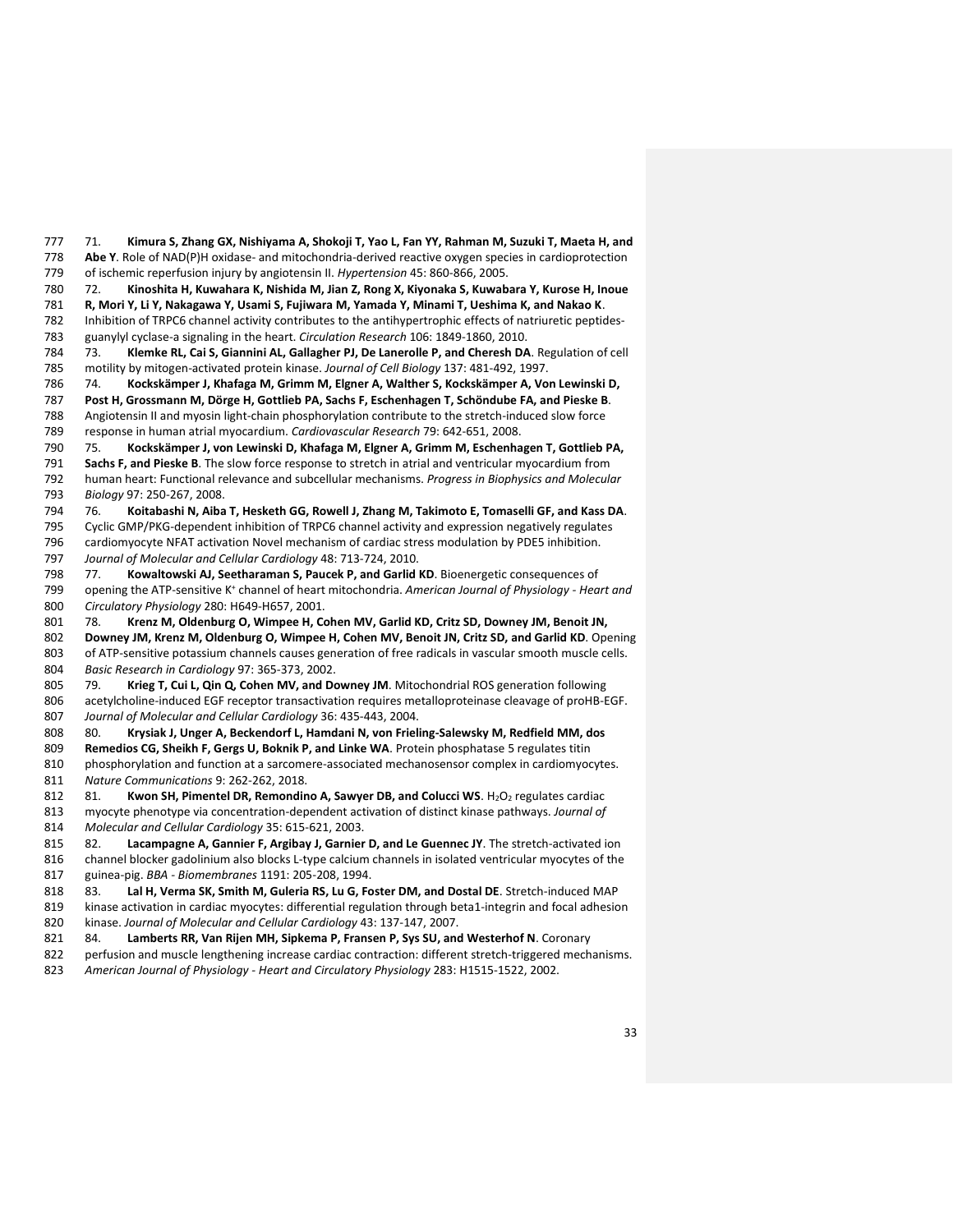85. **Lamberts RR, van Rijen MHP, Sipkema P, Fransen P, Sys SU, and Westerhof N**. Increased 825 coronary perfusion augments cardiac contractility in the rat through stretch-activated ion channels. *American Journal of Physiology - Heart and Circulatory Physiology* 282: H1334-1340, 2002. 86. **Lander HM, Ogiste JS, Teng KK, and Novogrodsky A**. p21 ras as a Common Signaling Target of Reactive Free Radicals and Cellular Redox Stress. *The Journal of Biological Chemistry* 270: 21195-21198, 1995. 87. **Lauriol J, Keith K, Jaffré F, Couvillon A, Saci A, Goonasekera SA, McCarthy JR, Kessinger CW, Wang J, Ke Q, Kang PM, Molkentin JD, Carpenter C, and Kontaridis MI**. RhoA signaling in cardiomyocytes protects against stress-induced heart failure but facilitates cardiac fibrosis. *Science Signaling* 7: ra100-ra100, 2014. 834 88. Lehoux S, Abe JI, Florian JA, and Berk BC. 14-3-3 binding to Na<sup>+</sup>/H<sup>+</sup> exchanger isoform-1 is 835 associated with serum-dependent activation of Na<sup>+</sup>/H<sup>+</sup> exchange. *Journal of Biological Chemistry* 276: 15794-15800, 2001. 89. **Leite-Moreira AM, Almeida-Coelho J, Neves JS, Pires AL, Ferreira-Martins J, Castro-Ferreira R, Ladeiras-Lopes R, Conceição G, Miranda-Silva D, Rodrigues P, Hamdani N, Herwig M, Falcão-Pires I, Paulus WJ, Linke WA, Lourenço AP, and Leite-Moreira AF**. Stretch-induced compliance: a novel adaptive biological mechanism following acute cardiac load. *Cardiovascular Research* 114: 656-667, 2018. 90. **Lemarie CA, Simeone SMC, Nikonova A, Ebrahimian T, Deschenes ME, Coffman TM, Paradis P, and Schiffrin EL**. Aldosterone-induced activation of signaling pathways requires activity of angiotensin type 1a receptors. *Circulation Research* 105: 852-859, 2009. 91. **Leri A, Claudio PP, Li Q, Wang X, Reiss K, Wang S, Malhotra A, Kajstura J, and Anversa P**. Stretch-mediated release of angiotensin II induces myocyte apoptosis by activating p53 that enhances the local renin-angiotensin system and decreases the Bcl-2-to-Bax protein ratio in the cell. *The Journal of Clinical Investigation* 101: 1326-1342, 1998. 849 92. Lew WYW. Time-dependent increase in left ventricular contractility following acute volume loading in the dog. *Circulation Research* 63: 635-647, 1988. 93. **Li Y, Lang P, and Linke WA**. Titin stiffness modifies the force-generating region of muscle sarcomeres. *Scientific Reports* 6: 1-9, 2016. 94. **Liang W, Ren K, Liu F, Cui W, Wang Q, Chen Z, and Fan W**. Periodic mechanical stress stimulates the FAK mitogenic signal in rat chondrocytes through ERK1/2 activity. *Cellular Physiology and Biochemistry* 32: 915-930, 2013. 95. **Liao XD, Wang XH, Jin HJ, Chen LY, and Chen Q**. Mechanical stretch induces mitochondria- dependent apoptosis in neonatal rat cardiomyocytes and G2/M accumulation in cardiac fibroblasts. *Cell Research* 14: 16-26, 2004. 96. **Linke WA**. Sense and stretchability: the role of titin and titin-associated proteins in myocardial stress-sensing and mechanical dysfunction. *Cardiovascular Research* 77: 637-648, 2008. 97. **Luers C, Fialka F, Elgner A, Zhu D, Kockskämper J, Von Lewinski D, and Pieske B**. Stretch-862 dependent modulation of  $[Na^+]$ ,  $[Ca^{2+}]$ , and pH<sub>i</sub> in rabbit myocardium - a mechanism for the slow force response. *Cardiovascular Research* 68: 454-463, 2005. 98. **Lyon RC, Zanella F, Omens JH, and Sheikh F**. Mechanotransduction in cardiac hypertrophy and failure. *Circulation Research* 116: 1462-1476, 2015. 99. **Malinska D, Mirandola SR, and Kunz WS**. Mitochondrial potassium channels and reactive

- oxygen species. *FEBS Letters* 584: 2043-2048, 2010.
- 100. **Mallis RJ, Buss JE, and Thomas JA**. Oxidative modification of H-ras: S-thiolation and S-
- nitrosylation of reactive cysteines. *Biochemical Journal* 355: 145-153, 2001.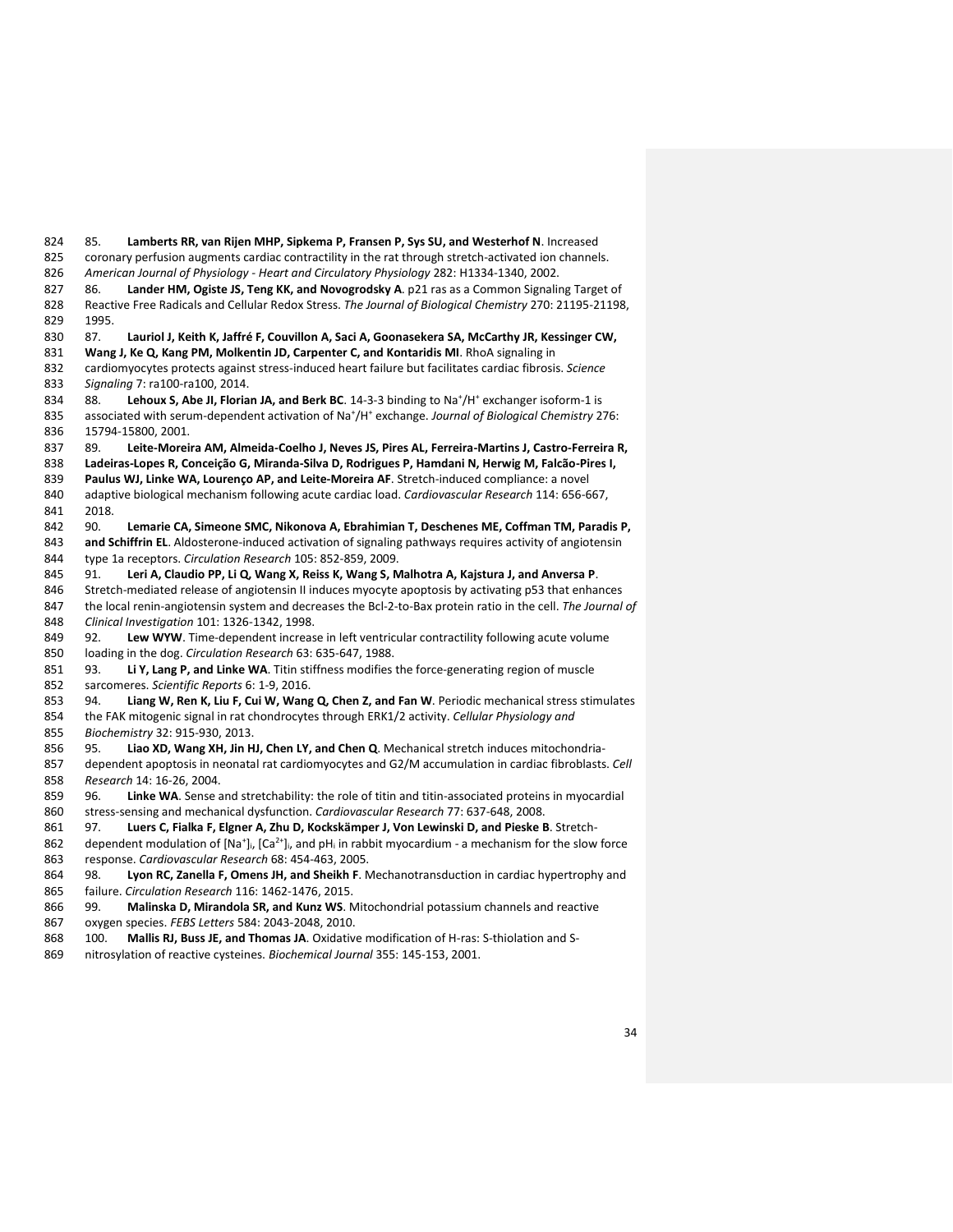870 101. Matsuda N, Hagiwara N, Shoda M, Kasanuki H, and Hosoda S. Enhancement of the L-type Ca<sup>2+</sup> current by mechanical stimulation in single rabbit cardiac myocytes. *Circulation Research* 78: 650-659, 1996. 102. **Milner-Brown HS, Stein RB, and Yemm R**. The orderly recruitment of human motor units during voluntary isometric contractions. *The Journal of Physiology* 230: 359-370, 1973. 103. **Miragoli M, Sanchez-Alonso JL, Bhargava A, Wright PT, Sikkel M, Schobesberger S, Diakonov I, Novak P, Castaldi A, Cattaneo P, Lyon AR, Lab MJ, and Gorelik J**. Microtubule-dependent mitochondria alignment regulates calcium release in response to nanomechanical stimulus in heart myocytes. *Cell Reports* 14: 140-151, 2016. 104. **Neves JS, Castro-Ferreira R, Ladeiras-Lopes R, Neiva-Sousa M, Leite-Moreira AM, Almeida- Coelho J, Fontes-Carvalho R, Ferreira-Martins J, and Leite-Moreira AF**. The effects of angiotensin II 881 signaling pathway in the systolic response to acute stretch in the normal and ischemic myocardium. *Peptides* 47: 77-84, 2013. 105. **Nichols CG**. The influence of 'diastolic' length on the contractility of isolated cat papillary muscle. *The Journal of Physiology* 361: 269-279, 1985. 106. **Niederer S, and Smith NP**. A mathematical model of the slow force response to stretch in rat ventricular myocytes. *Biophysical Journal* 92: 4030-4044, 2007. **107. O-Uchi J, Fu D, Mishra J, Jhun BS, and Sheu S-S**. Mitochondrial Ca<sup>2+</sup> uptake and superoxide generation regulates angiotensin II-induced proliferation in neonatal fibroblasts. *Biophysical Journal* 112: 95a-95a, 2017. 890 108. **Ohmori H**. Mechano - electrical transduction currents in isolated vestibular hair cells of the chick. *The Journal of Physiology* 359: 189-217, 1985. 109. **Oldenburg O, Qin Q, Krieg T, Yang X-M, Philipp S, Critz SD, Cohen MV, and Downey JM**. Bradykinin induces mitochondrial ROS generation via NO, cGMP, PKG, and mitoKATP channel opening and leads to cardioprotection. *American Journal of Physiology - Heart and Circulatory Physiology* 286: H468-476, 2004. 110. **Pain T, Yang XM, Critz SD, Yue Y, Nakano A, Liu GS, Heusch G, Cohen MV, and Downey JM**. Opening of mitochondrial K(ATP) channels triggers the preconditioned state by generating free radicals. *Circulation Research* 87: 460-466, 2000. 111. **Pan J, Singh US, Takahashi T, Oka Y, Palm-Leis A, Herbelin BS, and Baker KM**. PKC mediates cyclic stretch-induced cardiac hypertrophy through Rho family GTPases and mitogen-activated protein kinases in cardiomyocytes. *Journal of Cellular Physiology* 202: 536-553, 2005. 112. **Parmley WW, and Chuck L**. Length-dependent changes in myocardial contractile state. *The American Journal of Physiology* 224: 1195-1199, 1973. 113. **Patrick SM, White E, and Shiels HA**. Rainbow trout myocardium does not exhibit a slow inotropic response to stretch. *The Journal of Experimental Biology* 214: 1118-1122, 2011. 114. **Pérez NG, Alvarez BV, de Hurtado MCC, and Cingolani HE**. pH<sup>i</sup> regulation in myocardium of the 907 spontaneously hypertensive rat compensated enhanced activity of the Na<sup>+</sup>-H<sup>+</sup> exchanger. *Circulation Research* 77: 1192-1200, 1995. 909 115. Pérez NG, de Hurtado MC, and Cingolani HE. Reverse mode of the Na<sup>+</sup>-Ca<sup>2+</sup> exchange after myocardial stretch: underlying mechanism of the slow force response. *Circulation Research* 88: 376-382, 2001. 116. **Pérez NG, Nolly MB, Roldan MC, Villa-Abrille MC, Cingolani E, Portiansky EL, Álvarez BV, Ennis IL, and Cingolani HE**. Silencing of NHE-1 blunts the slow force response to myocardial stretch. *Journal of Applied Physiology* 111: 874-880, 2011. 117. **Petroff MGV, Kim SH, Pepe S, Dessy C, Marbán E, Balligand JL, and Sollott SJ**. Endogenous nitric 916 oxide mechanisms mediate the stretch dependence of Ca<sup>2+</sup> release in cardiomyocytes. *Nature Cell* 

*Biology* 3: 867-873, 2001.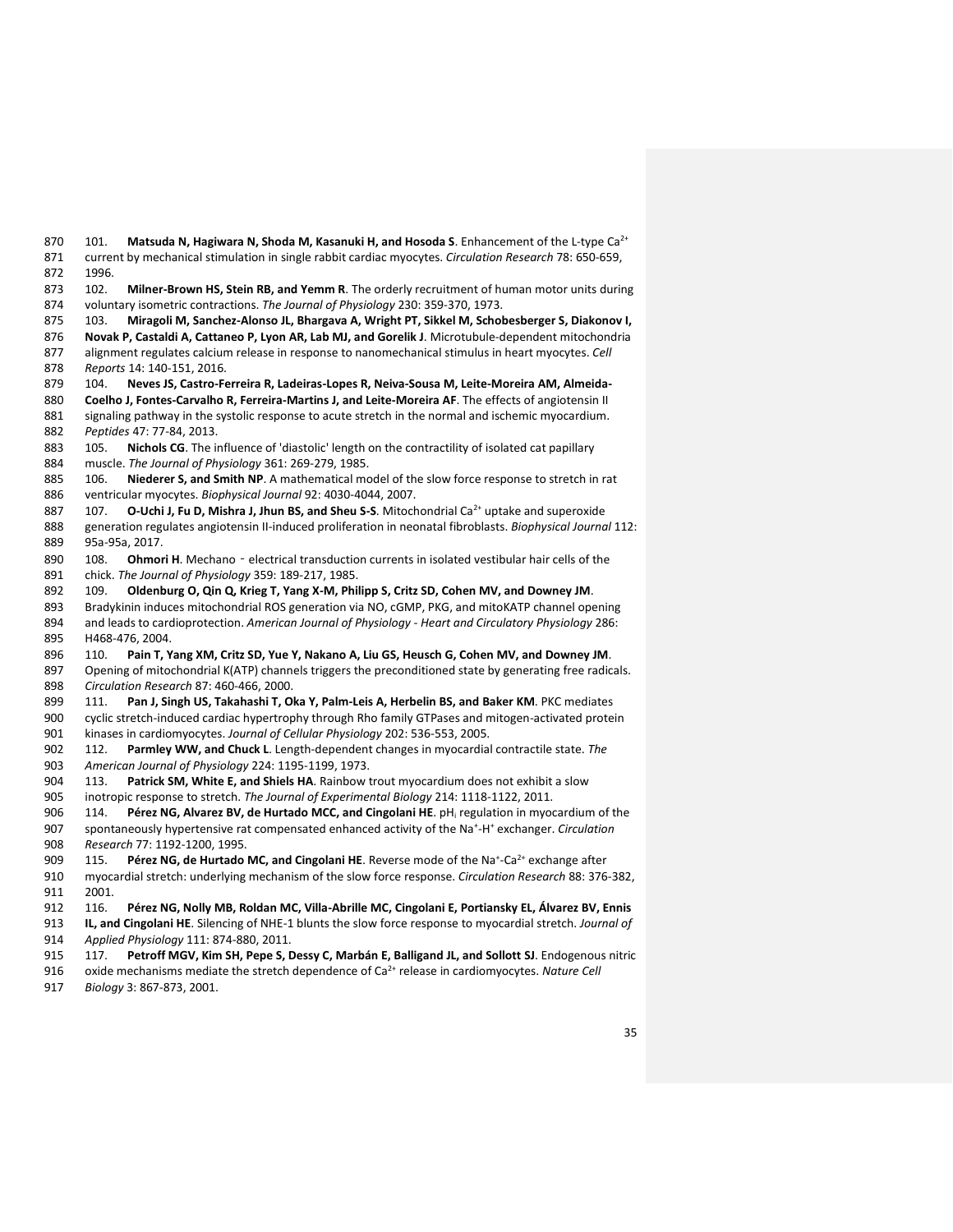118. **Peyronnet R, Nerbonne JM, and Kohl P**. Cardiac mechano-gated ion channels and arrhythmias. *Circulation Research* 118: 311-329, 2016.

 119. **Pham T, Loiselle D, Power A, and Hickey AJR**. Mitochondrial inefficiencies and anoxic ATP hydrolysis capacities in diabetic rat heart. *American Journal of Physiology-Cell Physiology* 307: C499- C507, 2014.

120. **Pimentel DR, Adachi T, Ido Y, Heibeck T, Jiang B, Lee Y, Melendez JA, Cohen RA, and Colucci** 

**WS**. Strain-stimulated hypertrophy in cardiac myocytes is mediated by reactive oxygen species-

dependent Ras S-glutathiolation. *Journal of Molecular and Cellular Cardiology* 41: 613-622, 2006.

121. **Pimentel DR, Amin JK, Xiao L, Miller T, Viereck J, Oliver-Krasinski J, Baliga R, Wang J, Siwik DA,** 

 **Singh K, Pagano P, Colucci WS, and Sawyer DB**. Reactive oxygen species mediate amplitude-dependent hypertrophic and apoptotic responses to mechanical stretch in cardiac myocytes. *Circulation Research*  89: 453-460, 2001.

122. **Pinsky DJ, Patton S, Mesaros S, Brovkovych V, Kubaszewski E, Grunfeld S, and Malinski T**.

- Mechanical transduction of nitric oxide synthesis in the beating heart. *Circulation Research* 81: 372-379, 1997.
- 123. **Prosser BL, Ward CW, and Lederer WJ**. X-ROS signaling: rapid mechano-chemotransduction in heart. *Science* 333: 1440-1445, 2011.

 124. **Rohini A, Agrawal N, Koyani CN, and Singh R**. Molecular targets and regulators of cardiac hypertrophy. *Pharmacological Research* 61: 269-280, 2010.

937 125. **Rosker C, Graziani A, Lukas M, Eder P, Zhu MX, Romanin C, and Groschner K**. Ca<sup>2+</sup> signaling by 938 TRPC3 involves Na<sup>+</sup> entry and local coupling to the Na<sup>+</sup>/Ca<sup>2+</sup> exchanger. *Journal of Biological Chemistry* 279: 13696-13704, 2004.

940 126. **Rothstein EC, Byron KL, Reed RE, Fliegel L, and Lucchesi Pa**. H<sub>2</sub>O<sub>2</sub>-induced Ca<sup>2+</sup> overload in

NRVM involves ERK1/2 MAP kinases: role for an NHE-1-dependent pathway. *American Journal of* 

*Physiology-Heart and Circulatory Physiology* 283: H598-605, 2002.

 127. **Rysä J, Tokola H, and Ruskoaho H**. Mechanical stretch induced transcriptomic profiles in cardiac myocytes. *Scientific Reports* 8: 4733-4733, 2018.

128. **Sabri A, Byron KL, Samarel AM, Bell J, and Lucchesi PA**. Hydrogen peroxide activates mitogen-

946 activated protein kinases and Na<sup>+</sup>-H<sup>+</sup> exchange in neonatal rat cardiac myocytes. *Circulation Research* 82: 1053-1062, 1998.

 129. **Sachs F**. Mechanical transduction by membrane ion channels: a mini review. In: *Molecular Mechanisms of Cellular Growth*Springer, 1991, p. 57-60.

 130. **Sadoshima J, and Izumo S**. The cellular and molecular response of cardiac myocytes. *Annual Review of Physiology* 59: 551-571, 1997.

 131. **Sadoshima J-i, Xu Y, Slayter HS, and Izumo S**. Autocrine release of angiotensin II mediates stretch-induced hypertrophy of cardiac myocytes in vitro. *Cell* 75: 977-984, 1993.

132. **Sand C, Peters SLM, Pfaffendorf M, and Van Zwieten PA**. The influence of endogenously

 generated reactive oxygen species on the inotropic and chronotropic effects of adrenoceptor and ET-receptor stimulation. *Naunyn-Schmiedeberg's Archives of Pharmacology* 367: 635-639, 2003.

 133. **Sarnoff SJ, Mitchell JH, Gilmore JP, and Remensnyder JP**. Homeometric autoregulation in the heart. *Circulation Research* 8: 1077-1091, 1960.

134. **Sasaki N, Mitsuiye T, and Noma A**. Effects of mechanical stretch on membrane currents of

single ventricular myocytes of guinea-pig heart. *The Japanese Journal of Physiology* 42: 957-970, 1992.

135. **Sears CE, Bryant SM, Ashley EA, Lygate CA, Rakovic S, Wallis HL, Neubauer S, Terrar DA, and** 

**Casadei B**. Cardiac neuronal nitric oxide synthase isoform regulates myocardial contraction and calcium

- handling. *Circulation Research* 92: e52-e59, 2003.
- 136. **Seo K, Rainer PP, Lee DI, Hao S, Bedja D, Birnbaumer L, Cingolani OH, and Kass DA**. Hyperactive
- adverse mechanical stress responses in dystrophic heart are coupled to transient receptor potential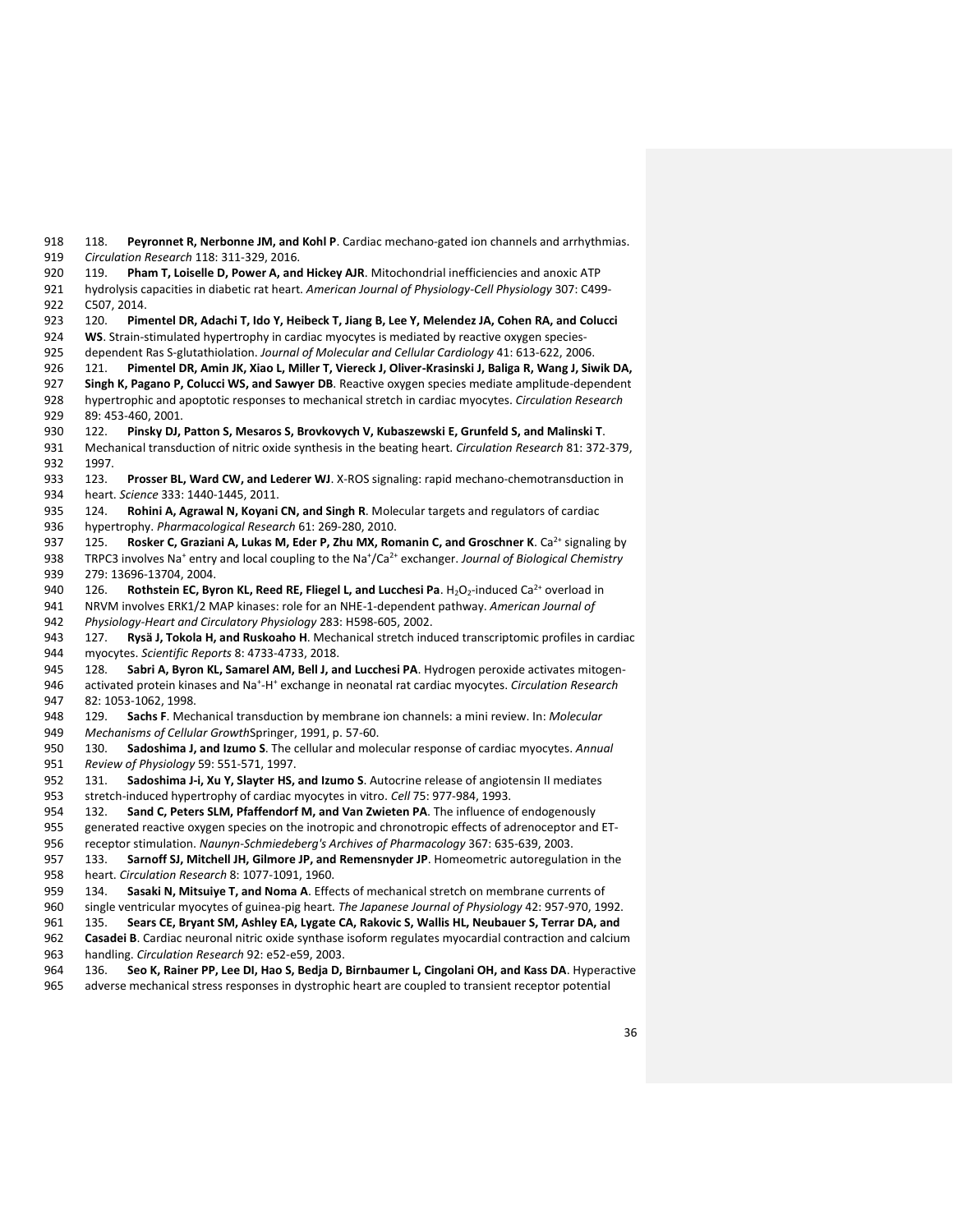canonical 6 and blocked by cGMP-Protein Kinase G modulation. *Circulation Research* 114: 823-832, 2014.

137. **Seshiah PN, Weber DS, Rocic P, Valppu L, Taniyama Y, and Griendling KK**. Angiotensin II

stimulation of NAD(P)H oxidase activity: upstream mediators. *Circulation Research* 91: 406-413, 2002.

138. **Sheikh F, Raskin A, Chu P-H, Lange S, Domenighetti AA, Zheng M, Liang X, Zhang T, Yajima T,** 

**Gu Y, Dalton ND, Mahata SK, Dorn GW, Brown JH, Heller-Brown J, Peterson KL, Omens JH, McCulloch** 

**AD, and Chen J**. An FHL1-containing complex within the cardiomyocyte sarcomere mediates

 hypertrophic biomechanical stress responses in mice. *The Journal of Clinical Investigation* 118: 3870- 3880, 2008.

 139. **Shen J, Zhang J-H, Xiao H, Wu J-M, He K-M, Lv Z-Z, Li Z-J, Xu M, and Zhang Y-Y**. Mitochondria are transported along microtubules in membrane nanotubes to rescue distressed cardiomyocytes from apoptosis. *Cell Death & Disease* 9: 81, 2018.

- 140. **Shen X, Cannell MB, and Ward ML**. Effect of SR load and pH regulatory mechanisms on stretch-979 dependent Ca<sup>2+</sup> entry during the slow force response. *Journal of Molecular and Cellular Cardiology* 63: 37-46, 2013.
- 141. **Shen X, Kaur S, Power A, Williams LZJ, and Ward ML**. Positive inotropic effect of prostaglandin F2α in rat ventricular trabeculae. *Journal of Cardiovascular Pharmacology* 68: 81-88, 2016.

142. **Silvestre J-S, Heymes C, Oubenaissa A, Robert V, Aupetit-Faisant B, Carayon A, Swynghedauw** 

 **B, and Delcayre C**. Activation of cardiac aldosterone production in rat myocardial infarction: effect of angiotensin II receptor blockade and role in cardiac fibrosis. *Circulation* 99: 2694-2701, 1999.

 143. **Singh J**. Stretch stimulates cyclic nucleotide metabolism in the isolated frog ventricle. *Pflügers Archiv - European Journal of Physiology* 395: 162-164, 1982.

 144. **Snabaitis AK, D'Mello R, Dashnyam S, and Avkiran M**. A novel role for protein phosphatase 2A 989 in receptor-mediated regulation of the cardiac sarcolemmal Na<sup>+</sup>/H<sup>+</sup> exchanger NHE1. *The Journal of Biological Chemistry* 281: 20252-20262, 2006.

 145. **Spassova MA, Hewavitharana T, Xu W, Soboloff J, and Gill DL**. A common mechanism underlies stretch activation and receptor activation of TRPC6 channels. *Proceedings of the National Academy of Sciences of the United States of America* 103: 16586-16591, 2006.

 146. **St-Pierre J, Buckingham JA, Roebuck SJ, and Brand MD**. Topology of superoxide production from different sites in the mitochondrial electron transport chain. *Journal of Biological Chemistry* 277:

 147. **Stoyanovsky D, Murphy T, Anno PR, Kim YM, and Salama G**. Nitric oxide activates skeletal and cardiac ryanodine receptors. *Cell Calcium* 21: 19-29, 1997.

148. **Suchyna TM, Johnson JH, Hamer K, Leykam JF, Gage DA, Clemo HF, Baumgarten CM, and Sachs** 

 **F**. Identification of a peptide toxin from Grammostola spatulata spider venom that blocks cation-selective stretch-activated channels. *The Journal of General Physiology* 115: 583-598, 2000.

44784-44790, 2002.

 149. **Sugden PH, and Clerk A**. Oxidative stress and growth-regulating intracellular signaling pathways in cardiac myocytes. *Antioxidants & Redox Signaling* 8: 2111-2124, 2006.

150. **Szokodi I, Kerkelä R, Kubin A-M, Sármán B, Pikkarainen S, Kónyi A, Horváth IG, Papp L, Tóth M,** 

 **Skoumal R, and Ruskoaho H**. Functionally opposing roles of extracellular signal-regulated kinase 1/2 and p38 mitogen-activated protein kinase in the regulation of cardiac contractility. *Circulation* 118: 1651- 1658, 2008.

151. **Takahashi E, Abe J-i, Gallis B, Aebersold R, Spring DJ, Krebs EG, and Berk BC**. p90 RSK is a

1009 serum-stimulated Na<sup>+</sup>/H<sup>+</sup> exchanger isoform-1 kinase. The Journal of Biological Chemistry 274: 20206-20214, 1999.

 152. **Takeda Y, Yoneda T, Demura M, Miyamori I, and Mabuchi H**. Cardiac aldosterone production in genetically hypertensive rats. *Hypertension* 36: 495-500, 2000.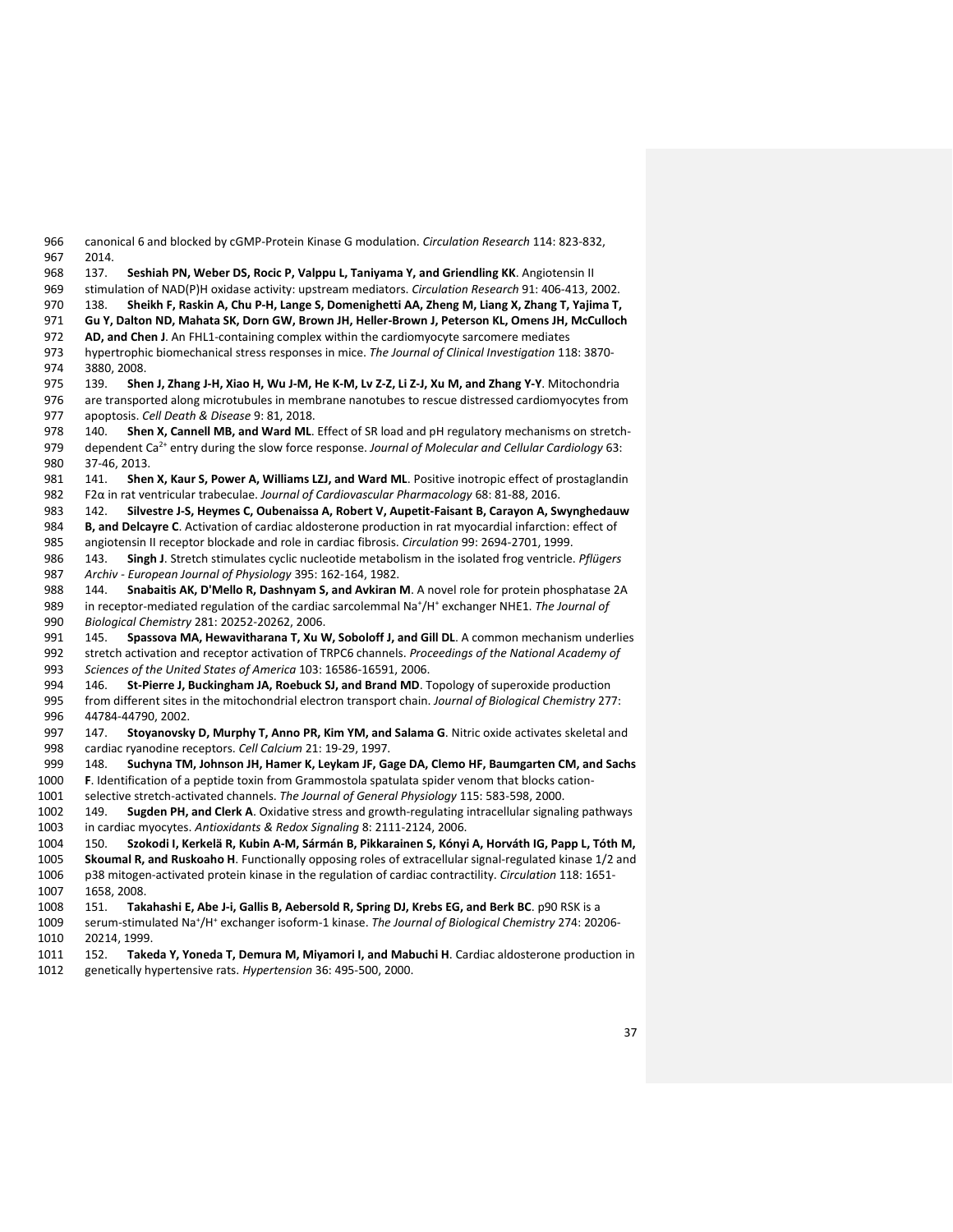153. **Tatsukawa Y, Kiyosue T, and Arita M**. Mechanical stretch increases intracellular calcium concentration in cultured ventricular cells from neonatal rats. *Heart and Vessels* 12: 128-135, 1997. 1015 154. **Tavi P, Han C, and Weckstrom M**. Mechanisms of stretch-induced changes in [Ca<sup>2+</sup>]<sub>i</sub> in rat atrial myocytes: role of increased troponin C affinity and stretch-activated ion channels. *Circulation Research*  83: 1165-1177, 1998. 155. **Tavi P, Laine M, and Weckström M**. Effect of gadolinium on stretch-induced changes in contraction and intracellularly recorded action- and afterpotentials of rat isolated atrium. *British Journal of Pharmacology* 118: 407-413, 1996. 156. **Tavi P, Weckström M, and Ruskoaho H**. cAMP- and cGMP-independent stretch-induced changes in the contraction of rat atrium. *Pflügers Archiv* 441: 65-68, 2000. 157. **Tesarik J, Mendoza C, and Carreras A**. Effects of phosphodiesterase inhibitors caffeine and pentoxifylline on spontaneous and stimulus-induced acrosome reactions in human sperm. *Fertility and Sterility* 58: 1185-1190, 1992. 158. **Todaka K, Ogino K, Gu A, and Burkhoff D**. Effect of ventricular stretch on contractile strength, calcium transient, and cAMP in intact canine hearts. *The American Journal of Physiology* 274: H990- 1000, 1998. 159. **Tucci PJ, Murad N, Rossi CL, Nogueira RJ, and Santana O**. Heart rate modulates the slow enhancement of contraction due to sudden left ventricular dilation. *American Journal of Physiology - Heart and Circulatory Physiology* 280: H2136-2143, 2001. 160. **Tucci PJF, Faber CN, Santos LD, and Antonio EL**. Slow inotropic response of intact left ventricle to sudden dilation critically depends on a myocardial dialysable factor. *Clinical and Experimental Pharmacology and Physiology* 2007. 161. **Vargas LA, Díaz RG, Swenson ER, Pérez NG, and Álvarez BV**. Inhibition of carbonic anhydrase 1036 prevents the Na<sup>+</sup>/H<sup>+</sup> exchanger 1-dependent slow force response to rat myocardial stretch. American *Journal of Physiology - Heart and Circulatory Physiology* 305: H228-237, 2013. 162. **Vaughan-Jones RD, Spitzer KW, and Swietach P**. Intracellular pH regulation in heart. *Journal of Molecular and Cellular Cardiology* 46: 318-331, 2009. 163. **Villa-Abrille MC, Caldiz CI, Ennis IL, Nolly MB, Casarini MJ, Chiappe de Cingolani GE, Cingolani HE, and Pérez NG**. The Anrep effect requires transactivation of the epidermal growth factor receptor. *The Journal of Physiology* 588: 1579-1590, 2010. 164. **von Anrep G**. On the part played by the suprarenals in the normal vascular reactions of the body. *The Journal of Physiology* 45: 307-317, 1912. 165. **Von Lewinski D, Kockskämper J, Zhu D, Post H, Elgner A, and Pieske B**. Reduced stretch-1046 induced force response in failing human myocardium caused by impaired Na<sup>+</sup>-contraction coupling. *Circulation: Heart Failure* 2: 47-55, 2009. 166. **Von Lewinski D, Stumme B, Fialka F, Luers C, and Pieske B**. Functional relevance of the stretch- dependent slow force response in failing human myocardium. *Circulation Research* 94: 1392-1398, 2004. 167. **Von Lewinski D, Stumme B, Maier LS, Luers C, Bers DM, and Pieske B**. Stretch-dependent slow force response in isolated rabbit myocardium is Na+ dependent. *Cardiovascular Research* 57: 1052- 1061, 2003. 168. **Von Lewinski D, Zhu D, Khafaga M, Kockskamper J, Maier LS, Hasenfuss G, and Pieske B**. Frequency-dependence of the slow force response. *Front Biosci* 13: 7202-7209, 2008. 169. **Votyakova TV, and Reynolds IJ**. DeltaPsi(m)-dependent and -independent production of reactive oxygen species by rat brain mitochondria. *Journal of Neurochemistry* 79: 266-277, 2001. 170. **Walsh DA, Perkins JP, and Krebs EG**. An adenosine 3',5'-monophosphate-dependant protein kinase from rabbit skeletal muscle. *Journal of Biological Chemistry* 243: 3763-3766, 1968.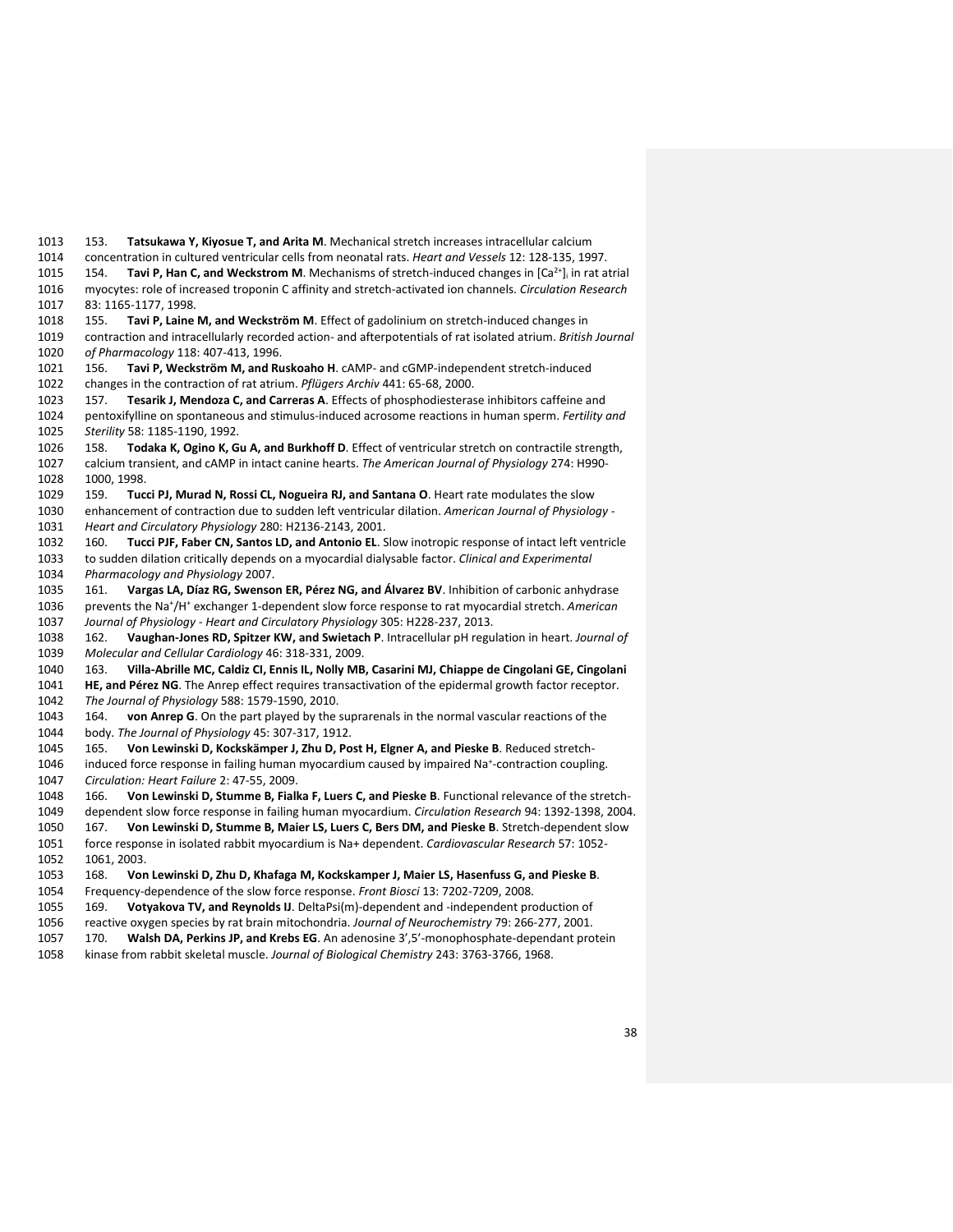171. **Ward M-L, Williams IA, Chu Y, Cooper PJ, Ju Y-K, and Allen DG**. Stretch-activated channels in the heart: contributions to length-dependence and to cardiomyopathy. *Progress in biophysics and molecular biology* 97: 232-249, 2008.

172. **Ward ML, Shen X, and Greenwood DR**. Use of liquid chromatography-mass spectrometry (LC-

MS) to detect substances of nanomolar concentration in the coronary effluent of isolated perfused

hearts. *Progress in Biophysics and Molecular Biology* 115: 270-278, 2014.

 173. **Wei S, Rothstein EC, Fliegel L, Dell'Italia LJ, and Lucchesi PA**. Differential MAP kinase activation 1066 and Na<sup>+</sup>/H<sup>+</sup> exchanger phosphorylation by H<sub>2</sub>O<sub>2</sub> in rat cardiac myocytes. American Journal of Physiology-*Cell Physiology* 281: C1542-C1550, 2001.

 174. **Wetzker R, and Böhmer FD**. Transactivation joins multiple tracks to the ERK/MAPK cascade. *Nature Reviews Molecular Cell Biology* 4: 651-657, 2003.

 175. **White E**. Mechanical modulation of cardiac microtubules. *Pflügers Archiv-European Journal of Physiology* 462: 177-184, 2011.

176. **Woods LC, Berbusse GW, and Naylor K**. Microtubules Are Essential for Mitochondrial

Dynamics–Fission, Fusion, and Motility–in Dictyostelium discoideum. *Frontiers in Cell and* 

*Developmental Biology* 4: 19, 2016.

 177. **Xiao L, Pimentel DR, Wang J, Singh K, Colucci WS, and Sawyer DB**. Role of reactive oxygen species and NAD(P)H oxidase in α1-adrenoceptor signaling in adult rat cardiac myocytes. *American Journal of Physiology - Cell Physiology* 282: C926-C934, 2002.

 178. **Xu KY, Huso DL, Dawson TM, Bredt DS, and Becker LC**. Nitric oxide synthase in cardiac sarcoplasmic reticulum. *Proceedings of the National Academy of Sciences of the United States of America* 96: 657-662, 1999.

 179. **Xu L, Eu JP, Meissner G, and Stamler JS**. Activation of the cardiac calcium release channel (ryanodine receptor) by poly-S-nitrosylation. *Science (New York, NY)* 279: 234-237, 1998.

 180. **Xu Z, Ji X, and Boysen PG**. Exogenous nitric oxide generates ROS and induces cardioprotection: involvement of PKG, mitochondrial KATP channels, and ERK. *American Journal of Physiology-Heart and Circulatory Physiology* 286: H1433-1440, 2004.

 181. **Yamaguchi Y, Iribe G, Kaneko T, Takahashi K, Numaga-Tomita T, Nishida M, Birnbaumer L, and Naruse K**. TRPC3 participates in angiotensin II type 1 receptor-dependent stress-induced slow increase 1088 in intracellular Ca<sup>2+</sup> concentration in mouse cardiomyocytes. *Journal of Physiological Sciences* 68: 153-164, 2017.

 182. **Yamazaki T, Komuro I, Kudoh S, Zou Y, Shiojima I, Hiroi Y, Mizuno T, Maemura K, Kurihara H, Aikawa R, Takano H, and Yazaki Y**. Endothelin-1 is involved in mechanical stress-induced cardiomyocyte

hypertrophy. *Journal of Biological Chemistry* 271: 3221-3228, 1996.

 183. **Yamazaki T, Komuro I, Kudoh S, Zou Y, Shiojima I, Mizuno T, Takano H, Hiroi Y, Ueki K, and Tobe K**. Mechanical stress activates protein kinase cascade of phosphorylation in neonatal rat cardiac myocytes. *The Journal of Clinical Investigation* 96: 438-446, 1995.

 184. **Yang XC, and Sachs F**. Block of stretch-activated ion channels in xenopus oocytes by gadolinium and calcium ions. *Science* 243: 1068-1071, 1989.

 185. **Yao X, and Garland CJ**. Recent developments in vascular endothelial cell transient receptor potential channels. *Circulation Research* 97: 853-863, 2005.

186. **Yeves AM, Villa-Abrille MC, Pérez NG, Medina AJ, Escudero EM, and Ennis IL**. Physiological

 cardiac hypertrophy: critical role of AKT in the prevention of NHE-1 hyperactivity. *Journal of Molecular and Cellular Cardiology* 76: 186-195, 2014.

187. **Youm JB, Han J, Kim N, Zhang YH, Kim E, Joo H, Hun Leem C, Joon Kim S, Cha KA, and Earm YE**.

Role of stretch-activated channels on the stretch-induced changes of rat atrial myocytes. *Progress in* 

*Biophysics and Molecular Biology* 90: 186-206, 2006.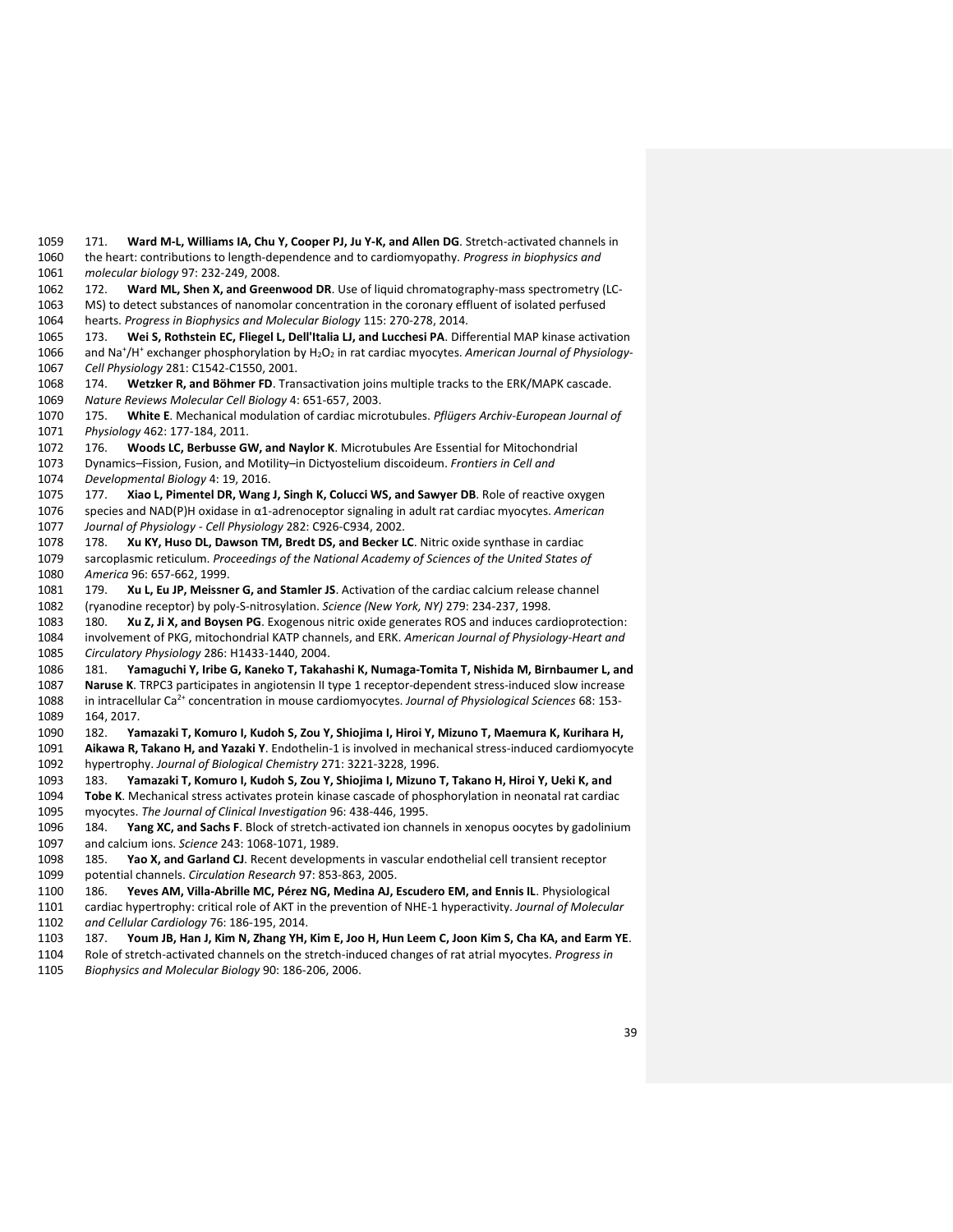188. **Zhang DX, Chen Y-F, Campbell WB, Zou A-P, Gross GJ, and Li P-L**. Characteristics and

superoxide-induced activation of reconstituted myocardial mitochondrial ATP-sensitive potassium

channels. *Circulation Research* 89: 1177-1183, 2001.

189. **Zhang M, Prosser BL, Bamboye MA, Gondim ANS, Santos CX, Martin D, Ghigo A, Perino A,** 

**Brewer AC, Ward CW, Hirsch E, Lederer WJ, and Shah AM**. Contractile function during angiotensin-II

activation: increased Nox2 activity modulates cardiac calcium handling via phospholamban

phosphorylation. *Journal of the American College of Cardiology* 66: 261-272, 2015.

 190. **Zhang YH, Dingle L, Hall R, and Casadei B**. The role of nitric oxide and reactive oxygen species in the positive inotropic response to mechanical stretch in the mammalian myocardium. *BBA -*

*Bioenergetics* 1787: 811-817, 2009.

1116 191. Zhang YH, and Hancox JC. Gadolinium inhibits Na<sup>+</sup>-Ca<sup>2+</sup> exchanger current in guinea-pig isolated ventricular myocytes. *British Journal of Pharmacology* 130: 485-488, 2000.

1118 192. **Zhang YH, and Hancox JC**. Regulation of cardiac Na<sup>+</sup>–Ca<sup>2+</sup> exchanger activity by protein kinase

phosphorylation—still a paradox? *Cell Calcium* 45: 1-10, 2009.

 193. **Zhang YH, Youm JB, Sung HK, Lee SH, Ryu SY, Lee S-H, Ho W-K, and Earm YE**. Stretch-activated and background non-selective cation channels in rat atrial myocytes. *The Journal of Physiology* 523: 607- 619, 2000.

194. **Zhou C, Ziegler C, Birder LA, Stewart AFR, and Levitan ES**. Angiotensin II and stretch activate

NADPH oxidase to destabilize cardiac Kv4.3 channel mRNA. *Circulation Research* 98: 1040-1047, 2006.

 195. **Zorov DB, Filburn CR, Klotz LO, Zweier JL, and Sollott SJ**. Reactive oxygen species (ROS)-induced ROS release: a new phenomenon accompanying induction of the mitochondrial permeability transition

in cardiac myocytes. *The Journal of Experimental Medicine* 192: 1001-1014, 2000.

 196. **Zorov DB, Juhaszova M, and Sollott SJ**. Mitochondrial reactive oxygen species (ROS) and ROS-induced ROS release. *Physiological Reviews* 94: 909-950, 2014.

 197. **Zorov DB, Juhaszova M, and Sollott SJ**. Mitochondrial ROS-induced ROS release: an update and review. *Biochimica et Biophysica Acta - Bioenergetics* 1757: 509-517, 2006.

198. **Zou Y, Akazawa H, Qin Y, Sano M, Takano H, Minamino T, Makita N, Iwanaga K, Zhu W, Kudoh** 

**S, Toko H, Tamura K, Kihara M, Nagai T, Fukamizu A, Umemura S, Iiri T, Fujita T, and Komuro I**.

Mechanical stress activates angiotensin II type 1 receptor without the involvement of angiotensin II.

*Nature Cell Biology* 6: 499-506, 2004.